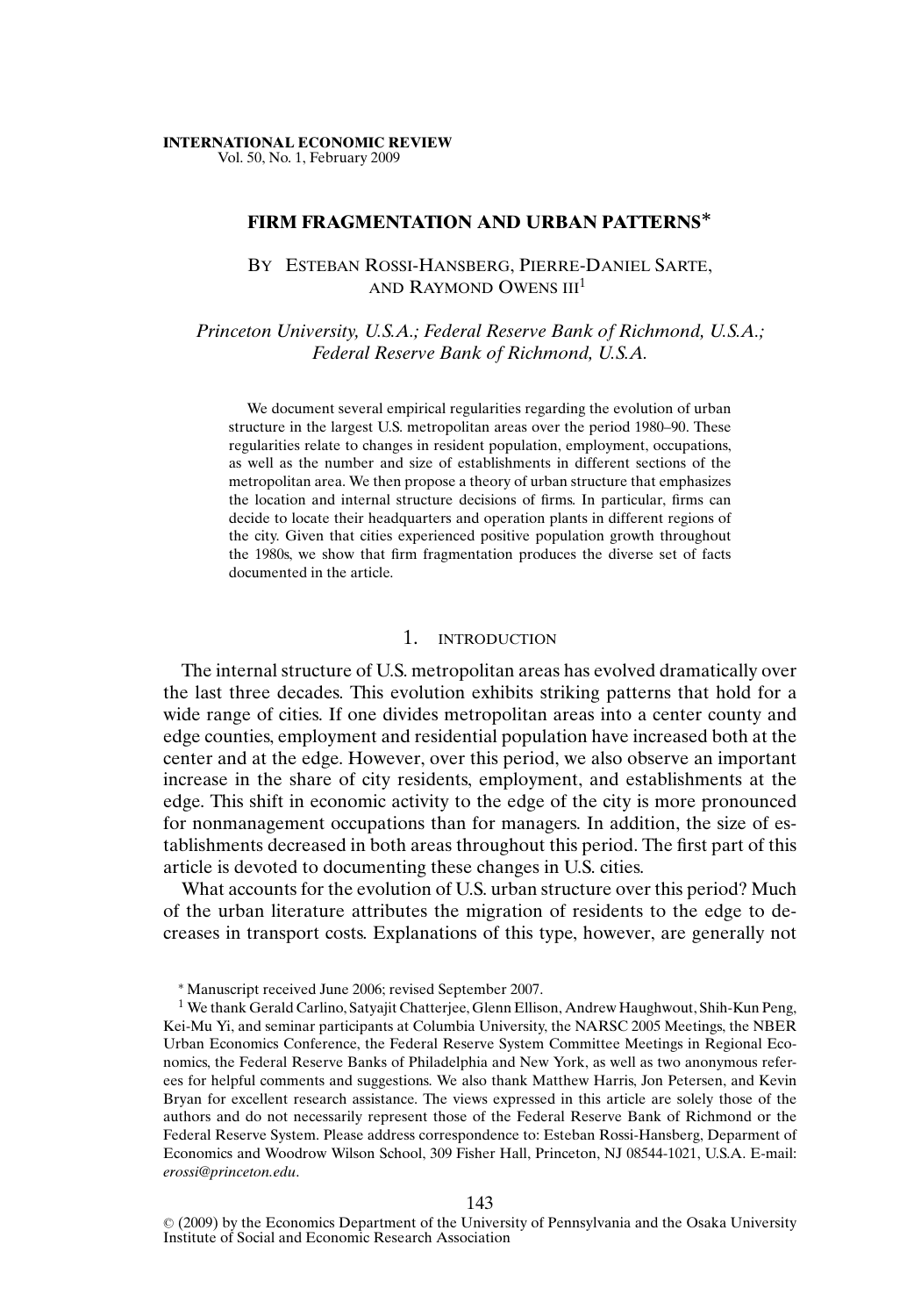consistent with the migration of workers and firms to the edge.<sup>2</sup> Furthermore, there exists a more fundamental problem with all available explanations for subsets of these phenomena. Specifically, such explanations rely on mechanisms that decrease agglomeration forces at the center thereby explaining how the share of economic activity can increase at the periphery, but not the simultaneous increase in the level of economic activity at the center. These theories are also silent on the issues of functional (management versus nonmanagement) and establishment shifts.<sup>3</sup>

This article proposes a simple theory aimed at addressing the full set of facts we have just described. The key concept we emphasize relates to firms' ability to break down their production process into headquarters and production plants, where either can locate in different sections of the city: firm fragmentation. Given this margin, we show that increases in population lead to changes in organizational structure such that a larger proportion of firms choose not to integrate their operations.

As city population increases, employment rises at the center and so do center land rents relative to the edge, since land at the center is in fixed supply whereas the periphery encompasses new land as the city expands. The increase in land rents at the center induces firms at that location to break up their operations and keep at the center only those individuals who benefit most from interactions in downtown locations (i.e., those arising from knowledge spillovers or, more generally, production externalities). Thus, the increase in center employment reflects primarily increases in managerial population and, therefore, establishments.

Since each manager at a headquarters supervises several workers, and the production plants of new firms at the center are located more remotely, employment growth is even more pronounced at the periphery. These changes immediately translate into a decline in the share, and a simultaneous increase in the level, of employment in the central region of the city. Because land rents are lower nearer the city's outskirts, population growth also implies that more firms will integrate their operations away from the center. Therefore, increases in population also lead to an increase in managerial employment at the periphery, reenforcing the decline in the share of center employment. Ultimately, however, the combined set of changes resulting from a rise in city population implies a concentration of managers at the center. Furthermore, consistent with the data, rising urban population also leads to a decrease in the share of establishments at the center, and a decrease in establishment sizes as more establishments form part of nonintegrated firms.

<sup>2</sup> See Anas et al. (1998), and Glaeser and Kahn (2004), for a general review of this literature, and Burchfield et al. (2006) for a recent empirical study of urban sprawl in the United States. As Wheaton (1974) and Brueckner (1987) show, decreases in transport costs, increases in per-capita income, and increases in population each increase residential densities, but not necessarily employment densities, at the edge of an urban area.

<sup>3</sup> In theories developed by Fujita and Ogawa (1982) or Lucas and Rossi-Hansberg (2002), a decline in transport costs tends to disentangle the location of business and residential areas and can lead to employment concentration at the center. Because these theories incorporate a richer spatial dimension, the implications of commuting costs, or changes in externality parameters, depend on exactly how one defines the city center. These theories do not incorporate occupational choices or firms' integration decisions.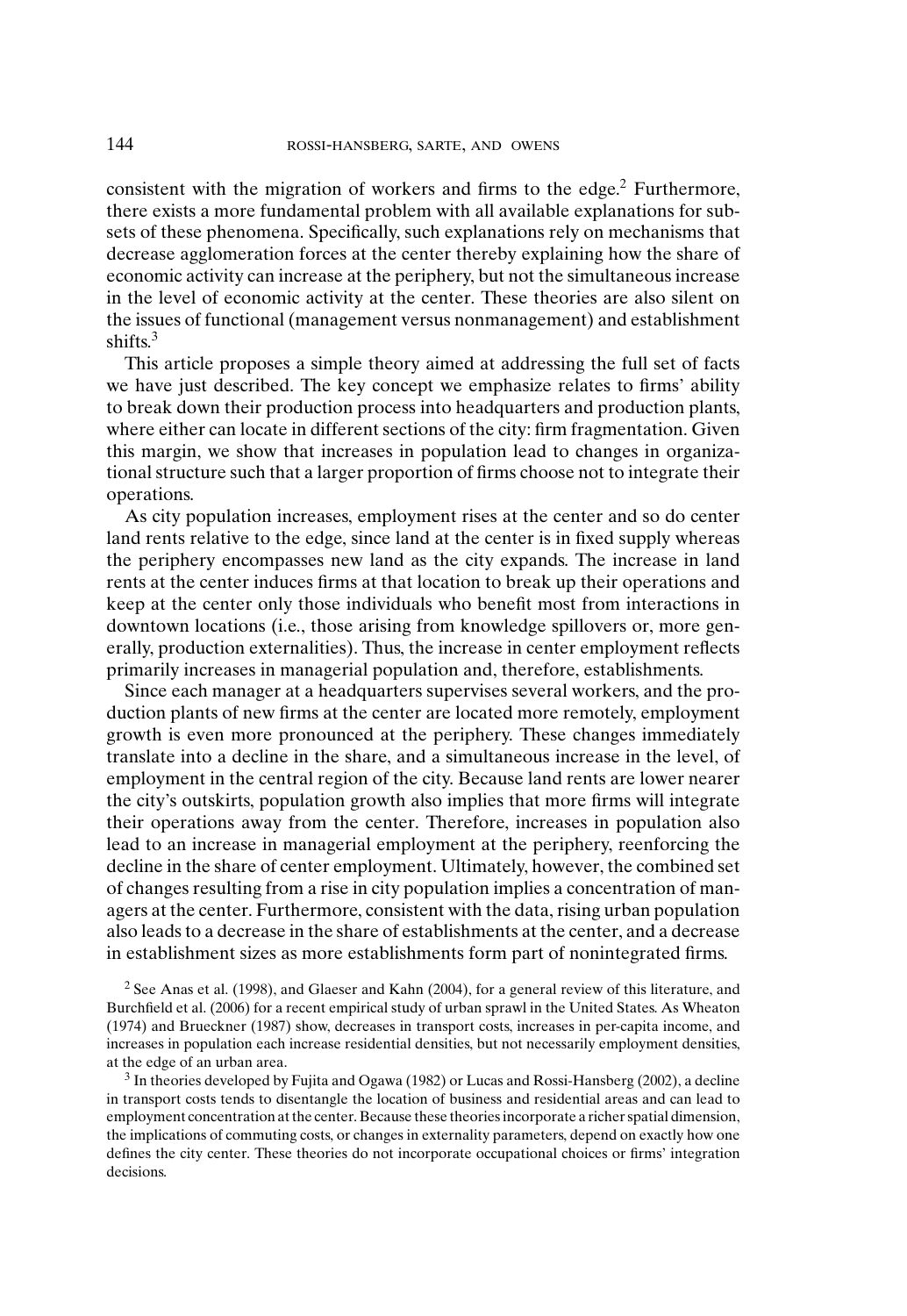The objective of the article is in part to underscore, as clearly and cleanly as possible, the usefulness of the firm fragmentation margin in simultaneously explaining diverse changes in urban structure. Thus, our theory abstracts from other urban forces necessary to make the theory a useful quantitative tool. In particular, we assume that managers only control one operation plant, that they need to rent one unit of land per worker, but that headquarters do not use land. These assumptions greatly simplify the analysis, but can be completely or partially relaxed without overturning the substance of our results.

One interpretation of the theory we present, and the empirical evidence more broadly, is that with firms sending their larger and more routine operations to the periphery, city centers are steadily becoming management or administrative hubs. Examples of firms breaking up their operations geographically within a given metropolitan area are ubiquitous across industries. For instance, the Federal Reserve Bank of New York moved its cash and check processing center to neighboring East Rutherford, New Jersey, in 1992; the Washington Post moved its printing operations away from its headquarters in downtown Washington to neighboring Springfield, Virginia, in 1999; the tire manufacturer Michelin, headquartered in Greenville, South Carolina, located its rubber production operations in nearby Anderson County in 2000; and Home Depot is currently moving a distribution center to McDonough Georgia outside Atlanta, the location of its corporate headquarters. More comprehensive evidence related to the physical separation of firm headquarters and production facilities in cities is provided in Henderson and Ono (2008), who also point out that doing so increases the costs of managing plant activities. These costs increase nontrivially with distance but, by locating its headquarters in a metro area, the firm also gains in the ability to gather information.4

In a related paper, Chatterjee and Carlino (2001) argue, using a theory of a system of cities, that the deconcentration of U.S. metropolitan employment stems from an increase in aggregate employment. The theory they present is one where an aggregate increase in employment raises densities faster in small metropolitan areas than in larger ones, since large metropolitan areas already have high employment densities and cannot accommodate the new workers cheaply enough. Our article shares with Chatterjee and Carlino (2001) the focus on population growth as the main engine driving the structural change of U.S. cities. In contrast to their work, however, we model a representative city, rather than the interaction between cities, and focus on its internal structure. That is, we study the spatial allocation of employment within a city. We also analyze the location decisions of establishments and agents in different occupations. The new set of facts we uncover leads us to emphasize firms' integration decisions, which we argue can rationalize observed changes in city structure as a result of population growth alone. Chatterjee and Carlino (2001) are not concerned with these integration decisions, nor do they seek to explain the evidence we present. Furthermore, the

<sup>4</sup> Kim (1999) presents evidence of the increase in firm fragmentation in overall U.S. manufacturing. He argues that firm fragmentation grew significantly between 1958 and 1987. In 1987, 21.9% of firms had multiple plants, and these firms accounted for 73.1% of total employment.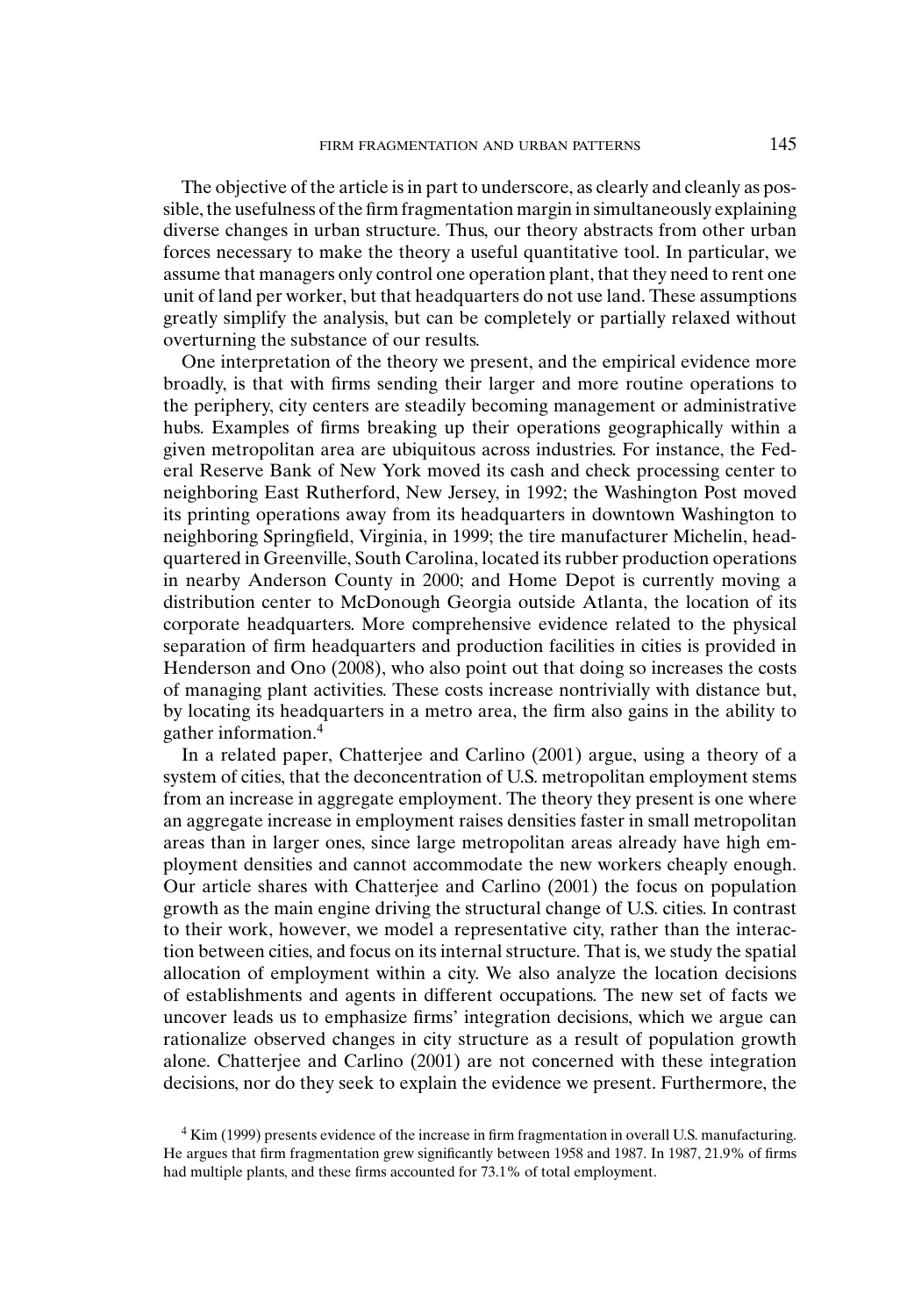mechanism they emphasize is based on large metropolitan areas becoming congested. In contrast, the fragmentation of the production process that we emphasize does not rely on congestion but on the larger agglomeration benefits that managers experience at the center of larger metropolitan areas.

Along a different line of work, Duranton and Puga (2005) argue that cities have moved from being sectorally specialized to becoming functionally specialized. They contend that decreases in the cost of communication between headquarters and plants have led to the location of headquarters in cities and the location of production plants in smaller towns. Our view of the changes in city structure shares many elements with their work. In particular, Duranton and Puga (2005) also model explicitly the firm's decision to integrate its headquarters and production plants. In their view, this integration decision has implications across metropolitan areas. In fact, we argue that firms' ability to separate headquarters and plants is also key in explaining changes in the internal structure of cities. Our article differs from Duranton and Puga (2005) in that we do not view changes in communication technology as the force underlying changes in urban structure, but instead show that the latter changes emerge simply from rising population. Moreover, our theory suggests that improving communication technology as the only source underlying changes in the internal structure of cities is inconsistent with the evidence we uncover. Aside from changes related to population by location and type, our framework has implications for the share of establishments located in different sections of the city that are consistent with the data. Davis and Henderson (2004) provide evidence that complements our findings. They observe that firms take advantage of services and production externalities (which decline with distance) at the city's business sectors by locating their headquarters at the center and their operation plants elsewhere in the city.

Finally, the notion of shifts in economic activity away from city centers has also been addressed from the standpoint of city governance considerations. Perhaps the most familiar argument is that suburban residents benefit from city-produced public goods and infrastructure (e.g., transportation systems, museums) while at the same time not contributing, or contributing very little, to the financing of such infrastructure. Thus, as cities raise their taxes or lower their public services, because of weak city fiscal institutions or other motives, mobile firms and households leave the city.<sup>5</sup> Our theory implies a move in economic activity away from city centers quite independently of these fiscal considerations and provides a new dimension to the debate.

The rest of the article is organized as follows. Section 2 presents our data organized in nine different stylized facts. Section 3 presents a simple urban framework that incorporates the firm's integration decision. Section 4 shows that increases in population lead to changes in city structure consistent with the diverse stylized facts we present, and Section 5 concludes.

 $<sup>5</sup>$  See Haughwout and Inman (2002) for a study of this phenomenon and its implications. Inter-</sup> estingly, they show that the resulting loss in scale externalities in city centers feeds back into the performance of suburban locations and adversely affects it.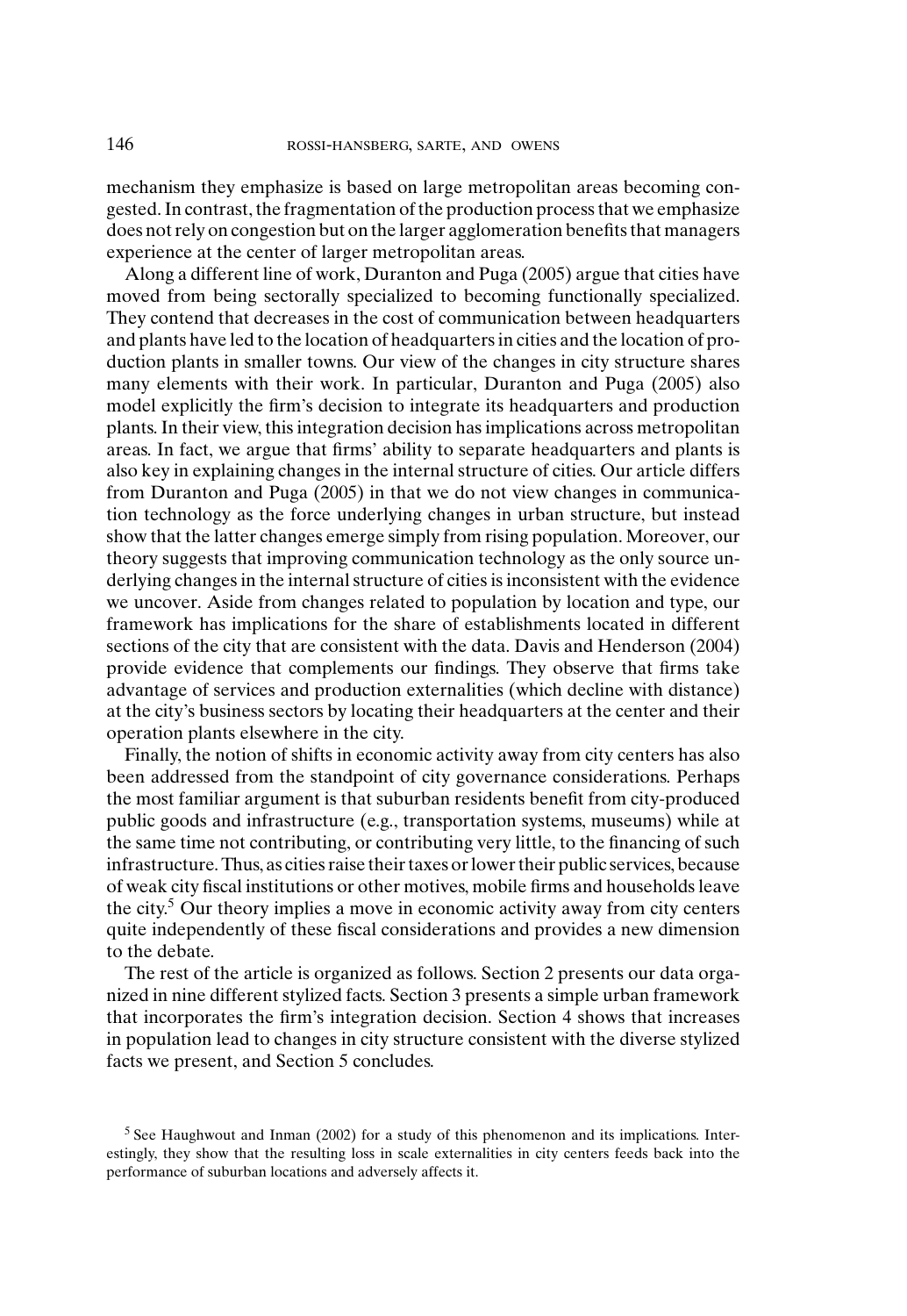## 2. SOME FACTS ON THE EVOLUTION OF CITY STRUCTURE

This section documents a set of regularities in the evolution of city structure that we care to rationalize with the simple theory proposed in this article. We document these facts for the decade spanning the 1980s, although most of the empirical regularities hold from 1970 to 2000. The reason is that for some of these regularities, in particular the ones that involve the location of agents with different occupations, we do not have data covering a longer period. Thus, we chose to homogenize the time period and document our stylized facts over the same decade.

Given our focus on the structure of cities, we separate the city into two locations: center and edge. The center is the area encompassed by the central county of the city. The edge is the set of counties that surround the central county. The central county always includes the central business district of the city, or the downtown area, and is generally much larger than just the downtown area. Our study relies on the 50 largest U.S. metropolitan areas according to their 1999 population. In particular, for each city, we use the most extensive definition of metropolitan area available, either metropolitan statistical area (MSA) or consolidated metropolitan statistical area (CMSA), as defined by the Office of Management and Budget. Our focus on counties as the smallest unit of analysis stems partly from data limitations. One should be cognizant that the size of counties can vary significantly across U.S. cities, which implies that the central county includes a larger fraction of the city in some cases than in others. However, given that our focus is on changes in urban structure, that county definitions did not change during the period we study, and that the facts we document always apply to all or most of the cities under consideration, cross-sectional variations in county size is not a primary concern.<sup>6</sup>

Our data originate from four sources: the Census Bureau "Commute to Work" data, the Census County Business Patterns, the Housing and Urban Development State of the Cities database, and the Bureau of Economic Analysis (BEA) Regional Economic Information System. Importantly, since the theory we propose is that of a city rather than a system of cities, and we wish to abstract from idiosyncratic city characteristics, our analysis focuses only on time changes in city structure during the 1980s, and not on the cross-section of city structures at a given point in time.

2.1. *Changes in Absolute Population Levels.* The first set of facts we mention is well known. As shown in Figure 1, overall population increased throughout the 1980s in all but one city in our sample. City population growth averaged 21.3% over that period, whereas Pittsburgh's population contracted by 0.38%. All averages presented in this section are weighted averages using population shares, and are shown as horizontal lines in the bar graphs and circles in the scatter plots. Moreover, population in most cities increased both at the center and at the edge.

To illustrate this point, Figure 2 plots population changes in these areas from 1980 to 1990. In almost all cities, changes are positive both at the center and at the

<sup>&</sup>lt;sup>6</sup> We do control for county size when computing the correlation of population growth with changes in urban structure.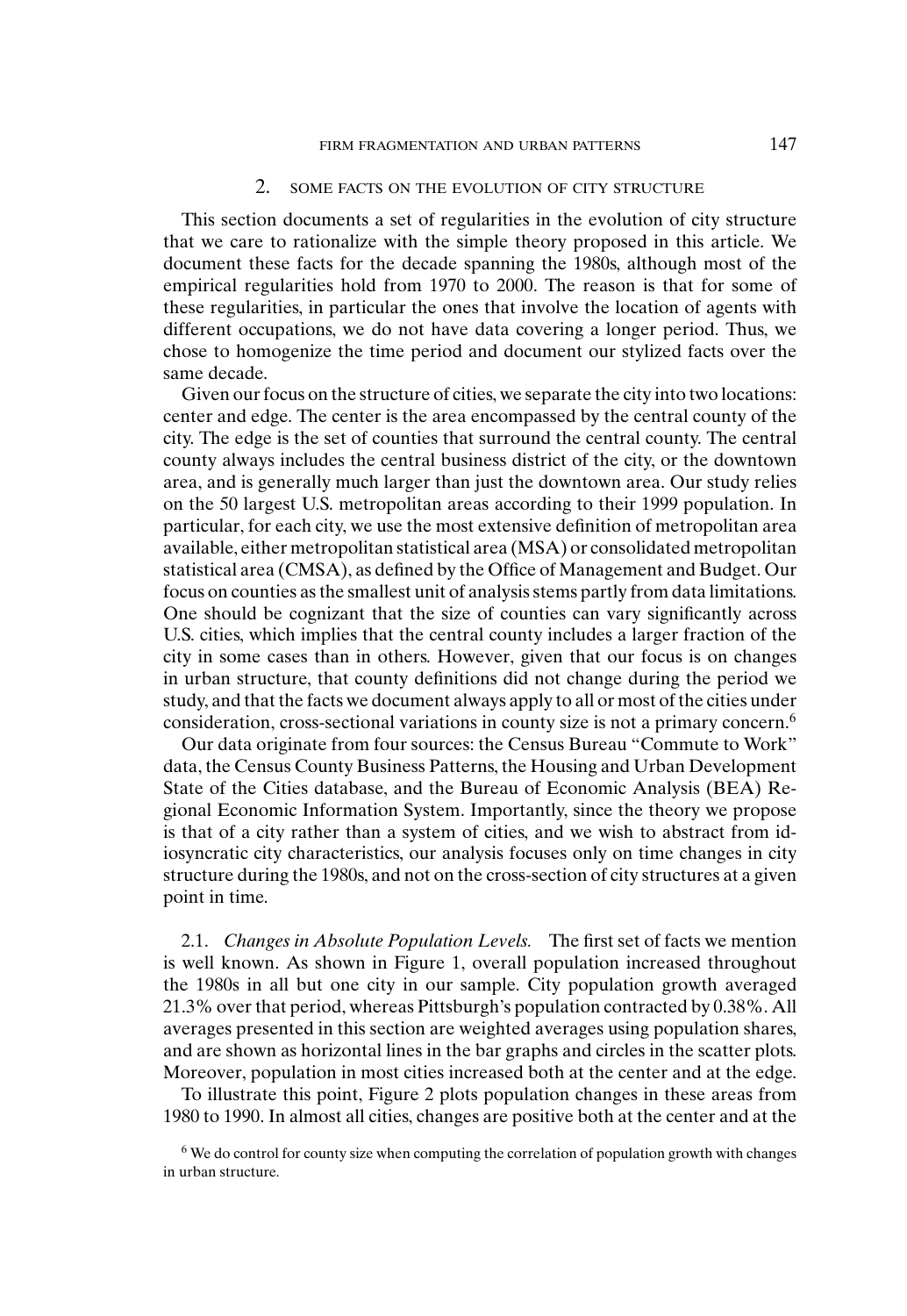

POPULATION GROWTH, 1980–90

edge and, for some cities, are very large. The population of Las Vegas, for example, grew by more than 80% in the edge counties and more than 50% at the center. A 1% increase in population at the edge is associated with a 0.6% increase in population at the center. The correlation between changes in population at the center and at the edge is 0.69. All 50 cities in our sample grew in terms of edge population, and only 7 declined in terms of population at the center. In the latter cases, this decline is always small except for New Orleans, whose population fell by 12.8% at the center, but increased by 9.7% at the edge.

Figures 1 and 2 are indicative of overall city population growth, and the fact that this population locates both at the center and in peripheral counties. A question that then arises is: has city population growth led to a change in the link between employment location and residential location? As cities become larger, one might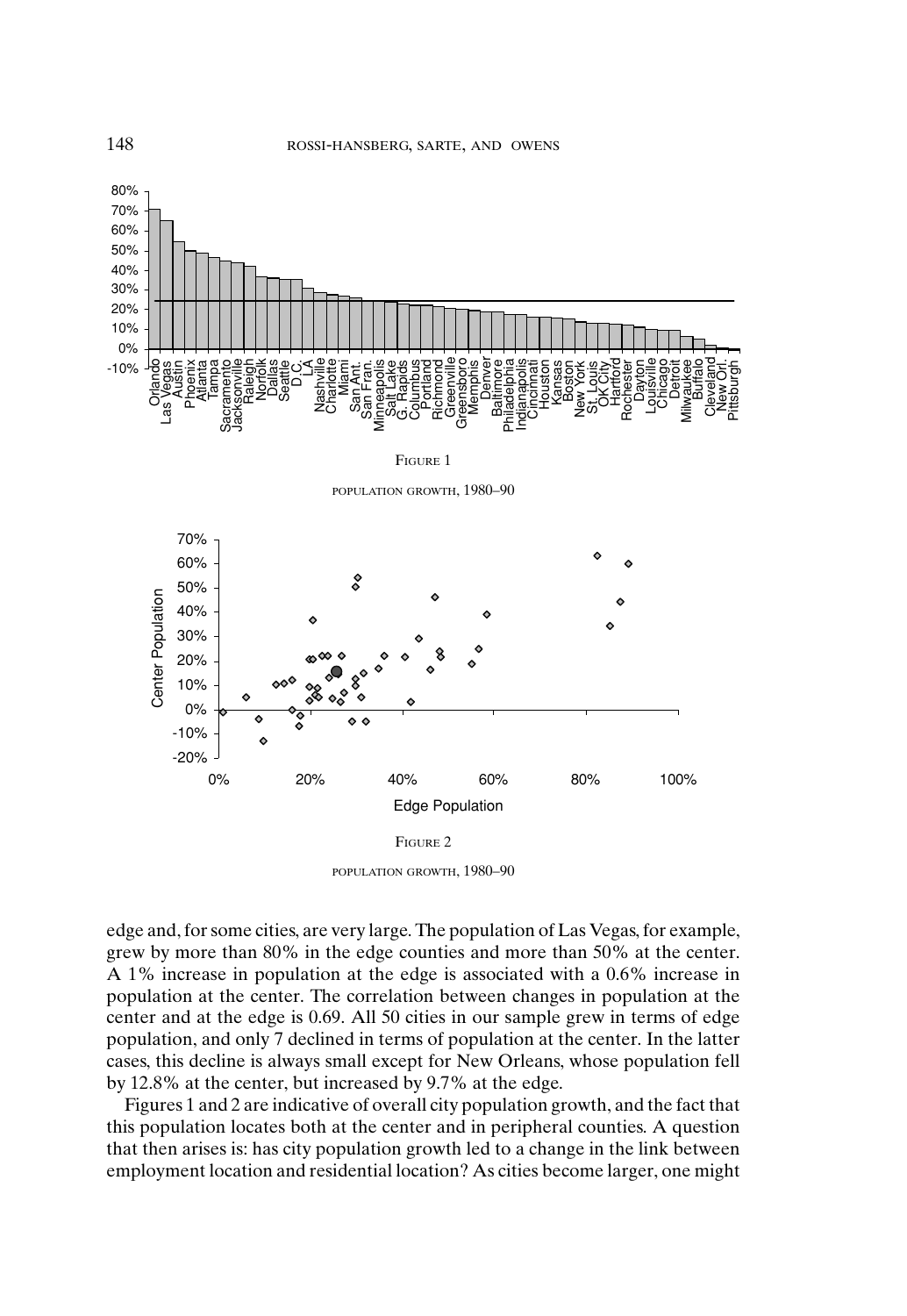

EMPLOYMENT GROWTH, 1980–90

expect residential sprawl (i.e., residents locating at the boundary of the city) and employment concentration at the center (see Fujita and Ogawa, 1982; Lucas and Rossi-Hansberg,  $2002$ ).<sup>7</sup> In general, our view of the data is that this phenomenon did not dominate in the United States: Changes in employment are in general paralleled by changes in the number of residents in both areas of the city. A fact consistent with this view is that net commuting between the center and the edge, as a percentage of total population, hardly changed throughout the 1980s. Net commuting represented 8.98% of total MSA population in 1980 and 8.38% in 1990. Average residential growth in the 1980s amounted to 15.4% at the center and 25.7% at the edge. Similarly, average employment growth in the 1980s was 14.8% at the center and 28.3% at the edge. This similarity in the size of changes in employment and residents across city areas is surprising, and suggests that the link between employment and residential location is a key component of urban structure. In addition, this evidence suggests that commuting costs did not decline in any significant way during the 1980s.

Figure 3 depicts employment growth across all cities in our sample (resident growth is identical to population growth, which is presented in Figure 2). The figures indicate that residential population and employment grew in the majority of cities during this period. More specifically, resident and employment growth is positive at the edge in all cities. At the center, employment growth is negative in only nine cities whereas resident growth is negative in only seven cities.

 $<sup>7</sup>$  These models can generate areas at the center in which agents live where they work. However,</sup> unless these areas are larger than the central county, larger populations will generally imply more commuting between the center and the edge. Thus, one reason for not finding increased commuting in the data might be that we are aggregating the city in two large areas (the central county and the edge counties).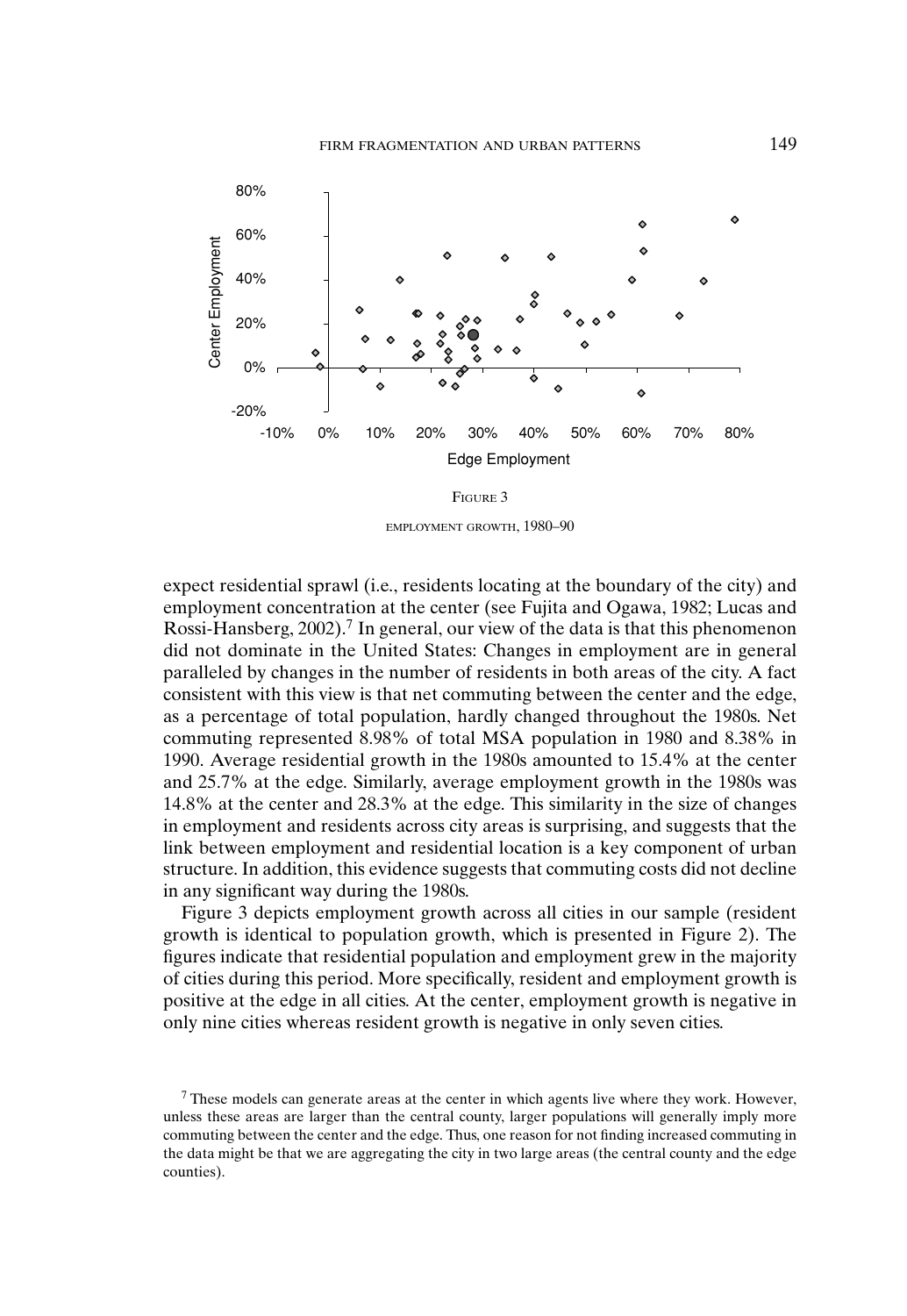

CHANGE IN RESIDENT AND EMPLOYMENT SHARE AT THE EDGE, 1980–90

2.2. *Changes in Population Shares across City Areas.* The facts we have just presented relate to absolute, not relative, employment and resident growth. We now address changes in the shares of residents and employment at the edge during the 1980s. Our data show that the shares of both residents and employment have generally increased at the edge. That is, whereas levels grew everywhere, the share of population has shifted from the center to the edge of U.S. cities. The average increase in the share of employment at the edge during the 1980s was 3.11% whereas the average increase in the share of residents at the edge was 2.64%. Put simply, economic activity in the United States is moving to the periphery. Figure 4 depicts changes in resident and employment shares at the edge during this period. It is clear from the graph that in most U.S. cities, the share of individuals who both reside and work at the edge increased.

Given the shift in employment shares toward the periphery, one might wonder whether the increase in edge employment was driven by particular industries. In other words, the facts above could have resulted from specific industries moving away from city centers whereas other industries, perhaps less labor and land intensive, moved to the city center. This does not appear to be the case. The average employment share at the center declined from 0.42 to 0.38 in manufacturing and from 0.47 to 0.43 in services. That is, average employment shares declined by about the same percentage in both sectors.

2.3. *Changes in the Location of Managers.* To gain further insight into the change in employment shares at the center, we examine the change in employment across occupations. In particular, we divide employment into two classes: management and nonmanagement occupations. The first class includes managers and professional workers. The second includes what the Housing and Urban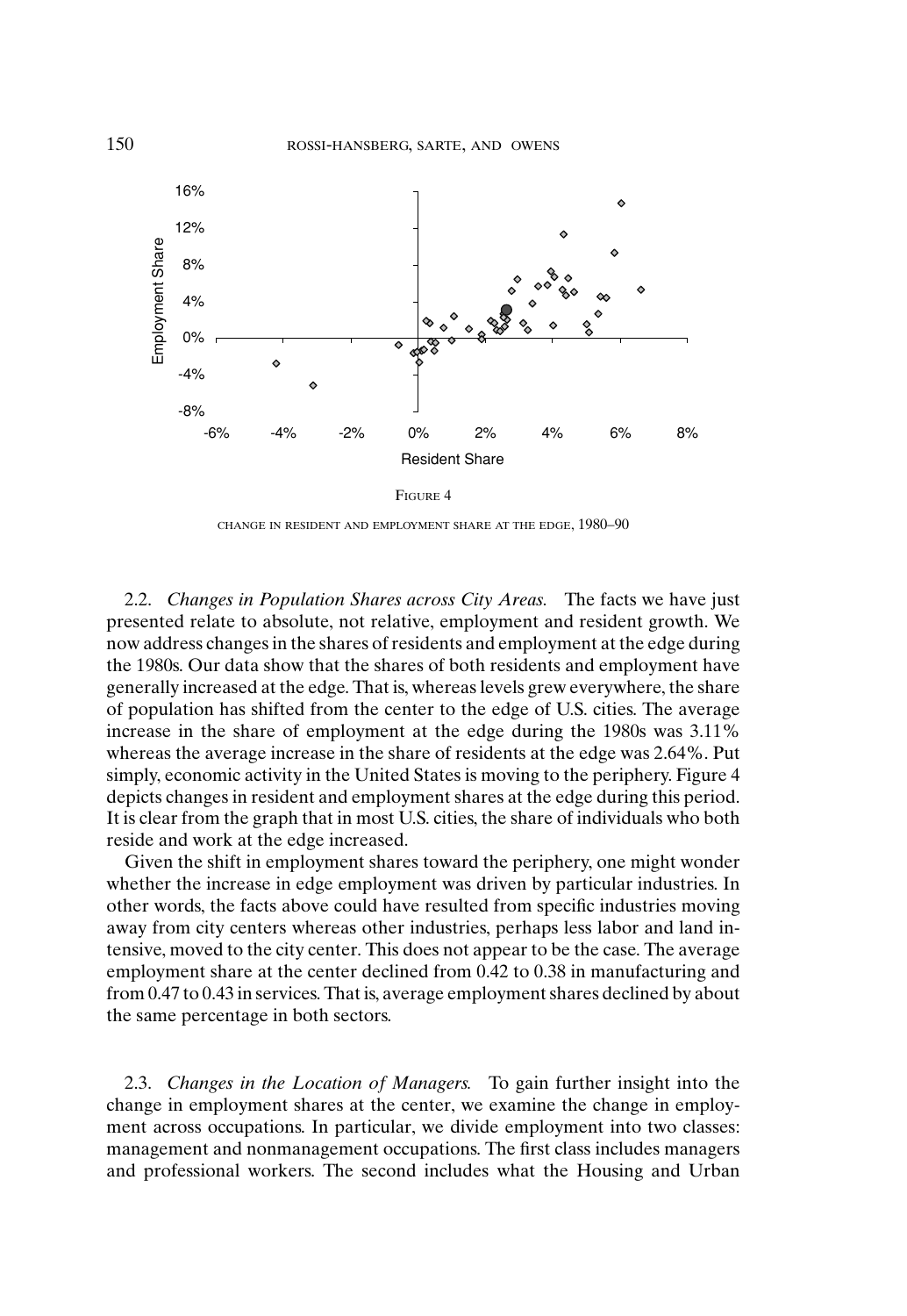

(A) CHANGE IN MANAGEMENT: NONMANAGEMENT RATIO AT THE CENTER RELATIVE TO THE EDGE, 1980–90. (B) CHANGE IN TOTAL MANAGEMENT: POPULATION RATIO, 1980–90

Development State of the Cities database classifies as nonmanagement workers.<sup>8</sup> The latter category includes technicians, sales, administrative support, precision workers, laborers and machine operators, and service workers.

The ratio of managers to nonmanagers at the center increased in all but seven cities in our sample. The average change in this ratio during the 1980s was 10.16%. The ratio of managers to nonmanagers at the edge also rose in all but a handful of cities during this period, with an average increase of 7.48%. Although these facts are informative about changes in city structure, comparisons related to the *relative* location of managers and nonmanagers are also telling. Figure 5(a) compares the change in the ratio of managers to nonmanagers at the center with the change in the same ratio at the edge. Note that the number of managers relative to that of nonmanagers increased more rapidly at the center than at the edge in 84% of the cities throughout the  $1980s<sup>9</sup>$  There are only 8 cities (out of 50) where the reverse

<sup>9</sup> The ratio of managers to nonmanagers increased both at the center and at the edge in every city.

<sup>&</sup>lt;sup>8</sup> The definition of center and edge in the HUD database differs somewhat from our previous breakdown in terms of counties. These data divide the city into a business center (defined by the geographical city boundary) and the CMSA/MSA area outside of it. For consistency, we extend the business center area to that of the central county, using the assumption that densities of managers and nonmanagers are constant within each area.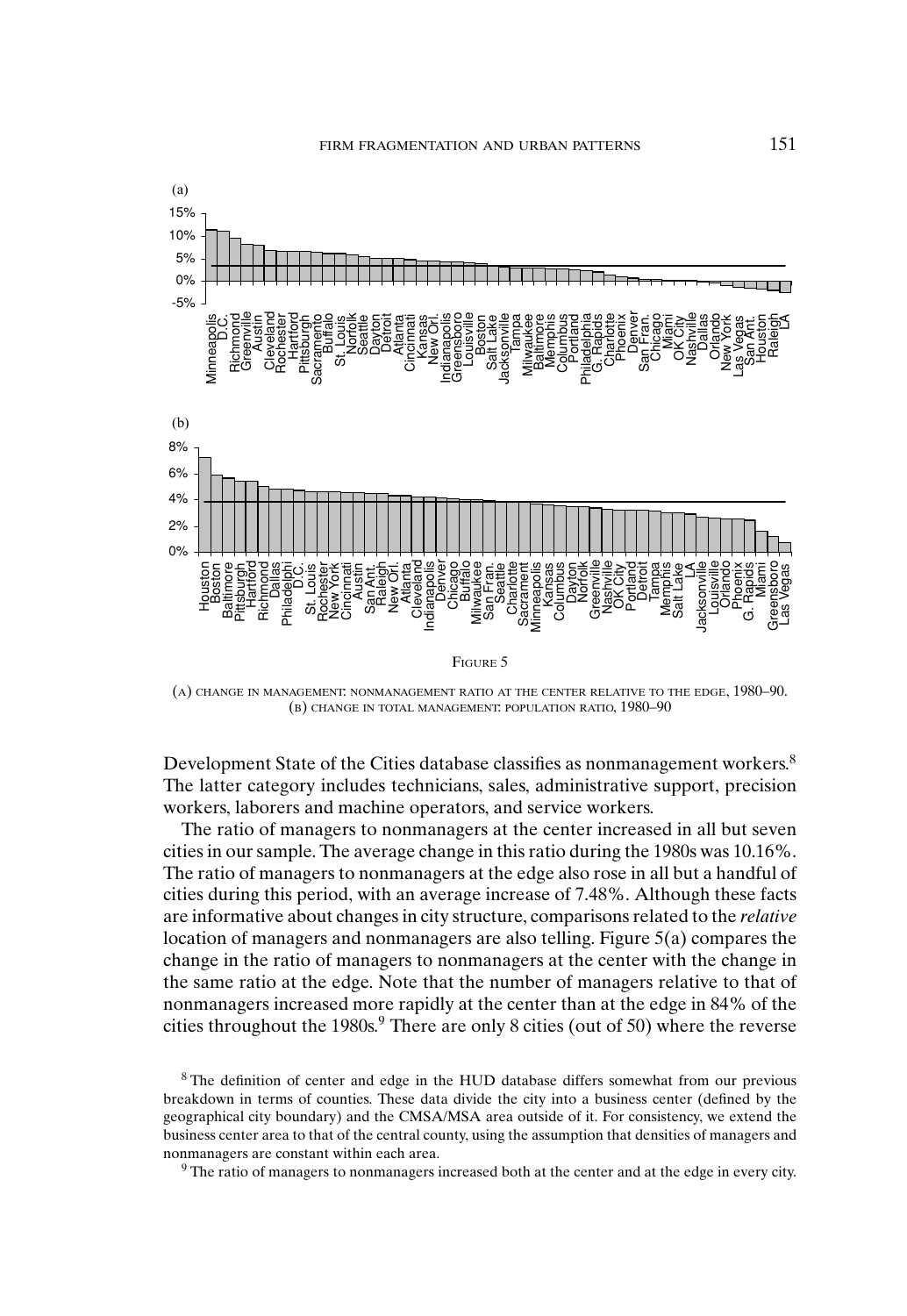is true. Increases in manager to nonmanager ratios were on average 2.68% larger at the center than at the edge.

In general, therefore, our interpretation of the data is that city centers are becoming management or administrative hubs, with managers heading operation plants at the boundary of the city where land is cheap. In fact, we shall use this interpretation of Figure 5(a) in the model we develop below. Observe that although managers were generally more concentrated in city centers throughout the 1980s, every single city over this period saw an increase in the overall ratio of managers to population. In other words, cities as a whole are also evolving toward administrative functions. Figure 5(b) illustrates the change in the ratio of management to population, with a mean of approximately 4.13% across all cities. The evidence presented in Figure 5(b) only reinforces the findings in Duranton and Puga (2005), who argue for the functional specialization of cities.

2.4. *Changes in the Location and Characteristics of Establishments.* Having set out some facts regarding changes in population location within U.S. cities, we now turn to the location of establishments in different parts of the city. Consistent with overall population and employment growth throughout the 1980s, the number of establishments also increased in all but three U.S. cities, both at the center and at the edge. The number of establishments grew on average by 30.1% at the center and by 50.5% at the boundary. Hence, although the net entry of firms or plants is more pronounced at the city edge, firm entry is also substantial at the center. The correlation between establishment net entry at the center and edge is 0.45.

Figure 6 illustrates these changes. Note that in some cities, net entry of establishments at the edge exceeds 80% over our sample period and, in some cases, reaches as high as 110%. Although central counties experienced significant net establishment entry throughout the 1980s, more establishments located at the boundary





ESTABLISHMENT GROWTH AT THE CENTER AND AT THE EDGE, 1980–90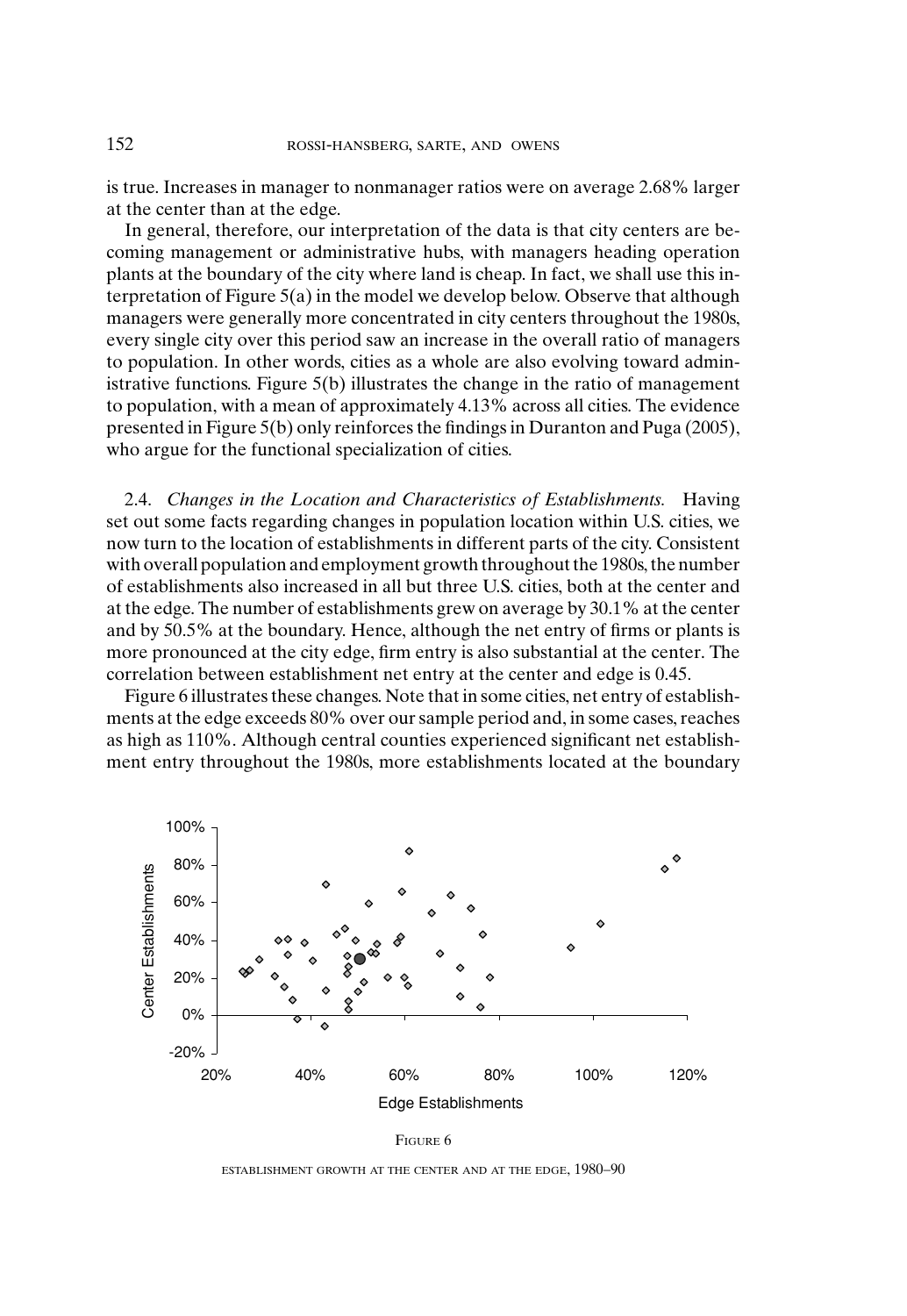

CHANGE IN ESTABLISHMENT SHARE AT THE CENTER, 1980–90

over that period. Indeed, the change in the share of establishments at the center is negative in all but a few cities, as Figure 7 illustrates. The average change in the share of establishments located at the center is −3.65%. In 64% of the cities, the share of establishments was larger at the center than at the edge in 1980, with an average establishment share of 54.9% at the center. Therefore, although more than one half of the establishments were located at the center in 1980, many new firms chose to locate near the city's outskirts during the subsequent decade, which led to a significant decrease in the share of firms residing at the center.

How were establishment sizes, measured in number of employees, affected during this period? In general, we find that establishment sizes declined over the 1980s. This finding is consistent with other evidence in the literature regarding the average size of firms in the United States (see Garicano and Rossi-Hansberg, 2006). Establishment sizes declined on average by 4.08% at the center and 3.92% at the edge. Figure 8 shows changes in establishment sizes both at the center and at the edge. We can see that for most cities, establishment sizes fell in both regions. This finding, however, does not hold for all cities.

About half of the cities in our sample experienced a decline in average establishment size in both regions simultaneously. Establishments tend to be larger at the center than at the boundary, with 21.4 employees per establishment at the center versus 17.1 employees per establishment at the edge in 1980.

The last characteristic of urban economic activity that we wish to establish in this section concerns the relationship between changes in the number of managers and the number of establishments across cities. Figures  $9(a)$  and (b) illustrate this relationship. Observe that the number of establishments and managers are highly correlated: The correlation is 0.81 at the center and 0.62 at the edge. At the center, a 1% increase in the number of managers is associated with a 0.89% increase in the number of establishments, where the fit is characterized by a surprisingly large  $R^2$  statistic, 0.65. In contrast, at the edge, a 1% increase in the number of managers is associated with only 0.57% more establishments, with the relationship having a much lower  $R^2$ . This evidence suggests that the number of establishment per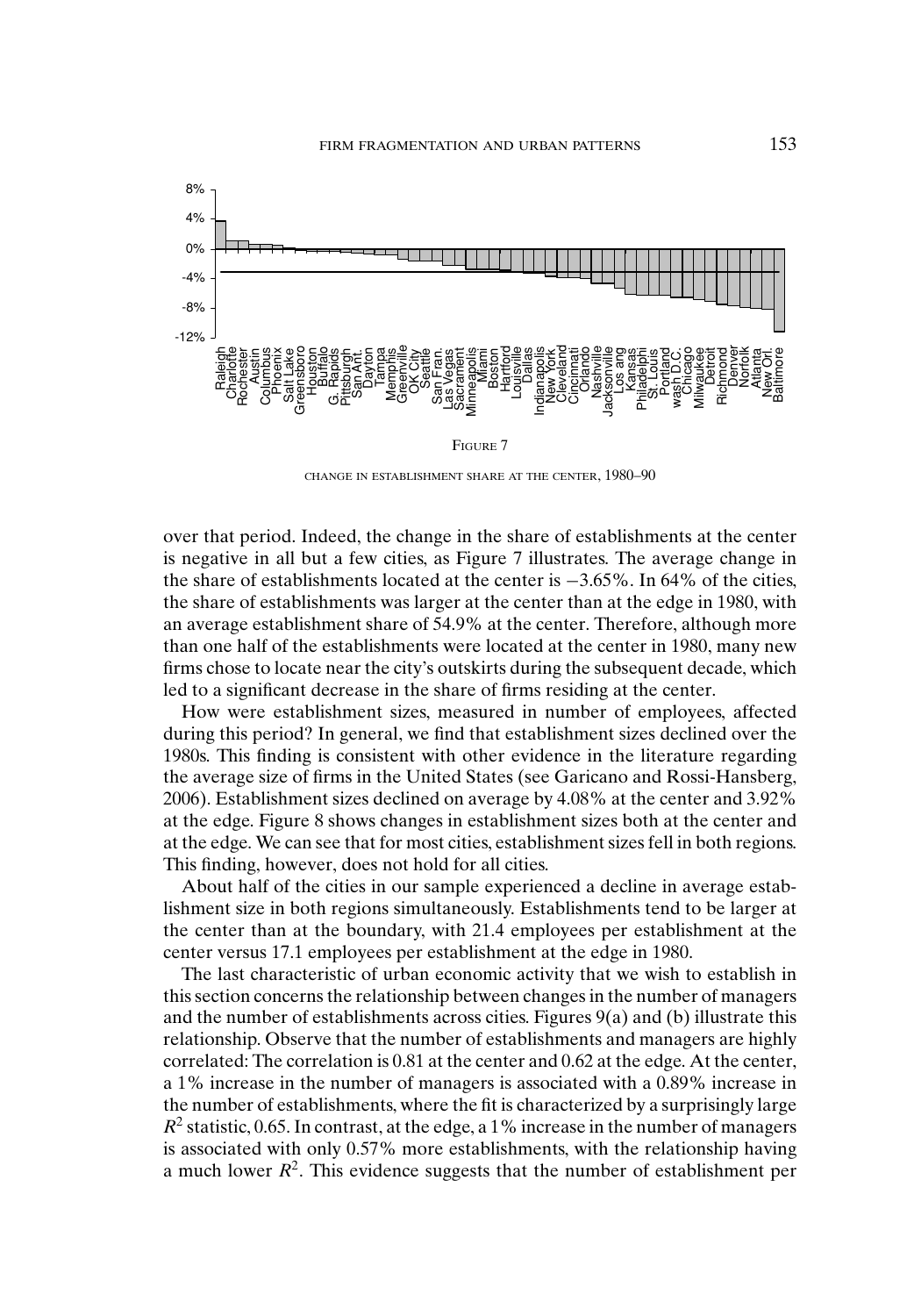

FIGURE 8

CHANGE IN ESTABLISHMENT SIZE AT THE CENTER AND AT THE EDGE, 1980–90

manager at the center is larger than at the edge, and that changes in the number of establishments are more tightly related to changes in managers at the center than at the edge. Although our measure of managers also includes professional workers, the fact that managers and establishment are so closely linked gives us some confidence that many of these agents are in fact performing administrative or managerial roles.

2.5. *Stylized Facts on Urban Structural Change.* We now summarize the set of stylized facts presented for the 50 largest U.S. cities over the 1980–90 decade. Throughout the article, we shall refer to these stylized facts by the number we assign to each below.

- 1. Overall population growth.
- 2. Resident population growth at the center and at the edge of cities.
- 3. Employment growth at the center and at the edge of cities.
- 4. A similar reduction in resident and employment shares at the center.
	- a. Present both in services and manufacturing.
- 5. City centers increasingly becoming management or administrative hubs:
	- a. An increase in the ratio of managers to nonmanagers at the center compared to the same ratio at the edge.
	- b. An increase in the total number of managers relative to total employment.
- 6. An increase in the number of establishments at the center and at the edge of cities.
- 7. A decline in the establishment share at the center.
- 8. A decline in establishment size both at the center and at the edge of cities.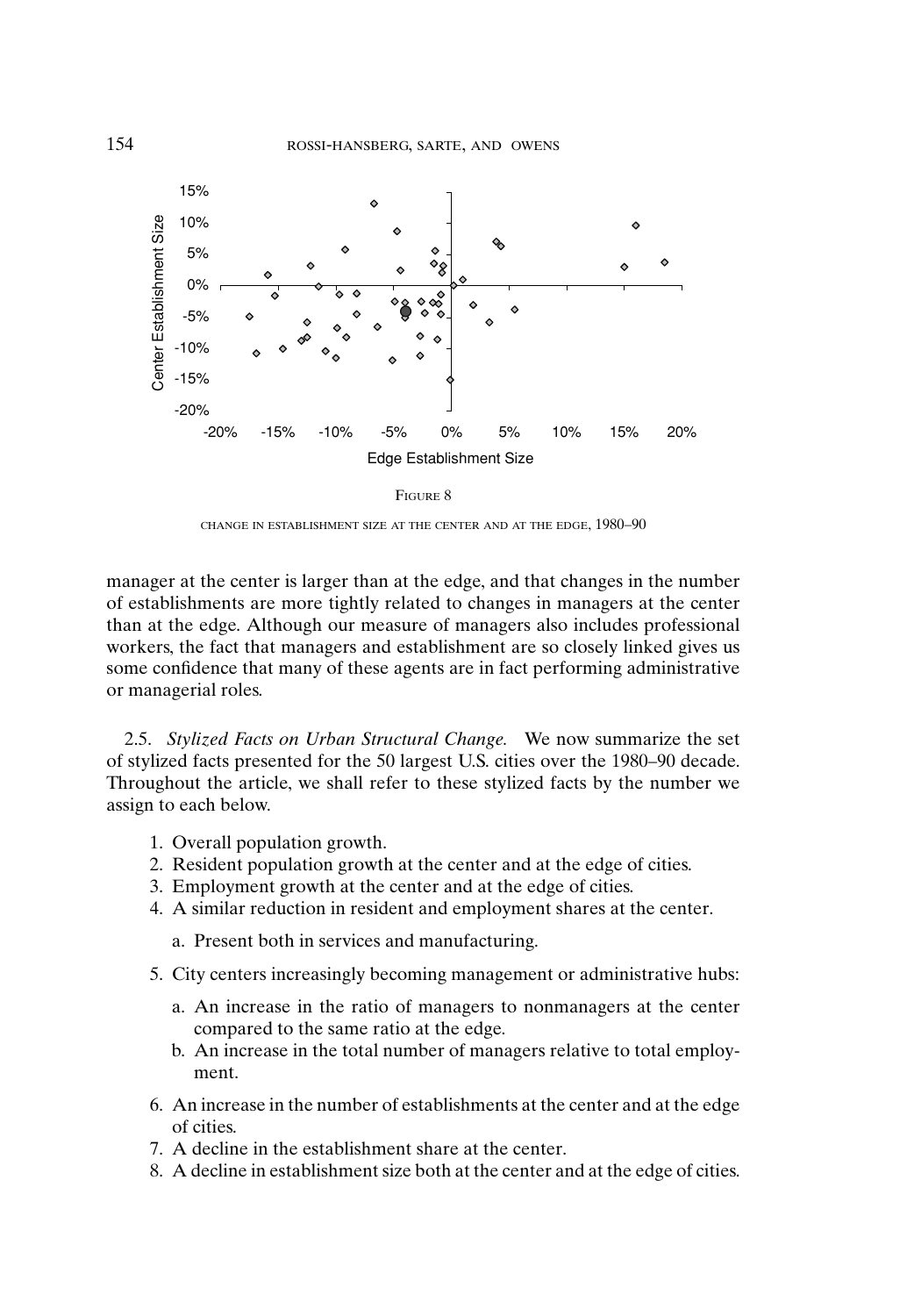

(A) CHANGE IN MANAGERS AND CHANGE IN ESTABLISHMENTS AT THE CENTER, 1980–90. (B) CHANGE IN MANAGERS AND CHANGE IN ESTABLISHMENTS AT THE EDGE, 1980–90

9. The number of establishments and managers are more tightly related at the center than at the edge.

In the next section, we propose a simple model of city structure and explain how Fact 1 alone can lead to stylized Facts 2–9. Put another way, it is possible to think of the changes in residents, employment, occupations, and establishments described above as the result of urban population growth. At the heart of the theory we present lies a decision on the part of firms to either integrate their operations in one location or separate them into headquarters and production plants. We argue that adding this additional margin to urban models is crucial in explaining the diverse set of changes observed in the internal structure of U.S. cities.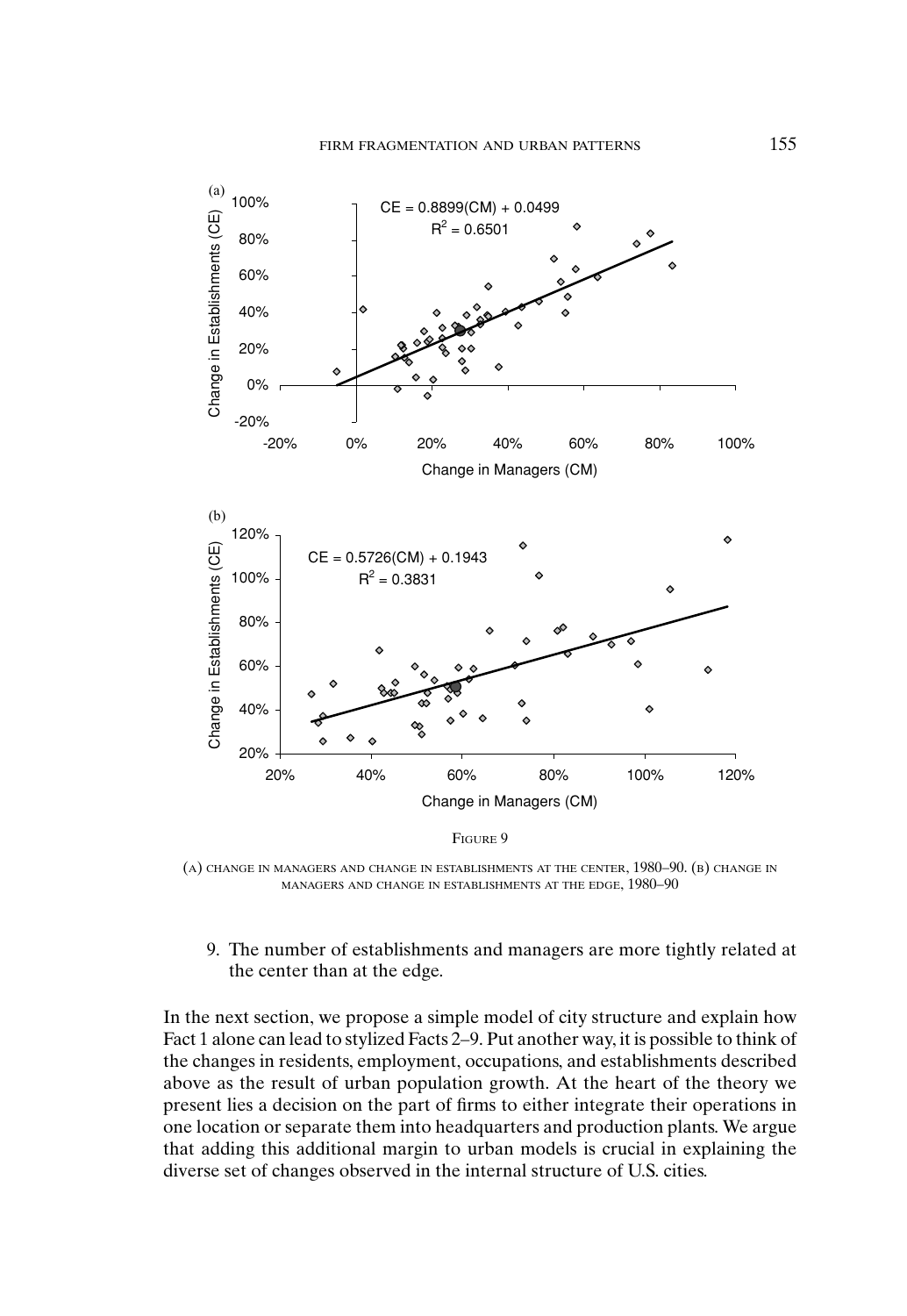# 3. THE MODEL

This section presents a theory of the internal structure of cities simple enough to remain analytically tractable yet rich enough to address the diverse set of facts outlined in the previous section. Since our goal is to illustrate the main forces that lead to these empirical regularities, we model cities as consisting of only two areas: the center of the city and what we call the edge. We think of these two areas as the model equivalent of the central and edge counties in the data. Given this parallel, we assume that the central area of the city is given exogenously by  $L_c$  > 0. The edge area is endogenous, and we denote it by  $L_b > 0$ , where *b* stands for the city boundary. We assume that residential land rents at the edge are given by an agricultural land rent,  $\bar{R} \geq 0$ , which represents its opportunity cost. Land rents at the center of the city are endogenous and determined in equilibrium. Total city population, *P*, is exogenously given. In fact, we shall argue below that the theory we develop can rationalize the set of stylized facts presented above simply as the result of population growth. Our theory, therefore, is a partial equilibrium theory that takes as given two key elements from national economic behavior, namely, agricultural land rents and city population sizes. Any theory of city structure must take a stand on the variables to be determined at the aggregate rather than the city level, and our choice is driven by the set of facts that we seek to explain.

The key insight of our model is that allowing firms to separate their location into headquarters and production plants implies that city growth leads to a set of empirical regularities regarding urban structure. Headquarters develop knowledge and, therefore, experience external effects from other headquarters. Knowledge transactions are carried out in headquarters that tend to agglomerate in high rent areas of the city. Production plants, in contrast, carry out more routine tasks that do not lead to knowledge spillovers and, consequently, tend to locate in areas where land rents are low. Production plants in our framework can be interpreted as either manufacturing plants, retail stores, or other production **facilities** 

3.1. *Firms.* The city produces and consumes one good, the price of which we normalize to one. A firm is made up of a manager who hires workers to produce. The manager and her workers can locate at either the center or the edge of the city. We refer to the location of the manager as the firm's headquarters and the location of her workers as the firm's production plant. The number of workers a manager can hire is determined by whether the firm is located in only one location (an integrated firm) or whether the headquarters and production plants reside in different locations. In the former case, the manager finds it less costly to communicate and interact with workers that are located close by so that she can oversee a larger set of workers,  $n_{cc} = n_{bb} = \alpha \bar{\delta} > 1$ , where  $n_{ij}$  denotes the number of employees of a firm with headquarters in area *i* and production plant in area *j*. In contrast, if the manager decides to set up a nonintegrated firm, she needs to spend additional resources to monitor and interact with her workers, who are physically removed, and her span of control is given by  $n_{cb} = n_{bc} = \alpha \delta > 1$ , where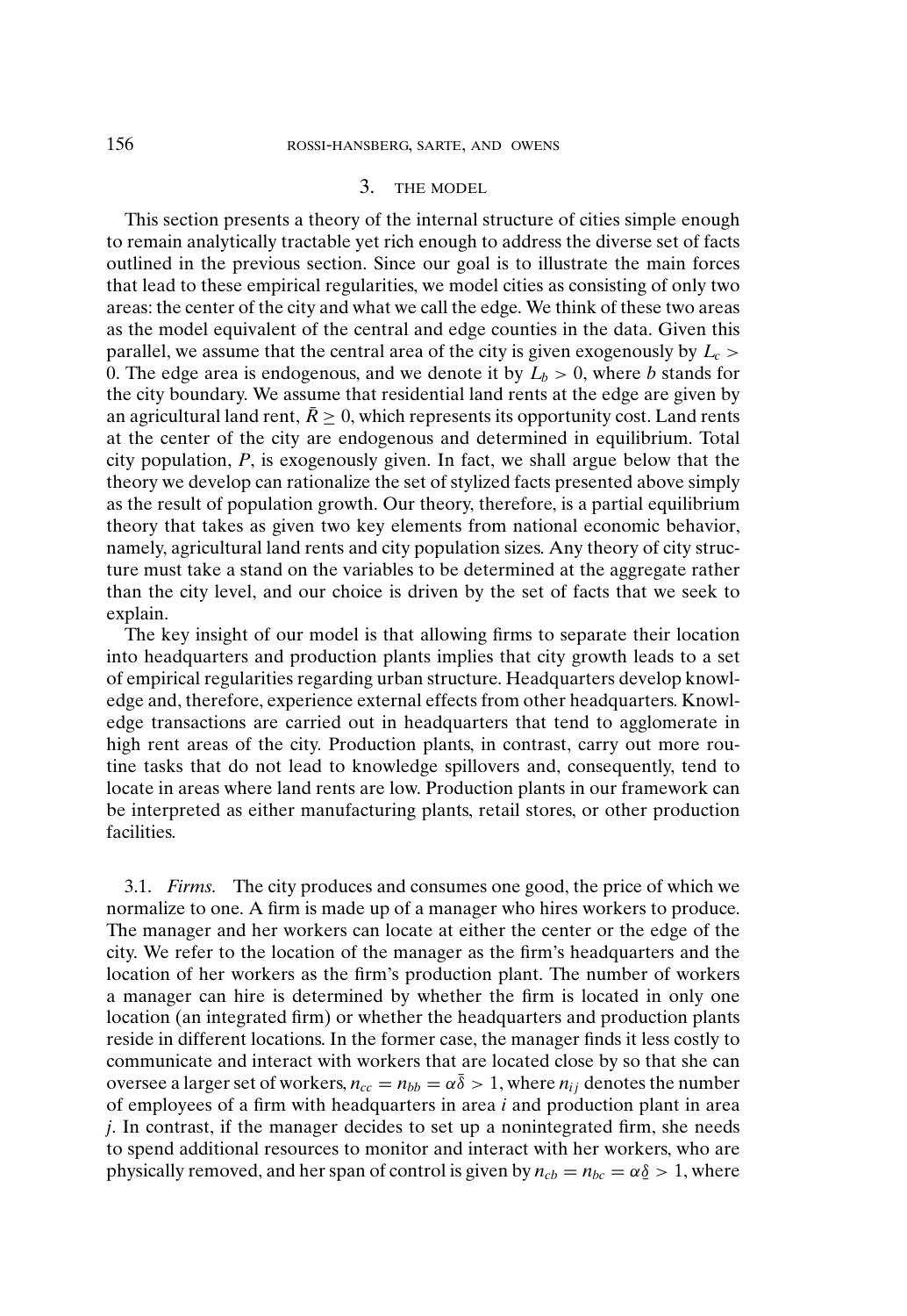$\delta \leq \bar{\delta}$ , and  $\alpha$  can be interpreted as the level of communication technology.<sup>10</sup> This assumption is motivated by Fact 9 above. In other words, in the data, changes in the number of managers are clearly positively correlated with changes in the number of establishments both at the center and at the edge. In fact, the correlation between changes in managers and changes in the number of establishments is significantly higher at the center than at the edge in the 1980s, which is consistent with a constant number of managers per firm (abstracting from composition effects that are not present at the center). $^{11}$ 

In our model, the location of a firm's headquarters matters significantly in that it determines its productivity. In particular, firm productivity depends on the number of managers located in the area of the city where the firm's headquarters are located: a production externality. We assume that the production externality is related only to the number of managers and not to the number of workers. We have in mind a knowledge spillover that naturally affects "knowledge workers," which we identify as managers and professional workers in the data. However, for the purpose of the theory, the only important distinction is that there be some firm employees that benefit from knowledge spillovers and others that do not. Hence, should the firm break up its operations geographically, it will keep the individuals that benefit most from knowledge spillovers in the location were those effects are largest.

Total output of a firm with headquarters in area *i* and production plant in area *j* is given by  $AE_i n_{ii}$ , where  $E_i$  denotes the number of managers in *i* and *A* is a citywide productivity parameter. A firm has to pay labor costs given by a city-wide wage  $w > 0$  (since all agents in the city are assumed identical) times the number of workers it hires,  $n_{ij}$ , as well as land rents. We assume that the firm needs to hire one unit of land per worker in order to operate, so that total land rent paid by this firm is given by  $R_j n_{ij}$ .<sup>12</sup> Firms are owned by managers whose earnings are given by firms' profits. It follows that a manager who owns the firm we have just described earns

$$
F_{ij}=(AE_i-w-R_j)n_{ij}.
$$

The problem of a manager is then to choose the location of the firm's headquarters and production plant to solve

<sup>10</sup> Observe that the notion of spatial structure here is entirely defined by the parameters α,  $\bar{\delta}$ , δ and *Lc*. In principle, center and edge might refer to Manhattan and Philadelphia rather than Manhattan and Queens. However, absent other forces, firms would choose to build their plants as close as possible to headquarters conditional on land rents. Although the facts in this article relate only to the internal structure of cities, it would be interesting to explore these dimensions across cities as well.

<sup>11</sup> See Garicano (2000), and Garicano and Rossi-Hansberg (2006) for organizational models that yield smaller team sizes as communication costs increase.

 $12$  Note that managers do not require land. Relaxing this assumption implies that we need to relax some other assumption as well, since employment at the center is otherwise fixed by the amount of land at that location. One possibility is to allow for some substitution between land and labor.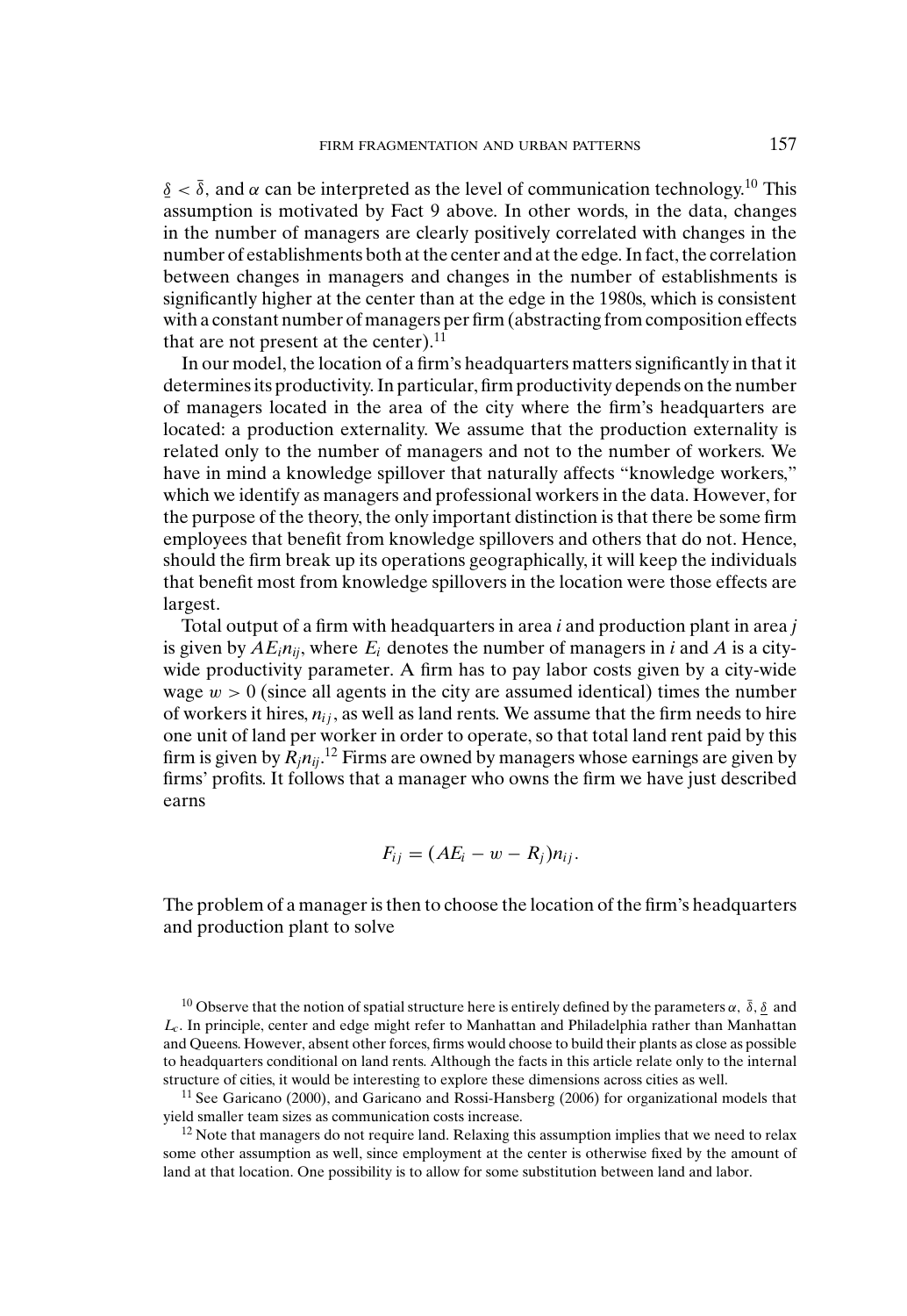(1)  
\n
$$
\bar{F} = \max_{ij} \{F_{ij}\} \text{ for } i, j \in \{c, b\} \text{ and subject to}
$$
\n
$$
n_{ij} = \begin{cases}\n\alpha \bar{\delta} & \text{if } i = j \\
\alpha \underline{\delta} & \text{if } i \neq j.\n\end{cases}
$$

Put alternatively, managers decide whether to locate at the center or at the edge of the city and, from that location, whether to operate integrated or separate production facilities.

3.2. *Individuals.* A population*P* of identical agents lives and works in the city. Agents consume the only good produced in the city and live where they work. The latter assumption is justified by the fact that in the data, employment and residents in both areas of the city have moved to the edge in similar proportions, as summarized in Fact 4. Recall also that the share of net commuters between the center and edge stayed remarkably constant throughout our sample period. Hence, although commuting is potentially important in explaining the cross-section of urban structures in the United States, it is not a driving force underlying observed changes, at least at the level of aggregation of our analysis (namely the county level).<sup>13</sup>

Consumers order consumption according to a linear utility function. Therefore, given that the price of consumption goods is normalized to one, they solve

$$
(2) \tU = \max \{ \bar{F}, w \}.
$$

Since all agents are identical and, in equilibrium, some agents become managers whereas others become workers,  $\bar{F} = w$ . Furthermore, the fact that all agents have the option to set up integrated or nonintegrated firms in any set of locations yields, in equilibrium,  $\bar{F} = F_{ij}$  for all operating firms with headquarters in *i* and production plants in *j*. 14

3.3. *Equilibrium.* We denote by  $E_{ij}$  the number of managers operating firms with headquarters in *i* and operation plants in *j*. Hence, the total number of managers at location  $i$ ,  $E_i$ , is given by

$$
E_i = E_{ii} + E_{ij}.
$$

<sup>13</sup> One could extend the model following Wheaton (1974), Brueckner (1987), or Lucas and Rossi-Hansberg (2002) to include endogenous continuous residential densities and commuting. However, this fact indicates that by adding these features, not much would be gained in terms of the ability of the model to explain the dynamics of urban structure in the United States, although they would complicate the theory significantly.

<sup>14</sup> We abstract from differences in human capital or ability that may lead to differences in wages or managerial rents. These differences, however, would leave our findings on city structure unchanged when expressed in efficiency units of labor. If managers are the most talented individuals, wages at the center would be greater than at the edge. Note also that the particular agglomeration force at work is not essential. One might have assumed that managers prefer to live close to each other and obtained similar findings.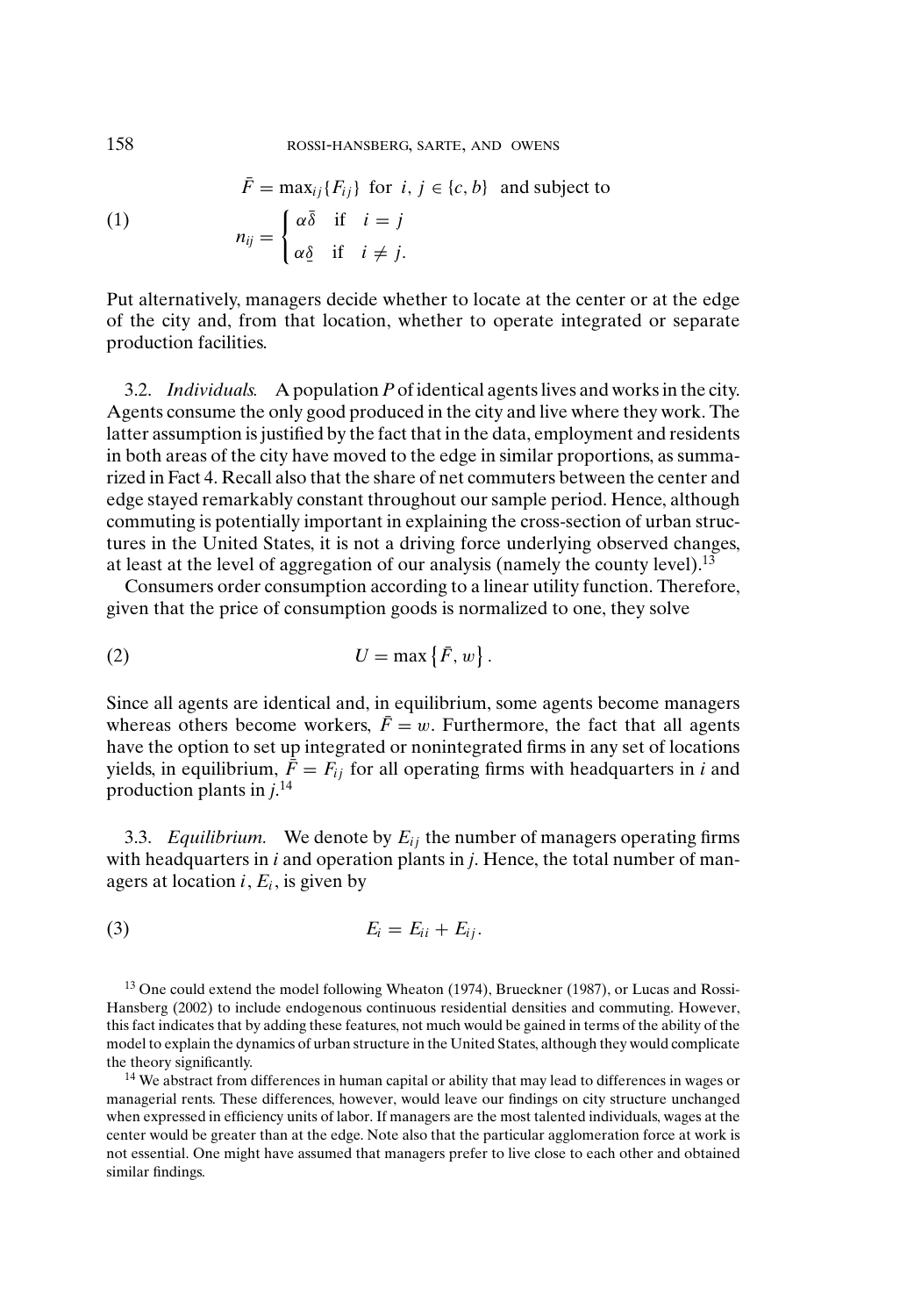Since the number of units of land at the center is exogenously given by  $L_c$  and firms rent one unit of land per worker, the number of workers at the center is given by

$$
L_c = E_{cc} n_{cc} + E_{bc} n_{bc}.
$$

Analogously, the number of workers at the edge is also given by the number of units of land used at the boundary,

$$
(5) \tL_b = E_{cb}n_{cb} + E_{bb}n_{bb}.
$$

Land use at the edge, however, is endogenous, and the area occupied by the city expands or contracts as the economic environment changes. It follows that the total number of workers in the city is given by  $W = L_c + L_b$ . Total city population is given by these workers plus those individuals who become managers of firms with headquarters at the center and at the edge. Therefore, labor market equilibrium requires that

$$
(6) \hspace{3.1em} E_c + E_b + W = P.
$$

We are now ready to define a competitive equilibrium for this city:

*A competitive city equilibrium is a set of scalars* {*Ec*, *Eb*, *Ecc*, *Ebb*, *Ecb*, *Ebc*, *Lb*,  $R_c, w, \bar{F}, F_{cc}, F_{bb}, F_{cb}, F_{bc}$  *such that:* 

- 1. *Agents solve (2), managers solve (1), and*  $w = \bar{F} = F_{ii}$  *for all firms of type ij that operate in location, i,*  $j \in \{c, b\}$ *.*
- 2. *Equilibrium conditions (3), (4), (5), and (6) are satisfied.*
- 3. Population size is given by P, land available at the center by  $L_c$ , and land *rents at the boundary by*  $R_b = \overline{R}$ .

The number of establishments at the center is given by

(7) 
$$
S_c = \underbrace{E_{cc} + E_{cb}}_{E_c} + E_{bc},
$$

where  $S_c$  counts integrated production units at the center,  $E_{cc}$ , headquarters at the center used by managers who operate plants in the periphery, *Ecb*, and production plants at the center run by managers residing at the boundary, *Ebc*. Similarly, the number of establishments at the edge is defined as

(8) 
$$
S_b = \underbrace{E_{bb} + E_{bc}}_{E_b} + E_{cb}.
$$

Within the framework of our model, average establishment sizes at the center and at the edge are given by  $(L_c + E_c)/S_c$  and  $(L_b + E_b)/S_b$ , respectively. Establishments are of only three sizes: size 1 in the case of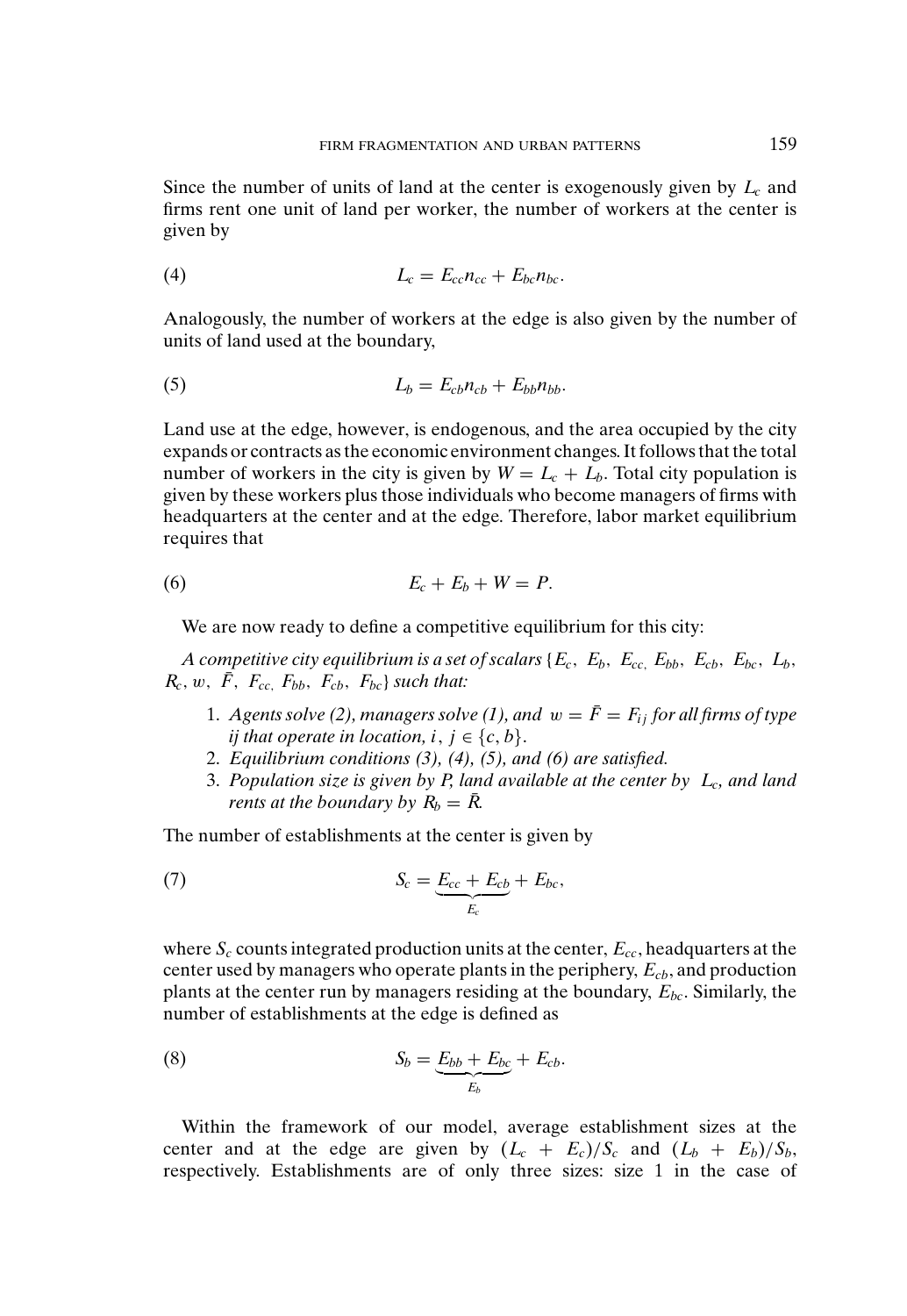headquarters of nonintegrated firms, size  $\alpha_2^{\delta}$  in the case of the operation<br>plant of a nonintegrated firm, and size  $1 + \alpha_2^{\delta}$  in the case of integrated plant of a nonintegrated firm, and size  $1 + \alpha \overline{\delta}$  in the case of integrated firms.

The model we have just laid out potentially yields different types of equilibria. These types correspond to different sets of firms (i.e., integrated or not) operating in different areas of the city. The fact that spans of control differ across integrated and nonintegrated firms rules out equilibria where all types of firms coexist. In essence, if differences in spans of control are such that a firm finds worth it to locate its headquarters at the center and its production plant at the edge, then the reverse cannot be true. We formalize this result in the next proposition. Proofs of all propositions are included in the Appendix.

PROPOSITION 1. *There are no equilibria where both integrated and nonintegrated firms operate at all locations.*

Of the remaining cases, the one corresponding to the type of city encountered in the data has most headquarters locating at the center (which in fact defines what we call the center and what is defined as a central county in the data). We now show that this case exists as an equilibrium of our model under a mild parameter restriction. In this equilibrium, there are no firms whose headquarters are at the edge but whose production plants reside at the center. Thus, the equilibrium we have just described is such that

(9) 
$$
\bar{F} = F_{cc} = F_{cb} = F_{bb} = w \text{ and } F_{bc} < \bar{F},
$$

so that  $E_{cc}$ ,  $E_{cb}$ ,  $E_{bb} > 0$  and  $E_{bc} = 0$ . Because land rents are much lower at the edge than at the center in the data, firms that have operation plants at the center and headquarters at the edge are indeed very rare. Perhaps the most compelling reason to focus on this type of equilibrium is Fact 9. This fact shows that the number of managers is very tightly connected to the number of establishments, especially at the center, where the number of managers and establishments move almost one for one in Figure 9(a). In fact, in the model equilibrium with  $E_{bc}$  = 0, the number of establishments and managers does move one for one at the center since  $S_c = E_c$  from (7). This will not be the case at the edge, however, as  $S_b = E_b + E_{cb}$  in (8), where  $E_{cb}$  captures establishments that are stand-alone operation plants. As in Fact 9, therefore, this equilibrium of the model implies that changes in managers are less closely related to changes in establishments at the edge than at the center. Thus, we prove all results below only for this case.

Another candidate equilibrium one might have chosen to highlight relates to the case where  $E_b = 0$ . In other words, managers only locate at the center. This indeed constitutes an equilibrium and it has almost identical properties to the one we study in the text with  $E_b > 0$ . The only key difference is that, when  $E_b = 0$ , the size of establishments at the edge is constant so that we cannot study changes in establishment size at that location. Apart from this implication for establishment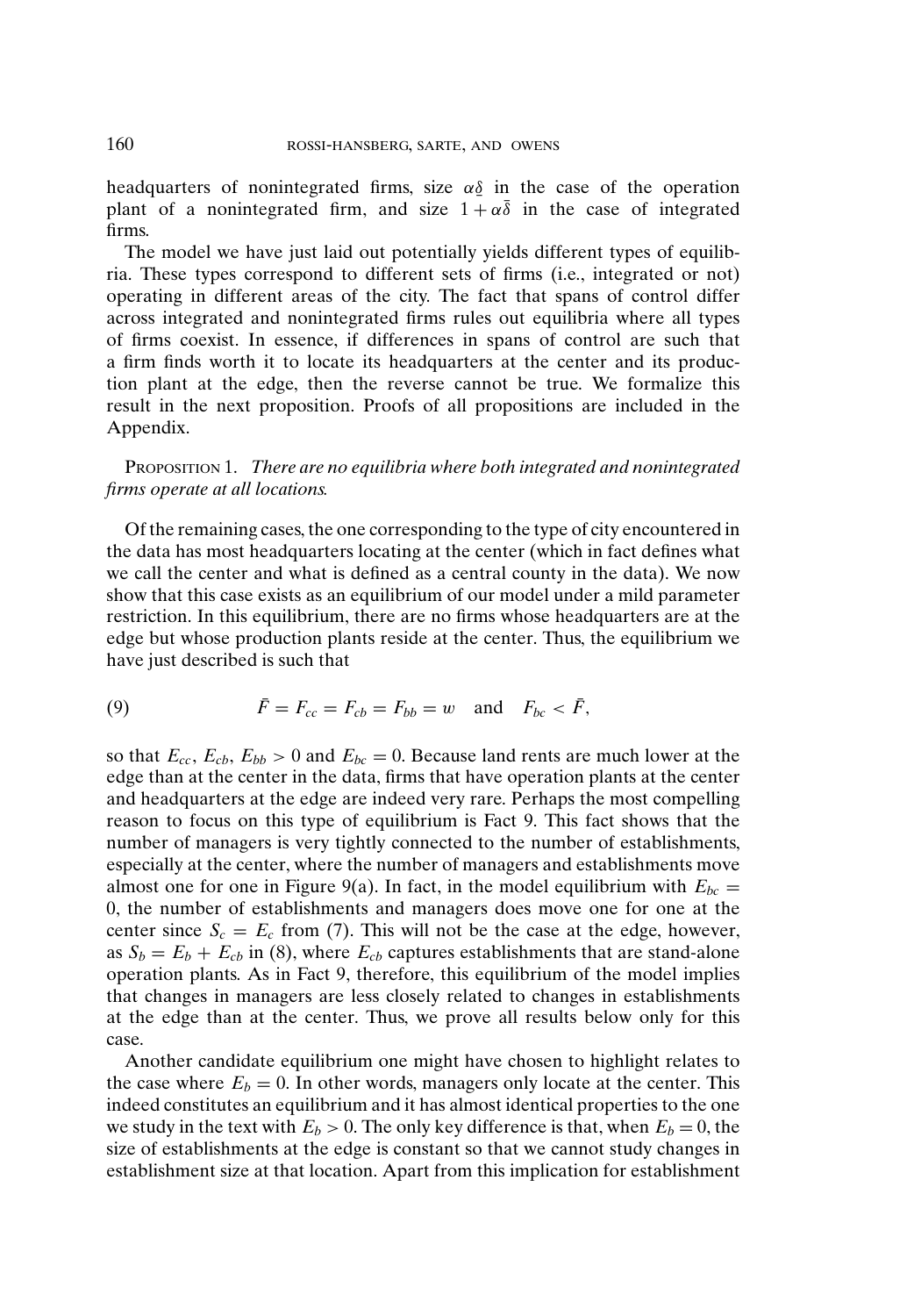size at the edge, however, all other propositions we prove below hold unchanged for this case. Because we do observe managers and workers in all locations in the data, we prefer to present the case with  $E_b > 0.15$ 

3.4. *Equilibrium Allocation.* Given the restriction  $E_{bc} = 0$ , we now construct an equilibrium allocation for our model. From (3), we know that  $E_b = E_{bb}$  since  $E_{bc} = 0$ , and that  $E_{cb} = E_c - E_{cc}$  where, by Equation (4),  $E_{cc} = L_c/(\alpha \bar{\delta})$ . Then, the number of workers in the city is given by

$$
L_c + L_b = W
$$

so that

(10) 
$$
L_c\left(1-\frac{\delta}{\delta}\right)+E_c\alpha\delta+E_b\alpha\overline{\delta}=W.
$$

Condition (9) implies that integrated and nonintegrated firms at the center earn equal profits,

(11) 
$$
(AE_c - w - R_c)\alpha\overline{\delta} = (AE_c - w - \overline{R})\alpha\underline{\delta},
$$

as do integrated firms across locations,

$$
(AE_c - w - R_c)\alpha\overline{\delta} = (AE_b - w - \overline{R})\alpha\overline{\delta}.
$$

These relations implicitly link the number of managers working at the center and boundary according to

$$
E_b = E_c + \frac{\bar{R} - R_c}{A}.
$$

Equality between rents and wages then implies that

(13) 
$$
(AE_c - w - R_c)\alpha \overline{\delta} = w.
$$

From Equations (11) and (13), we further have that

$$
(AE_c - w - R_c)\alpha\overline{\delta} = w = (AE_c - w - \overline{R})\alpha\underline{\delta}.
$$

<sup>&</sup>lt;sup>15</sup> Because our theory is static, there is no immediate way of discriminating between equilibria using a stability argument. However, depending on the assumed laws of motion for workers, one might potentially argue that the equilibrium with  $E_b = 0$  is the stable equilibrium. Should this be the case, all our findings, apart from establishment size at the edge, go through unchanged.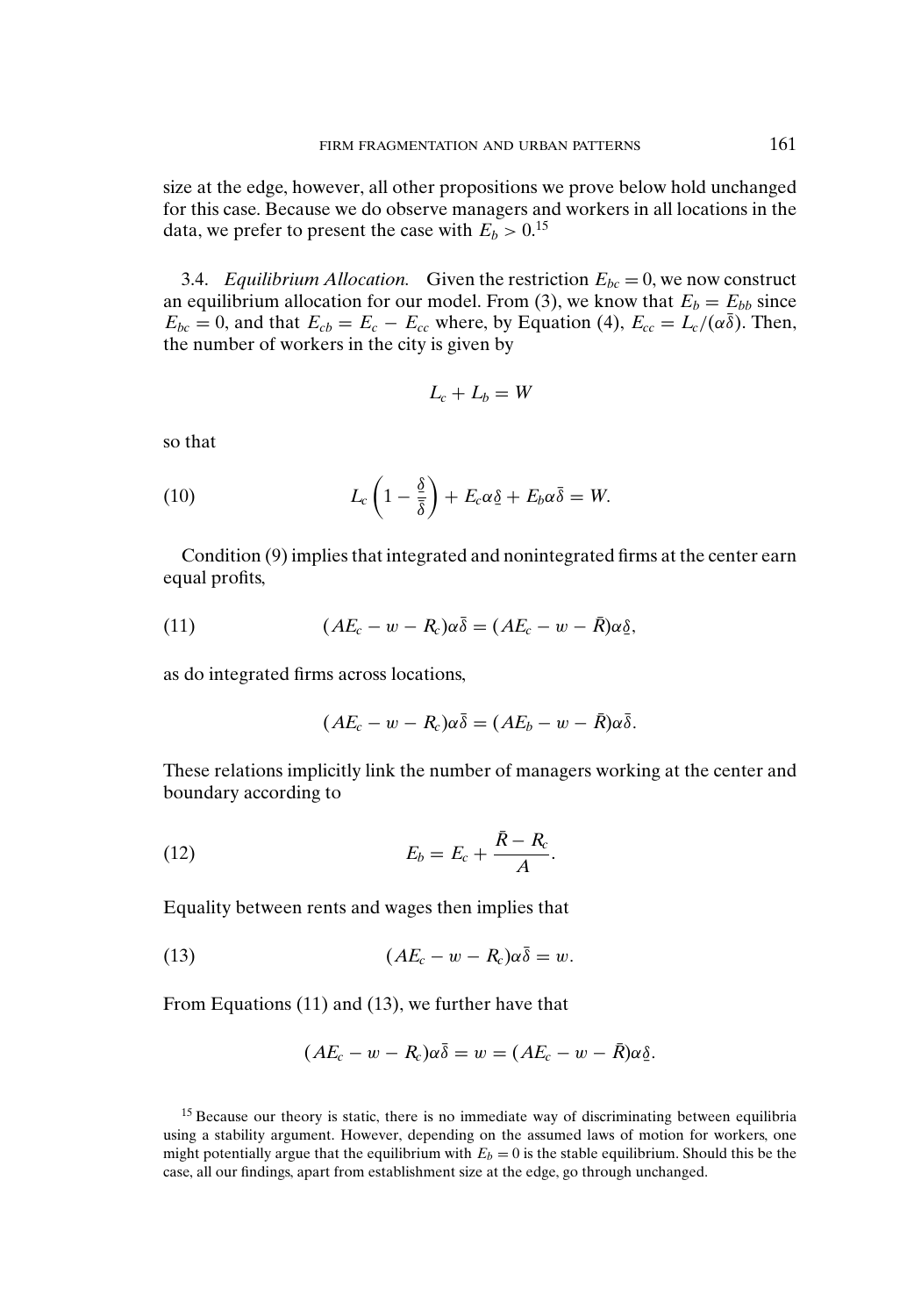Consequently,

(14) 
$$
\bar{R} - R_c = \left(\frac{1}{\alpha \bar{\delta}} - \frac{1}{\alpha \bar{\delta}}\right) w = \underbrace{-\left(\frac{\bar{\delta} - \underline{\delta}}{\alpha \bar{\delta} \underline{\delta}}\right)}_{\Lambda < 0} w,
$$

so that  $R_c > \bar{R}$  under our maintained assumption regarding the span of control,  $\overline{\delta} > \underline{\delta}$ . That is, land rents are larger at the center than at the edge, an implication that follows from the assumption that  $F_t = 0$ . The fact that most cities see land that follows from the assumption that  $E_{bc} = 0$ . The fact that most cities see land rents decrease as one moves away from the center is well known and reinforces our focus on an equilibrium with this feature. Note that the difference in land rents is simply the difference in managers per worker between integrated and nonintegrated firms times the city wage. Hence, when different types of firms coexist in equilibrium, the advantage that an integrated firm gains by locating at the center in terms of lower management costs (i.e., a low manager/worker ratio) is offset by higher rents at that location.

From Equation (13), and substituting for  $R_c$  using (14), we obtain, after some manipulations,

(15) 
$$
E_c = \frac{1 + \frac{1}{\alpha \overline{\delta}}}{A} w + \frac{R_c}{A} = \frac{1 + \frac{1}{\alpha \overline{\delta}}}{A} w + \frac{\overline{R}}{A},
$$

which implies  $E_c'(w) > 0$ ; the number of managers at the center increases with city wages. Using (14) and Equation (12), we can solve for the set of managers at the edge as a function of wages,

(16) 
$$
E_b = E_c + \left(\frac{\Lambda}{A}\right)w = \frac{1 + \frac{1}{\alpha\overline{\delta}}}{A}w + \frac{\overline{R}}{A}.
$$

Therefore, the number of managers at the edge also increases with wages, but at a slower rate since the rent differential increases with wages and creates incentives for firms to locate workers at the boundary and managers at the center.

Now consider the market clearing Equation (6) given by

$$
L_c\left(1-\frac{\delta}{\delta}\right)+E_c\alpha\delta+E_b\alpha\overline{\delta}=W=P-E_c-E_b.
$$

Substituting for the number of managers in both regions, the demand for workers becomes

(17) 
$$
W = L_c \left( 1 - \frac{\delta}{\overline{\delta}} \right) + E_c \alpha \underline{\delta} + E_b \alpha \overline{\delta}
$$

(18) 
$$
= L_c \left( 1 - \frac{\delta}{\overline{\delta}} \right) + \left( \frac{\alpha \underline{\delta} + \alpha \overline{\delta}}{A} \right) \overline{R} + \frac{2 + \alpha \underline{\delta} + \alpha \overline{\delta}}{A} w,
$$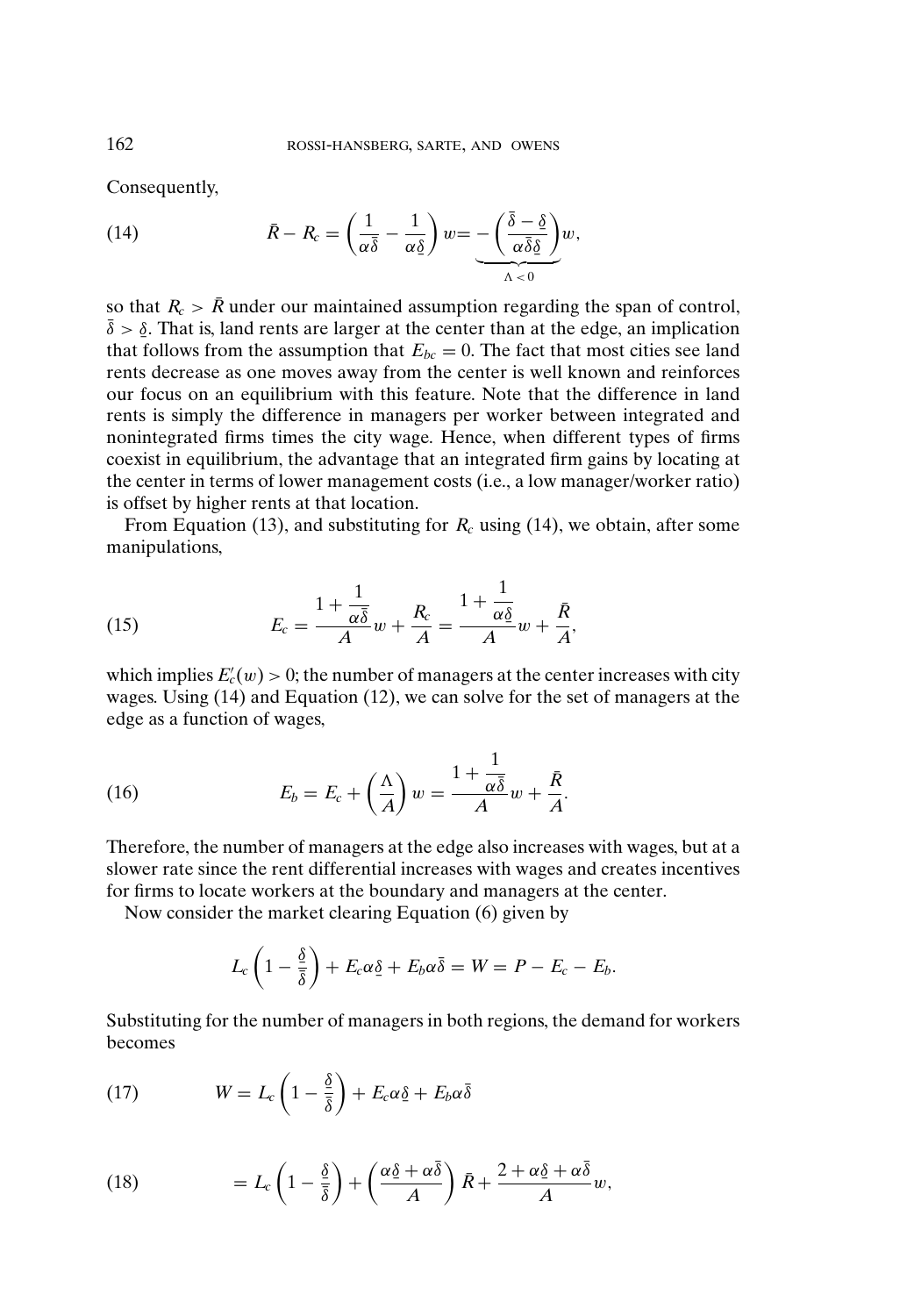which is linear and increasing in profits or wages  $(w)$ . Since higher profits resulting from greater externalities are associated with more managers in both areas of the city, the demand for workers increases as profits rise. The supply of workers is given by

(19) 
$$
P-E_c-E_b=\left(P-\frac{2\bar{R}}{A}\right)-\frac{2+\frac{1}{\alpha\delta}+\frac{1}{\alpha\delta}}{A}w,
$$

which again is linear but decreasing in profits or wages  $(w)$ . Because larger profits motivate more agents to become managers, the supply of workers decreases with profits. The equilibrium wage can then be found by equating (17) and (19). That is

$$
AP - AL_c \left(1 - \frac{\delta}{\overline{\delta}}\right) - \left(2 + \alpha \delta + \alpha \overline{\delta}\right) \overline{R} = \left(4 + \alpha \delta + \alpha \overline{\delta} + \frac{1}{\alpha \delta} + \frac{1}{\alpha \overline{\delta}}\right) w
$$

so that city wages are given by

(20) 
$$
w = \frac{AP - AL_c \left(1 - \frac{\delta}{\overline{\delta}}\right) - \left(2 + \alpha \underline{\delta} + \alpha \overline{\delta}\right) \overline{R}}{4 + \alpha \underline{\delta} + \alpha \overline{\delta} + \frac{1}{\alpha \underline{\delta}} + \frac{1}{\alpha \overline{\delta}}}.
$$

With the equilibrium wage in hand, we can solve for all equilibrium variables of the model. For the comparative statics in the next section, it is helpful to denote the denominator of (20) as  $D > 0$ . An equilibrium of the type in which we are interested exists only if

(21) 
$$
\frac{P}{L_c} > \left(1 - \frac{\delta}{\overline{\delta}}\right) + \frac{\left(2 + \alpha \underline{\delta} + \alpha \overline{\delta}\right) \overline{R}}{AL_c},
$$

which ensures that  $w > 0$ . This restriction essentially requires city population densities that are large enough to make the creation of a city profitable given land rents at the edge. Population densities must also be large enough so that agglomeration effects guarantee that some nonintegrated firms' headquarters choose to locate at the center. The following proposition obtains directly from the equilibrium wage derived above.

PROPOSITION 2. *The equilibrium wage, w, is an increasing function of population size, P, and city-wide productivity, A. It is a decreasing function of the supply of land at the center,*  $L_c$ , *the span of control parameter,*  $\alpha$ *, and edge land rents,*  $\bar{R}$ .

Note that the wage increases with population size. Although this finding matches the fact that wages are generally higher in larger cities, it nevertheless seemingly conflicts with the standard intuition that wages fall as the supply of workers increases. There are two characteristics of our setup that contribute to overturning this intuition. First, the wage is the compensation of workers, but since all agents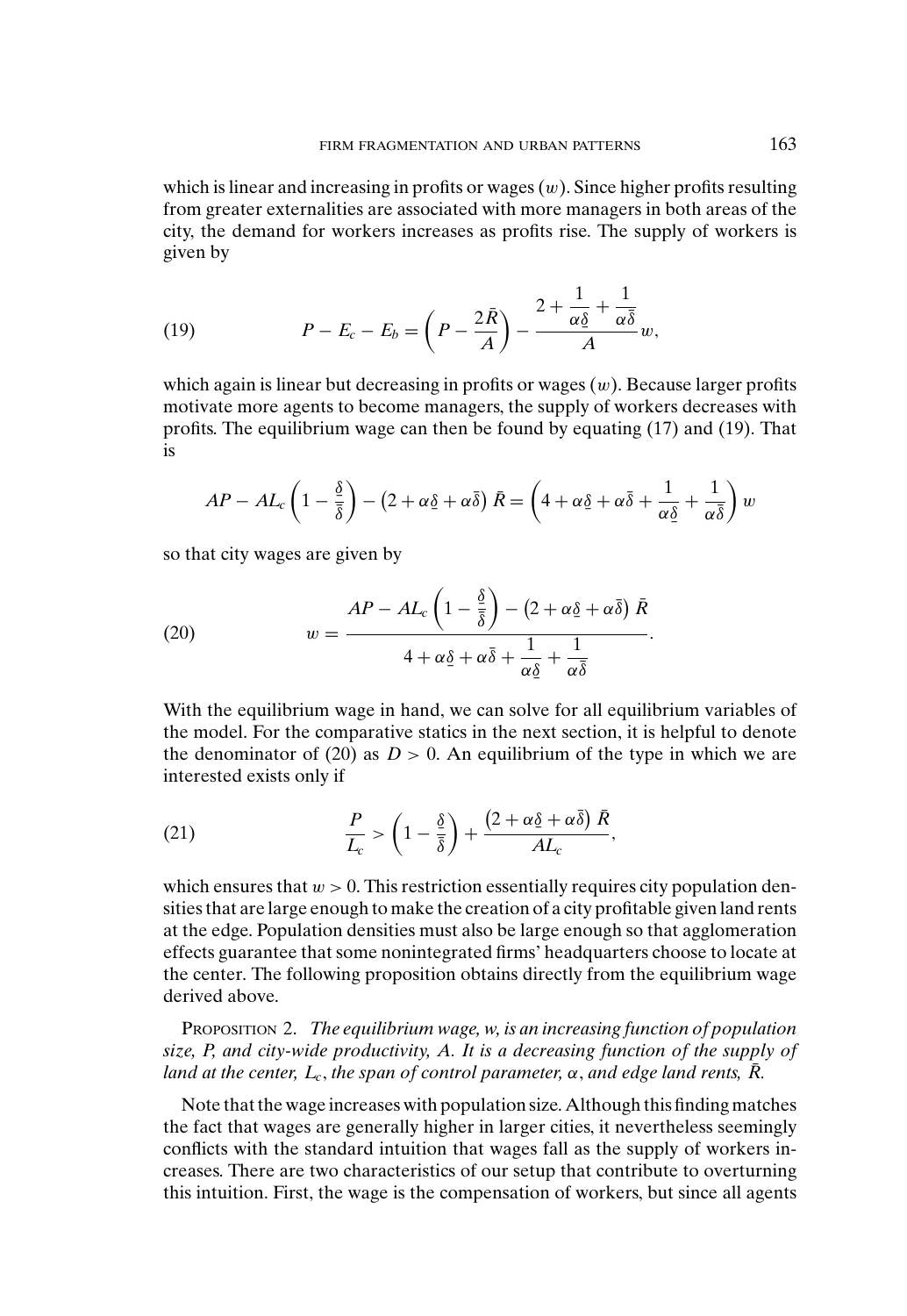in the city are identical, it also represents profits of entrepreneurs or managers. Hence, since an increase in overall population creates new managers, the demand for workers also increases. Second, the production externality in our framework implies that the more managers operate in a given location, the higher the productivity (output per worker) of all firms in that location. As population grows, and more firms operate in the city, this effect contributes to raising manager rents and worker wages. As we have just mentioned, the prediction regarding wages and city size can be directly contrasted with data. In 2003, for instance, the average wage in the largest five cities in our sample was \$42,976, as compared to just \$34,340 for the five smallest cities.<sup>16</sup>

The effect of the model's other parameters on wages are more standard. Wages increase with city-wide productivity and decrease with the amount of land available at the center. The latter result reflects the fact that more firms at the center become integrated as  $L_c$  rises. This effect reduces the number of managers per worker at the center and, therefore, externalities in that location and manager profits (wages). As rents at the boundary increase, the advantage of setting up a nonintegrated firm falls, which again reduces externalities at the center and wages. Finally, as firms' span of control,  $\alpha$ , increases, firms become larger, less agents become managers, and externalities fall along with wages and managerial rents (more on the effect of  $\alpha$  in Section 5.2).

## 4. ADDRESSING THE STYLIZED FACTS

This section shows that the model we have developed naturally leads to the changes in city structure laid out in Section 2. From Fact 1, we know that population growth was positive in virtually all cities in our sample. Recall that the first set of facts referred to population size both at the center and at the edge. Since, in our model, agents live and work in the same location, the model's predictions concerning the growth in residents and employment are identical. Therefore, if we can show that as population grows, employment increases both at the center and at the edge (Fact 3), then the model will immediately satisfy Fact 2.

To address Fact 3, observe that two effects emerge as population grows. First, the number of managers at the center increases, as a result of the rise in agglomeration effects, which raises population at the center (recall that the worker population at the center is pinned down at level  $L_c$  by assumption). Second, since managerial population also increases at the boundary with urban growth, again as a result of larger externalities, so does the number of workers given the fixed span of control. Therefore, total employment must also increase at the edge. A portion of the additional workers at the boundary will work for managers that head firms with headquarters at the center. Ultimately, this reasoning implies that the model is consistent with Fact 2.

Total employment at the center and at the edge is given by  $E_c + L_c$  and  $E_b + L_b$ , respectively. Simple differentiation then leads to the following

<sup>16</sup> See Lee (2005) for recent evidence on the urban wage premium.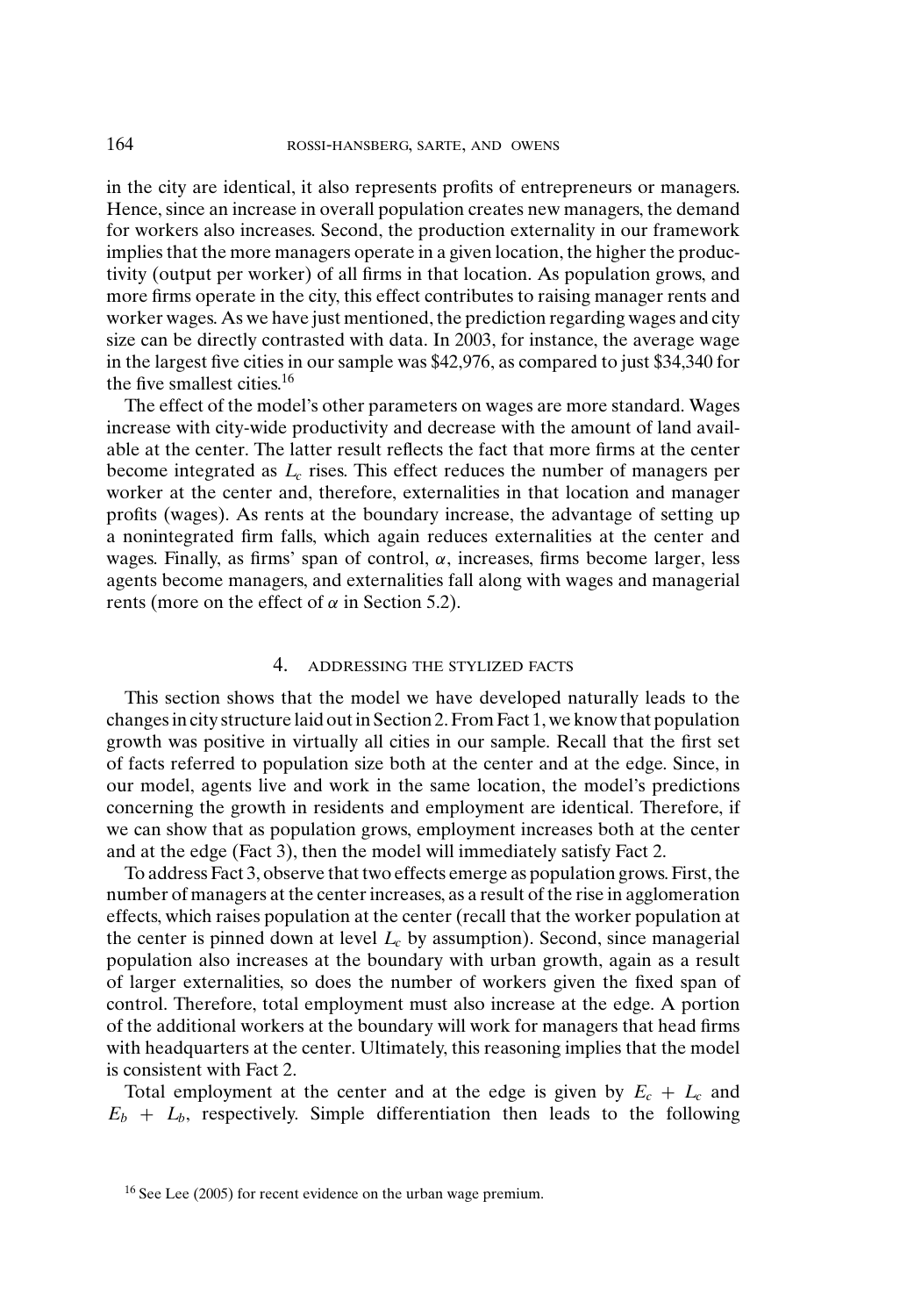proposition, consistent with Facts 2 and 3. All proofs in this section are relegated to the Appendix.

PROPOSITION 3. *An increase in population implies an increase in total employment at the center,*  $E_c + L_c$ *, and at the edge,*  $E_b + L_b$ *.* 

The proposition above provides conclusions regarding the level of employment in both areas of the city. However, we are equally interested in the share of employment in each area. We have already argued that as population grows, managerial population increases at the center. All new center managers, however, lead nonintegrated firms. The reason is that the number of workers at the center cannot expand given the fixed amount of land and the technology that requires one unit of land per worker. Managers choose nonintegrated rather than integrated firms because rents at the boundary do not grow with population, since they are pinned down by the opportunity cost of land,  $\bar{R}$ . At the same time, since the center land area of the city is constant, the price of land increases at the center, which again motivates some managers to send their operation plants to the edge. In fact, rents at the center rise such that the number of center managers who choose to operate integrated firms remains constant, which must hold in order for land markets to clear. We can show that given a large enough population share at the center, the increase in center employment (caused solely by the increase in managerial population) is always smaller than the increase in managers and workers at the edge. This result implies that the employment share at the center falls with population growth, consistent with Fact 4. We formalize this reasoning in the next proposition.

PROPOSITION 4. *An increase in population implies a decrease in the employment share at the center,*  $\frac{E_c + L_c}{P}$ *, if and only if* 

$$
\frac{E_c + L_c}{P} > \frac{1 + \frac{1}{\alpha \underline{\delta}}}{\left(1 + \frac{1}{\alpha \underline{\delta}}\right) + 3 + \alpha \overline{\delta} + \alpha \underline{\delta} + \frac{1}{\alpha \overline{\delta}}}.
$$

The lower bound on the share of population working at the center amounts to restrictions on  $\alpha\bar{\delta}$  and  $\alpha\bar{\delta}$  that turn out to be very mild (the proof of the proposi-Following the article in the algebra case of the College material control of the process only in terms of the exogenous parameters). To see this, recall that the average employment size of establishments in 1980 was 21.4 at the center and 17.1 at the edge. Therefore, we can conjecture that  $\alpha \delta \leq 17.1$  since  $\alpha \delta$  represents the smallest establishment size at the edge (the edge also encompasses integrated firms but of size  $1 + \alpha \overline{\delta}$ ). Furthermore, it also follows that  $1 + \alpha \bar{\delta} \ge 21.4$  since  $1 + \alpha \bar{\delta}$  is the largest establishment size at the center. Note that the restriction set out in Proposition 4 becomes more difficult to meet as  $\alpha \bar{\delta}$  falls. Thus, suppose that we very conservatively set  $\alpha \underline{\delta} = 10$ and  $\alpha \bar{\delta} = 20.4$ . Then Proposition 4 indicates that the share of employment at the center decreases with overall population whenever the share of center employment exceeds 3.2%, a condition that is easily met by all cities in our sample.<sup>17</sup>

<sup>17</sup> If one actually uses  $\alpha \underline{\delta} = 17.1$  and  $\alpha \overline{\delta} = 21.4$ , the lower bound required in Proposition 4 becomes even less severe at 2.5%.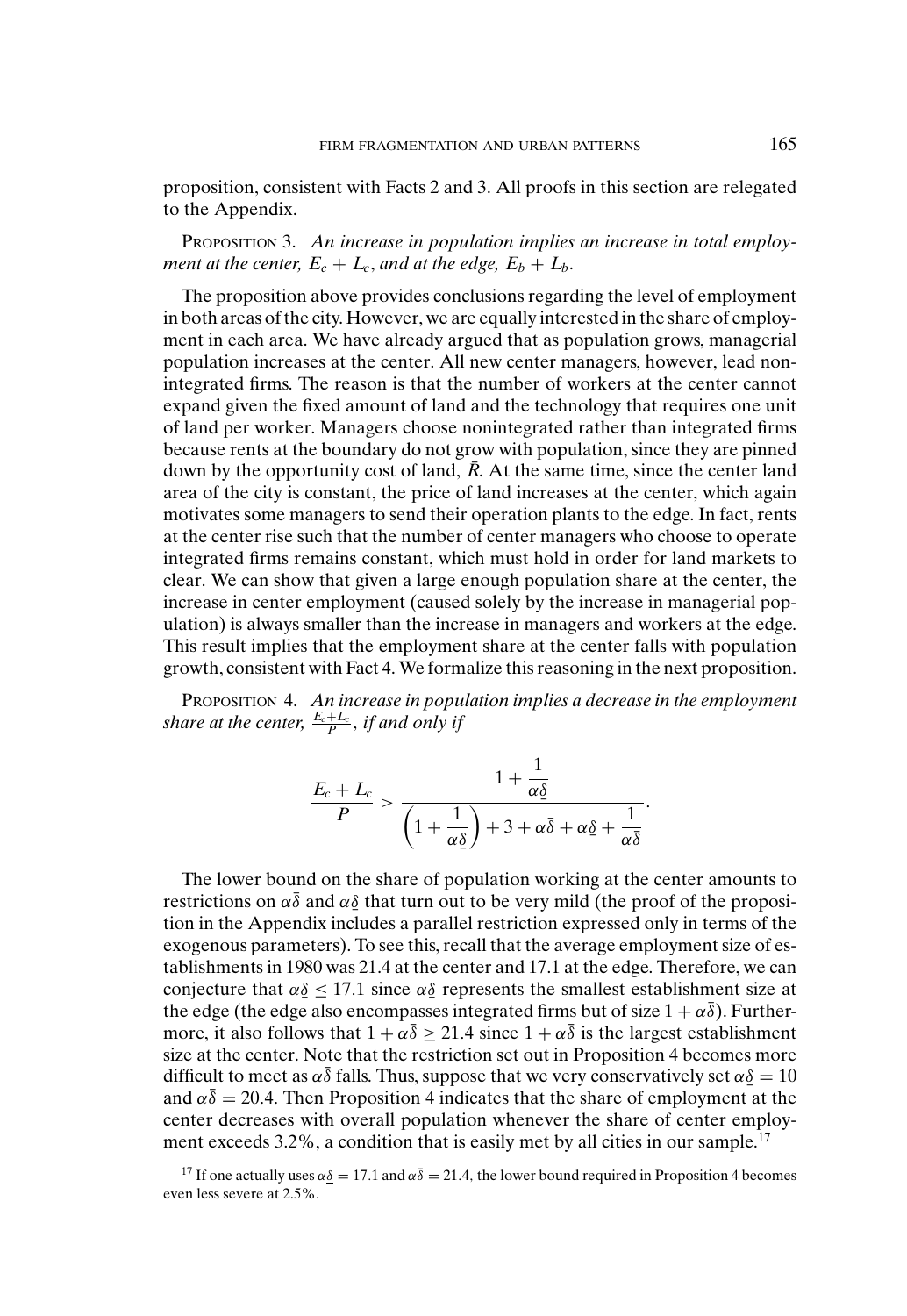To summarize thus far, an increase in overall city population leads to findings for the levels and shares of employment in different areas of the city that are consistent with the data. In particular, population growth leads to an increase in employment levels everywhere, but also to a shift in employment from the center to the edge in shares. These results follow directly from firms having the opportunity to break up their operations geographically.

It is difficult to understand how observed changes in levels and shares of population in different sections of the city could be the result of forces that are not related to an overall expansion in size (i.e., population growth). If other forces were responsible for these changes, and since one needs to introduce scale effects in order to generate cities, reductions in the share of employment at the center will generally lead to reductions in the level of employment as well. Hence, it seems that two elements are needed to obtain models that can reproduce these dimensions of the data. First, one needs models where these changes are the result of city growth. Second, these models should also allow for endogenous employment densities. Evidently, if densities were not endogenous, given that the center county area has not changed in the data, employment at the center would necessarily be predicted to remain constant.

The advantage of writing down a model in which agents' occupations are explicitly considered is that it has predictions for the effect of changes in exogenous variables on the location of different occupations within cities. In Section 2, we presented a set of facts that are related to the locations of agents working in different occupations. Specifically, we showed that the change in the manager to nonmanager ratio was larger at the center than at the edge (Fact 5a). This fact implied that managers are increasingly concentrated at the center relative to the boundary.<sup>18</sup> In addition, Fact 5b showed that the fraction of urban population in management positions increased during the 1980s. Although our model is consistent with this last fact, other forces working at a more aggregate level—such as changing transport and communication costs across cities or between cities and rural areas—may have helped increase the total number of managers in the city beyond that implied by population growth alone (as in Duranton and Puga, 2005). Hence, we first describe the predictions of our model regarding differences in manager to nonmanager ratios between the center and edge that are driven by city population growth (Fact 5a).

The analysis we just carried out suggests that population growth leads to an increase in the number of managers at the center. In fact, it also leads to an increase in the number of managers at the boundary. Some of the new managers establish themselves at the center because of the production externalities generated by managers in that section of the city. Others take advantage of the larger spans of control, as well as lower rents, at the boundary. As we argued earlier, all employees under the supervision of new entrepreneurs at the center work in operation plants located at the periphery. In addition, all new managers at the boundary head integrated firms.

<sup>&</sup>lt;sup>18</sup> We expressed this fact in terms of differences in ratios between the center and the edge, and not in term of levels or ratios directly. Since our model focuses on only one city and not a system of cities, it is silent on level differences across cities. In our framework, these cross-sectional differences would in principle stem from different values of  $L_c$ ,  $\bar{R}$ ,  $\alpha$ , or *A* across cities.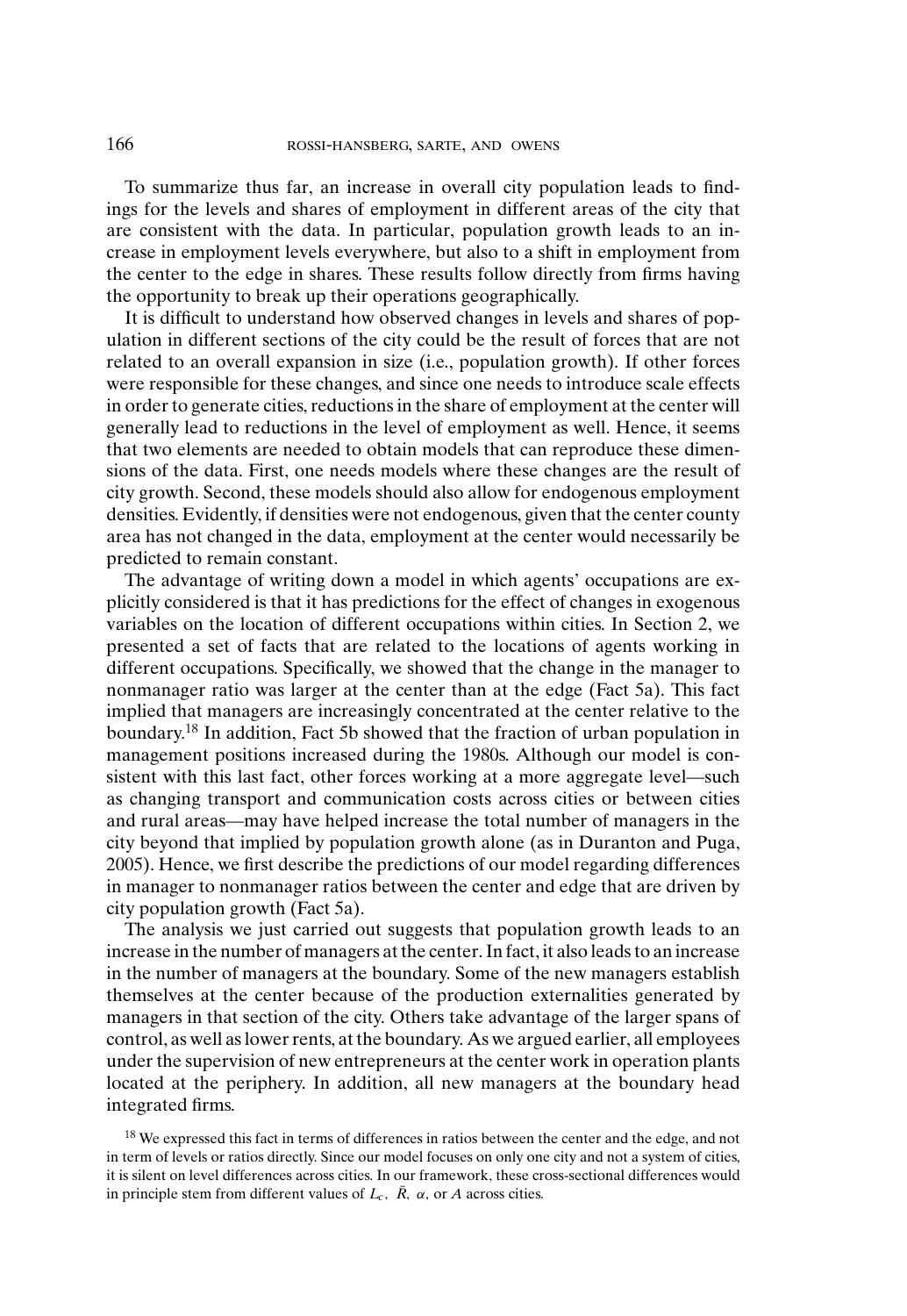Because, at the center, the number of managers increases with population whereas the number of workers is fixed, it is clear that the ratio of managers to nonmanagers increases in that area of the city. At the edge, since the number of workers increases in part because of the increase in managers of nonintegrated firms headquartered at the center, this ratio always decreases. Together these results directly lead to Fact 5a. Furthermore, as population increases, all new managers at the center run nonintegrated firms. Given that nonintegrated firms have fewer workers per manager (smaller spans of control), this leads to an increase in the share of city residents that become managers, as in Fact 5b. These results are stated formally in the next proposition, consistent with Fact 5.

PROPOSITION 5. *An increase in population implies an increase in*

- *The difference in the ratio of managers to nonmanagers between the center* and the edge,  $\frac{E_c}{L_c} - \frac{E_b}{L_b}$ .
- *The number of managers per resident,*  $\frac{E_c + E_b}{P}$ .

It should be remarked that the model implies a decrease in the ratio of managers to nonmanagers at the edge, which is actually counterfactual. Specifically, the theory overemphasizes the concentration of managers at the center. This implication can be attenuated by requiring that managers rent land at the headquarters' location. This extension, however, would come at the cost of a much more complicated setup. Moreover, we view the increase in manager to nonmanager ratio at the edge as resulting partly from the overall increase in the number of agents in management occupations, as in Fact 5b. An alternative formulation where operating plants also require managers would also lead to a prediction for changes in the edge ratio of managers to nonmanagers consistent with the data.

Our model evidently also has predictions for the number of establishments at the center and at the edge of the city. First, recall that at the center, the number of establishments is equal to the number of managers since establishments at that location are either headquarters or nonintegrated firms, but under our assumptions never just operation plants. It follows immediately that the number of establishments at the center increases with population growth. Furthermore, since new managers at the center operate only nonintegrated firms, the boundary sees an increase in operation plants. The latter two findings are consistent with Fact 6. Because every new manager at the center is associated with an additional operation plant at the edge, and the edge also experiences entry of new integrated firms following population growth, the number of establishments at the edge must increase and, in fact, must increase by more than the increase in center establishments. This implies that the share of establishment at the center must fall, as in Fact 7.

PROPOSITION 6. *An increase in population implies*

- *An increase in the number of establishments located at the center and at the edge, Sc and Sb*, *with the number of establishments increasing more rapidly at the edge than at the center.*
- *A decrease in the share of establishments at the center,*  $\frac{S_c}{S_c+S_b}$ .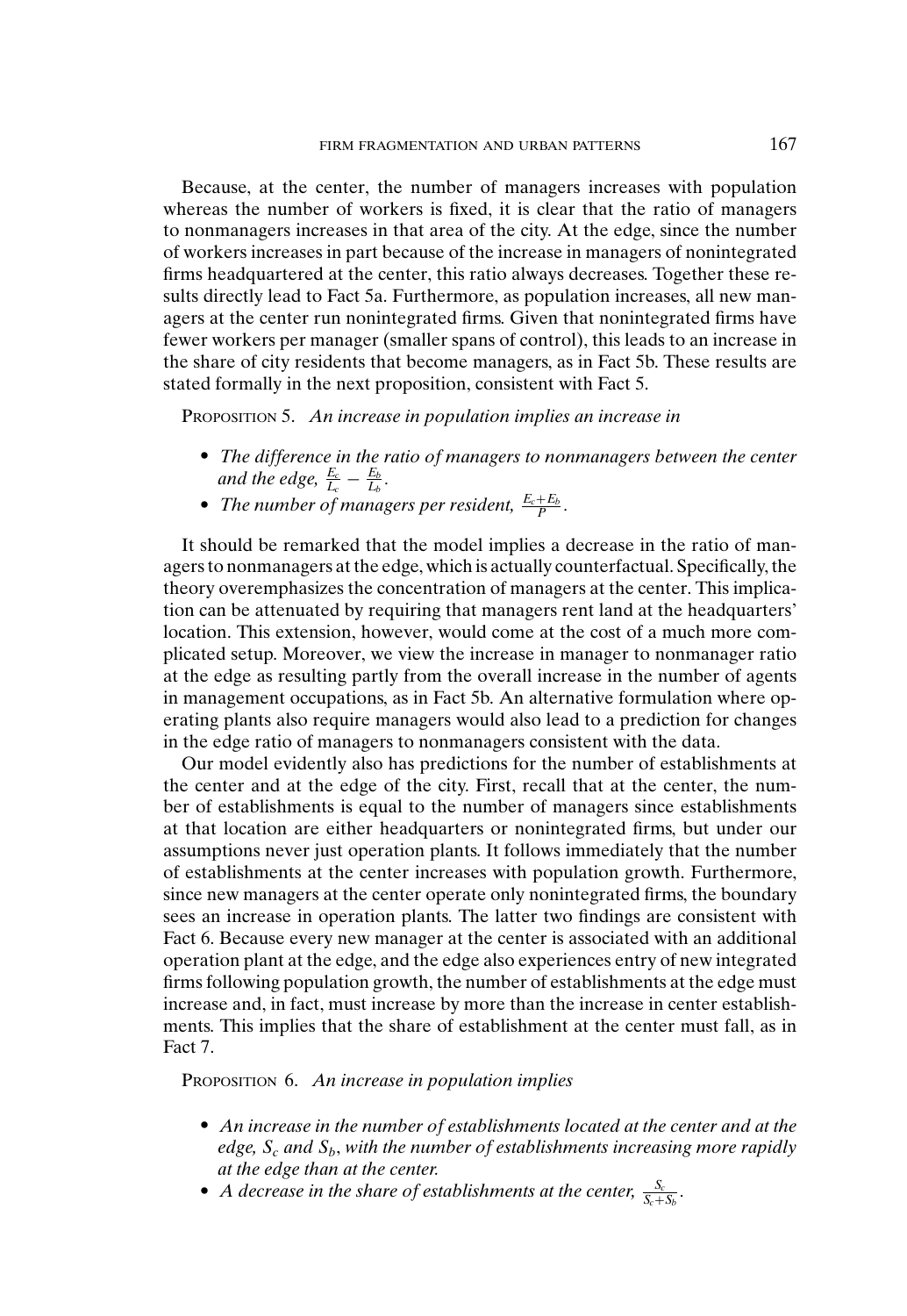Finally, we derive the implications of our framework for changes in establishment sizes stemming solely from city population growth. As pointed out earlier, establishments are of three different sizes in our setup: Headquarters of size 1, operation plants of size  $\alpha \delta$ , and integrated firms of size  $1 + \alpha \bar{\delta}$ . Hence, the specific ¯ combination of firms of each type in a given region of the city determines average establishment size in that region. Since there are no operation plants at the center, firms can only be of size 1 or  $1 + \alpha \overline{\delta}$  in that section of the city. As population increases, the number of managers at the center increases and so does the share of establishments of size 1. Therefore, population growth contributes to a decrease in average firm size in the center region, as in Fact 8. In contrast, the boundary comprises only establishments of size  $\alpha \delta$  and  $1 + \alpha \bar{\delta}$ . First, this implies that the average size of establishments is larger at the edge than at the center, unless most firms are production plants and many integrated firms reside at the center. The latter case would make our model consistent with the larger establishment sizes at the center observed in 1980. As population grows, the set of establishments that are production plants increases at the edge, and so does the set of integrated firms. In the next proposition, we show that the increase in the number of production plants dominates, thereby leading to a decrease in firm size at the edge, consistent with Fact 8.

PROPOSITION 7. *An increase in population implies a decrease in the average size of establishments at the city center and edge,*  $\frac{E_c + I_c}{S_c}$  *and*  $\frac{E_b + I_b}{S_b}$ *, respectively.* 

Thus, our model predicts that population growth reduces establishment sizes in both regions following simple composition effects. The data, however, show that changes in establishment size are negative in both regions for slightly more than half of the cities in our sample. What factors may explain the behavior of establishment size in the remaining cities? Given the theory we have just laid out, a possible answer is that lower communication costs have led to larger spans of control (an increase in  $\alpha$ ) and, therefore, larger firms throughout the city. The evidence suggests that this phenomenon did not dominate changes in average firm size in most cities in the 1980s, but may nevertheless be significant in more recent time periods for several cities (as argued by Garicano and Rossi-Hansberg, 2006, for the late 1990s).

# 5. EXTENSIONS

5.1. *Labor Mobility.* Our analysis to this point has focused on a theory where land rents at the boundary are given by some alternative country-wide nonurban land use. Wages and profits in the city were therefore endogenously determined. In a model of a system of cities, this would be equivalent to assuming a perfectly elastic supply of urban land at  $\bar{R}$  and high moving costs that impede the mobility of workers between cities. One might instead imagine an alternative construct where wages are fixed at some economy-wide level,  $w$ , exogenous to the city. Heterogeneity in the quality of land in different regions would then attract a certain population that in turn would determine all land prices in the city. This section establishes that all propositions derived in the previous sections continue to hold using this alternative interpretation, provided a mild restriction on parameters.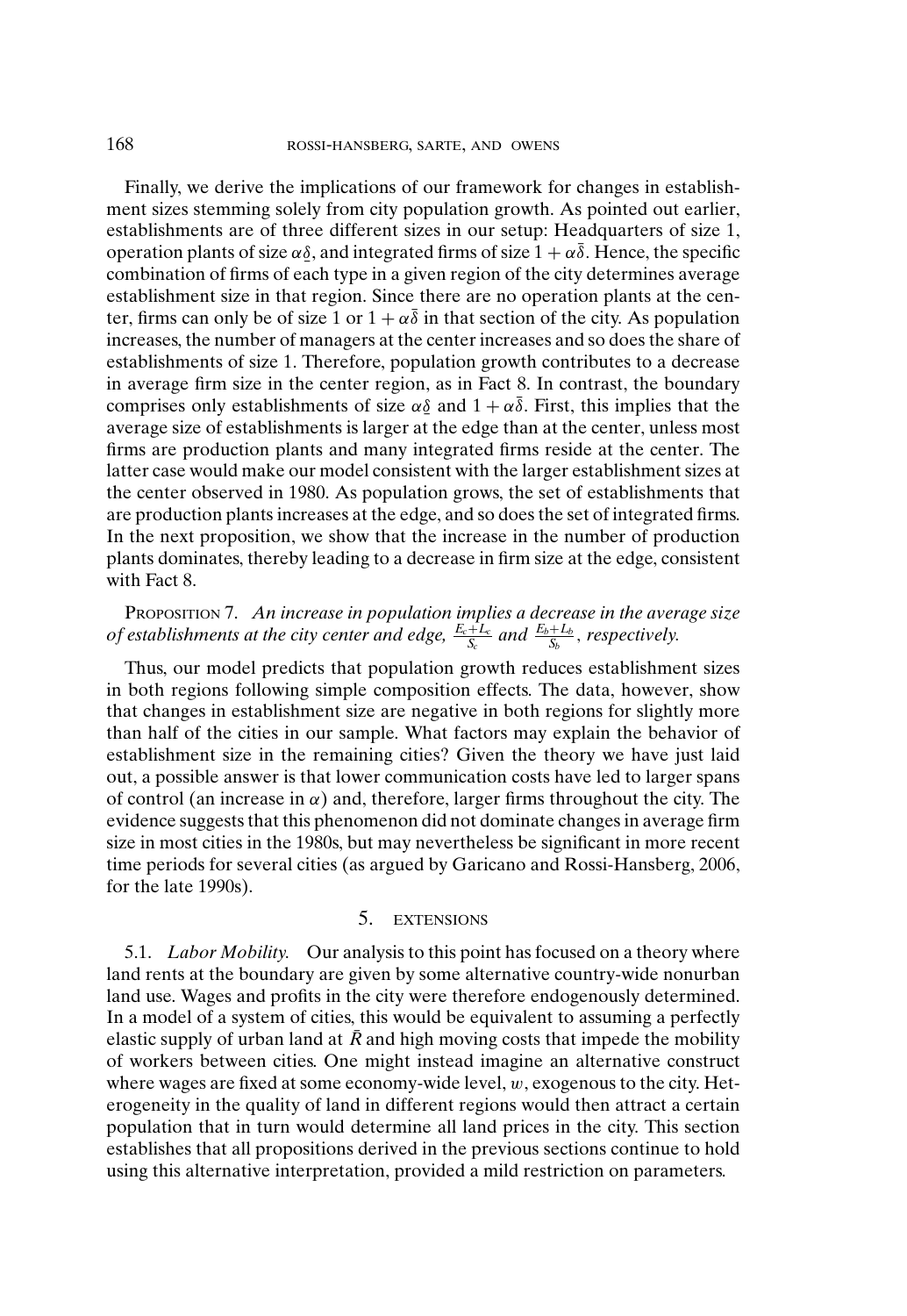The model remains as in Section 4, except that condition (20) now determines land rents at the edge instead of wages,

$$
\bar{R} = \frac{AP - AL_c \left(1 - \frac{\delta}{\bar{\delta}}\right) - w \left(4 + \alpha \delta + \alpha \bar{\delta} + \frac{1}{\alpha \bar{\delta}} + \frac{1}{\alpha \bar{\delta}}\right)}{2 + \alpha \delta + \alpha \bar{\delta}}.
$$

It is straightforward to check that  $\partial \bar{R}/\partial P > 0$ ,  $\partial \bar{R}/\partial L_c < 0$ , and  $\partial \bar{R}/\partial w < 0$ , consistent with Proposition 2. We can then prove that results replicating Propositions 3–7 continue to hold. The derivations for a subset of these results require that the number of managers per establishment at the boundary be greater than one half,  $E_b/S_b > 1/2$ .<sup>19</sup> Figure 9(b) suggests that this is likely the case in the data, where a given percentage change in the number of establishments is associated with approximately twice that percentage change in the number of managers. These results are formalized in the next proposition.

PROPOSITION 8. *With exogenous wages, w, and endogenous land rents at the edge, R*¯, *an increase in population implies*

- An increase in total employment at the center,  $E_c + L_c$ , and at the edge, *E<sub>b</sub>* + *L<sub>b</sub>*. <br>
• *A decrease in the employment share at the center,*  $\frac{E_c + L_c}{P}$ .
- 
- *P* A decrease in the employment share at the center,  $\frac{E_c + L_c}{P}$ .<br>*P* An increase in (a) the difference in the ratio of managers to nonmanagers *between the center and the edge,*  $\frac{E_c}{L_c} - \frac{E_b}{L_b}$  *if*  $\frac{E_b}{S_b} > \frac{1}{2}$ *, and (b) the number of managers per resident, Ec*+*Eb <sup>P</sup>* . *An increase in the number of establishments located at the center and at the*
- *edge, Sc and Sb, respectively, and a decrease in the share of establishments at the center,*  $\frac{S_c}{S_c+S_b}$ .
- *A decrease in the average size of establishments located at the center and at the edge,*  $\frac{E_c + L_c}{S_c}$  *and*  $\frac{E_b + \bar{L}_b}{S_b}$ *, respectively, if*  $\frac{E_b}{S_b} > \frac{1}{2}$ *.*

5.2. *Changes in Communication Technology.* In a model that allows for firm fragmentation, we have shown that changes in the internal structure of cities associated with population growth are consistent with the nine facts documented in Section 2. Of course, the model is only consistent with these facts, and other changes in the economic environment, technology or preferences, might also yield the nine observations we are trying to account for. One important candidate relates to changes in communication technology, which in our model is represented by  $\alpha$ . An improvement in communications leads to an increase in spans of control in both integrated and fragmented firms. There is a long literature that argues for the importance of changes in information and communication technology and, in particular, Duranton and Puga (2005) argue that these changes have led to a switch from sectoral to functional specialization across cities. Although Duranton and Puga (2005) do not claim that changes in communication technology have led

<sup>&</sup>lt;sup>19</sup> However, since a different price is now taken as given from the city's standpoint, the restriction on the share of center population in Section 3, Proposition 4, is no longer necessary.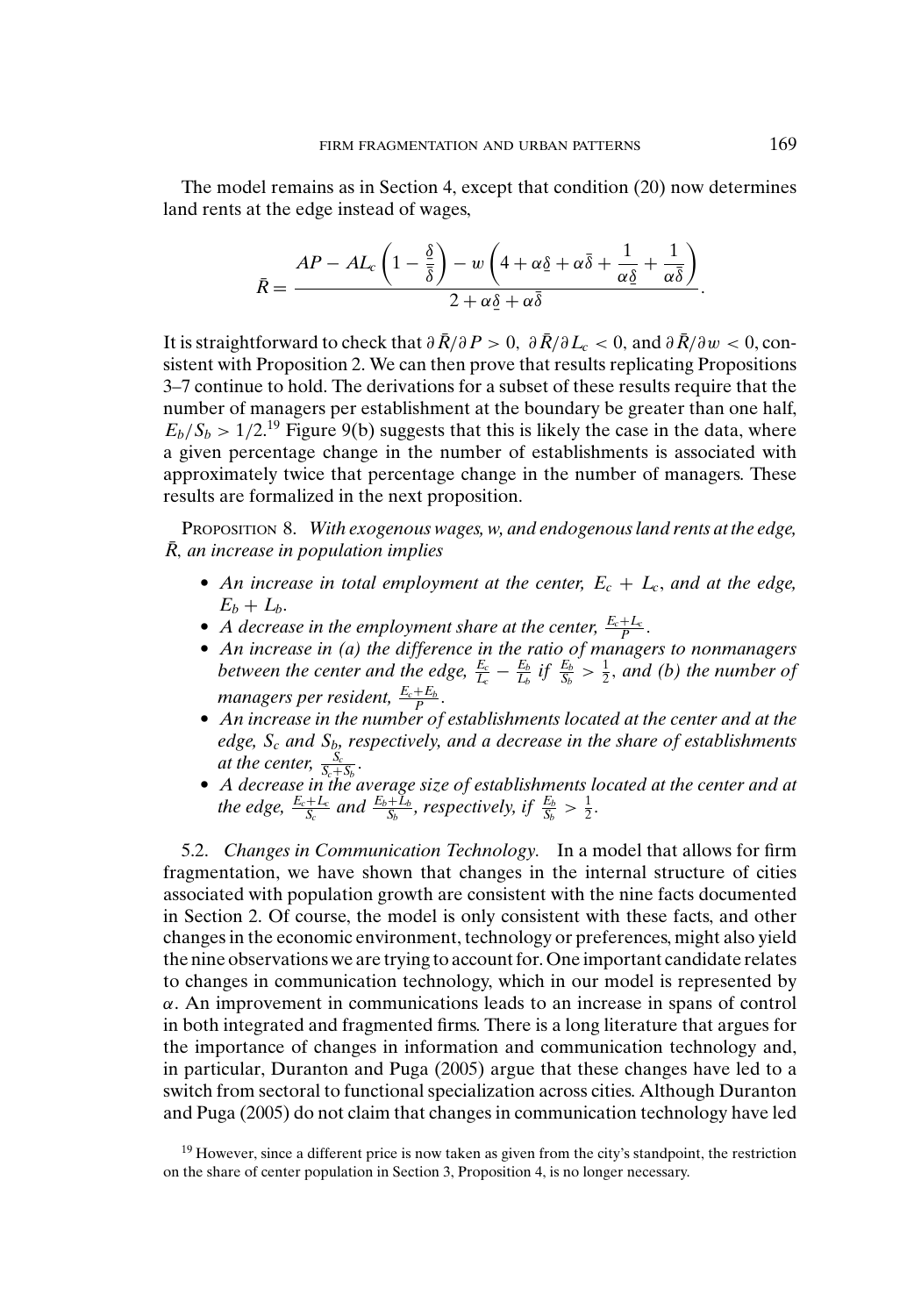to changes in the internal structure of cities, it is interesting to explore whether, in our theory, changes in  $\alpha$  can lead to the observations in Section 2. In fact, the next proposition shows that increases in  $\alpha$  are inconsistent with important observations on changes in urban form.

As  $\alpha$  increases, the size of firms rises, which implies that fewer agents become managers. This reduction in the number of managers induces fewer spillovers at the center, since spillovers depend on the number of managers in each location and managers are mostly located in city centers. It follows that total population decreases at the center and increases at the edge. At the same time, however, as  $\alpha$  increases, it is clear that the ratio of managers per worker must fall. The latter implication is noticeably counterfactual, as the number of managers per resident increased in every city in our sample, as discussed in Section 2.3. In addition, this basic counterfactual implication is associated with several other counterfactual findings induced by improving communication technology at the individual city level. In particular, population falls at the center, and so does the number of establishments whereas establishment size increases. In sum, our theory suggests that any changes in  $\alpha$  that have occurred must be dominated by increases in population in order for them to be consistent with facts at the city level.

PROPOSITION 9. *In the original setup with exogenous land rents at the edge,*  $\bar{R}$ , *and endogenous wage,* w*, an improvement in communication technology,* α, *implies*

- 
- *A decrease in the wage,* <sup>w</sup>*. A decrease in the number of managers at the center, Ec*, *and a decrease in total population at the center,*  $E_c + L_c$ .<br>
• A decrease in the number of managers at the boundary,  $E_b$ , and an increase
- *in the the total population at the edge,*  $E_b + L_b$ .<br>
 A decrease in the share of population at the center.
- 
- 
- *A decrease in the ratio of managers per resident,*  $(E_c + E_b)/P$ .<br>
 *A decrease in the number of establishments at the center, and an ambiguous effect in the number of establishments at the edge or the share of establishments at the center.*
- *An increase in the average size of establishments at the center, and an ambiguous effect on establishment size at the edge.*

# 6. CHANGES IN CITY STRUCTURE AND POPULATION GROWTH

In Section 2, we presented a set of stylized facts on the evolution of city structure. We then argued in the three subsequent sections that observed increases in population alone could help rationalize those facts. At this stage, therefore, it is natural to ask whether one could establish the implications of our model more directly in the data. As a first pass, we can use the data to assess whether the changes in city structure presented in Facts 2–9 are in fact correlated with population growth. However, one needs to be cautious in the interpretation of such an empirical exercise. First, the theory predicts that the effect of changes in population size should lead to Facts 2–9 only if cross-sectional characteristics of cities are properly controlled for. In particular, the theory has predictions for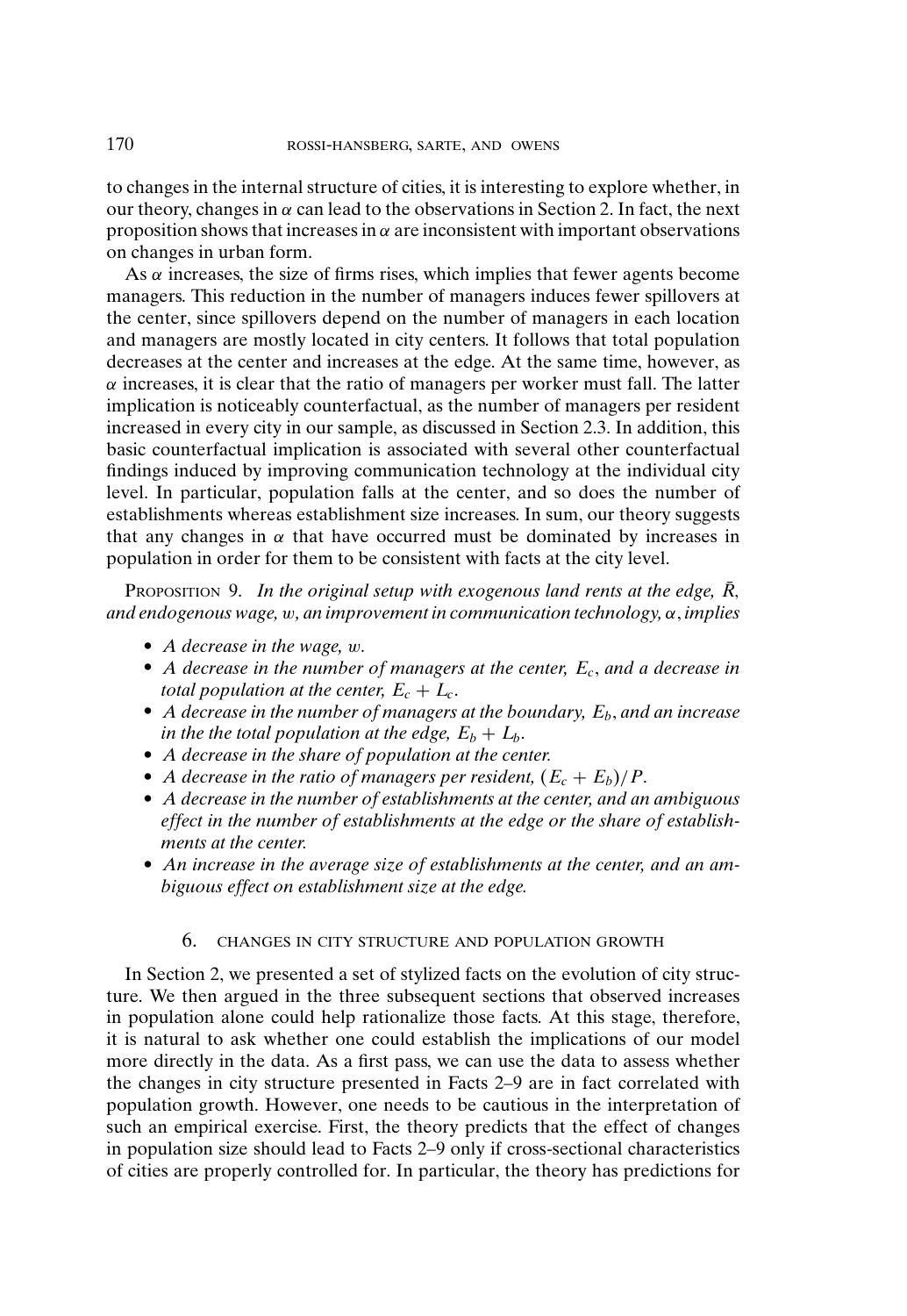| Variable                                      | Correlation |
|-----------------------------------------------|-------------|
| Center Population Growth                      | 0.511       |
| <b>Edge Population Growth</b>                 | 0.558       |
| Center Employment Growth                      | 0.496       |
| Edge Employment Growth                        | 0.538       |
| Change in Edge Population Share               | 0.127       |
| Change in Edge Employment Share               | 0.155       |
| Change in Management - Nonmanagement Shares   | 0.133       |
| Change in Management over Nonmanagement Ratio | 0.128       |
| Change in Center Establishments               | 0.381       |
| Change in Edge Establishments                 | 0.572       |
| Change in Center Establishment Share          | $-0.188$    |
| Change in Center Establishment Size           | 0.467       |
| Change in Edge Establishment Size             | 0.129       |

TABLE 1 CORRELATIONS WITH POPULATION GROWTH

the sign of these correlations after controlling for center county land sizes  $(L_c)$ , land rents at the boundary  $(\bar{R})$ , spans of control  $(\alpha, \bar{\delta}, \text{ and } \underline{\delta})$ , and productivity  $(A)$ , as well as any changes in these variables during the 1980s. At this point, we do not have residential land rents at the boundary for 1980 or a suitable proxy. However, we can control for land area  $L_c$  and, to some degree, for productivity as well as spans of control using the 1980 level of per capita income and ratio of managers to population respectively. Since our theory also abstracts from available city infrastructure and other idiosyncratic city characteristics, we take city age into consideration by using the decade in which the city became one of the largest 50 cities in the United States. This last variable helps but cannot obviously capture all cross-sectional characteristics omitted from the model. Because of the size of our sample, we do not control for changes in any of these variables. Finally, a key problem with calculating simple correlations is that our theory does not predict a linear response of city structure to population changes.<sup>20</sup> Despite these caveats regarding the mapping between these correlations and our theoretical results, Table 1 presents encouraging results that are consistent with the framework introduced in this paper.

Table 1 presents correlations between population growth and the residuals obtained from running an OLS regression of the various changes in city structure laid out in Section 2 against the controls discussed above. Observe that all but the last two correlations, the ones related to establishment size, have the sign predicted by our theory. Some of these correlations are admittedly low. Nevertheless, our framework does surprisingly well given that increases in only one independent

 $^{20}$  In particular, one might focus on the subset of cities with negative population growth. Of the MSAs ranked 50–100, however, only 3 additional cities with population greater than 400,000 experienced negative growth between 1980 and 1990. Beyond these MSAs, cities become small enough that, for the small fraction that declined over the 1980–90 period, the distinction between center and edge counties ceases to be meaningful.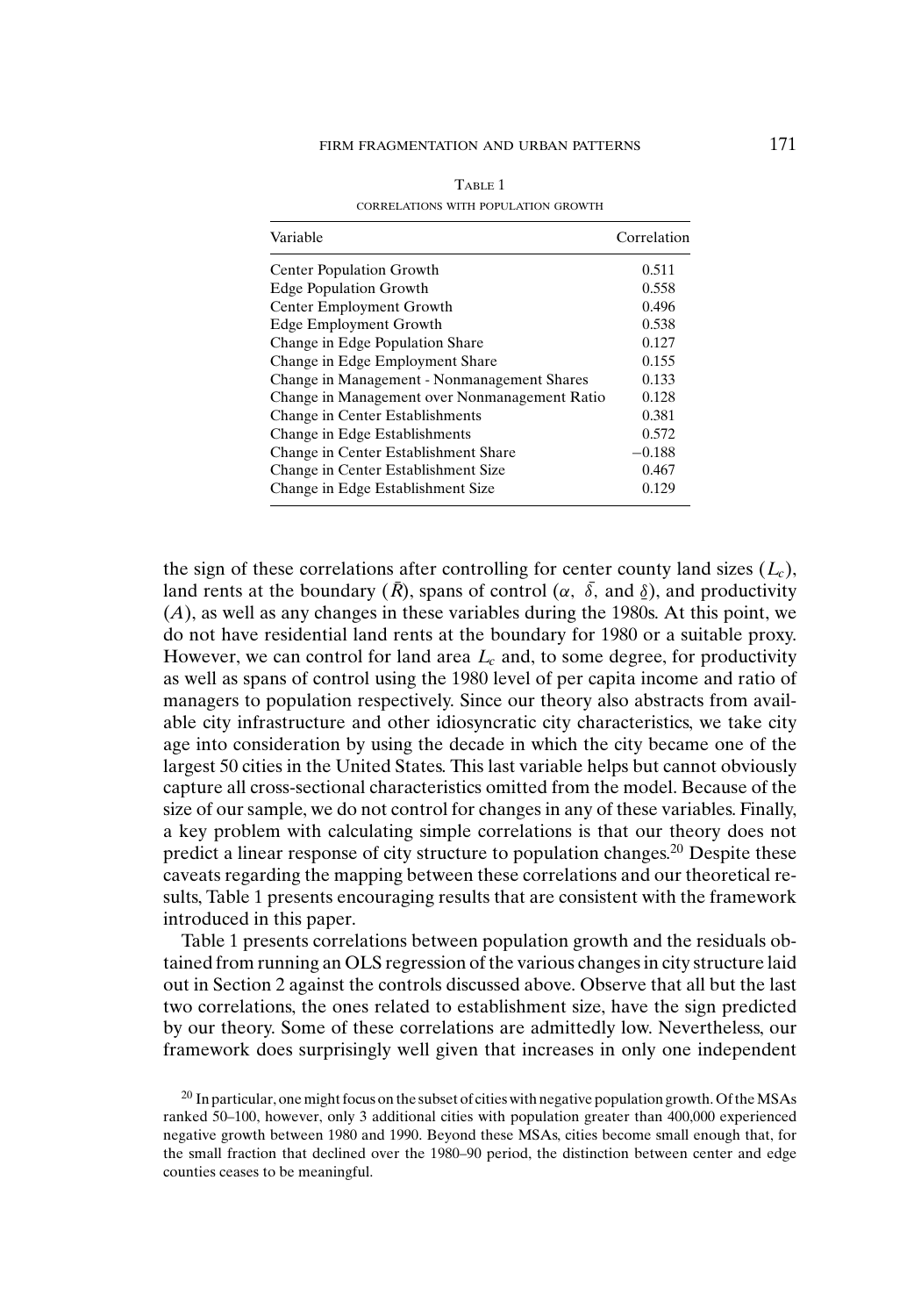variable, namely population growth, are shown to be consistent with 11 diverse changes in the internal structure of cities.<sup>21</sup> The incorrect sign on the correlation between center/edge establishment sizes and population growth is somewhat disappointing, and indeed the model does not contain a force that would led to larger firms in larger cities. Here, firms are larger only if they decide to integrate but there are no differences across integrated firms. In practice, larger cities have larger firms partly because demand for firms' varieties is larger, a dimension from which we have abstracted. Changes in information technology that have led to larger spans of control could also help account for these correlations.

# 7. CONCLUSIONS

This article makes three distinct contributions. First we document a set of facts regarding changes in urban structure experienced by U.S. cities in the 1980s. These facts include overall population growth; an increase in residents and employment at the center and city boundaries; a reduction in the share of employment and residents in the center region of cities; a concentration of managers relative to nonmanagers at the center; an increase in establishments in both areas of the city but a decrease in establishment shares at the center; and a decline in establishment size both at the center and at the edge of cities. Second, we propose a theory that incorporates firms' location and integration decisions and characterize the implications of such a theory for urban structure. Third, we show that population growth alone is consistent with the set of changes observed in the 1980s, thereby highlighting the effects of population growth on urban structure, through firm fragmentation.

The theory we present has urban policy implications that differ from more standard models of urban structure. In particular, we provide a framework that could potentially be used to analyze the kinds of policies aimed at "reviving city centers" that have been put in practice in many cities across the United States. Given that our framework includes agglomeration forces in the form of externalities, some urban policies may improve equilibrium allocations in our setup. However, the specific type of policy in place is critical. For example, Au and Henderson (2005) show that restrictions on urban migration have had important efficiency costs in China. For now, the question of whether zoning restrictions or location subsidies, as in Rossi-Hansberg (2004), are optimal in our setup, and in general the design of these policies, is left to future research.

In order to underscore the importance of firms' location decisions, as well as their decision regarding whether or not to integrate their operations, our model abstracts from important elements of cities typically emphasized in the urban literature. One such element is a spatial setup in which multiple subcenters may arise (see Fujita and Ogawa, 1982; Lucas and Rossi-Hansberg, 2002). Other dimensions, such as the effect of durable housing structures, as in Glaeser and Gyourko

<sup>&</sup>lt;sup>21</sup> If we eliminate from the sample the four fastest growing cities (Orlando, Las Vegas, Austin, and Phoenix), correlations related to occupations increase substantially (both become larger than 0.22). This result only reinforces the notion of nonlinear responses to population growth in our model.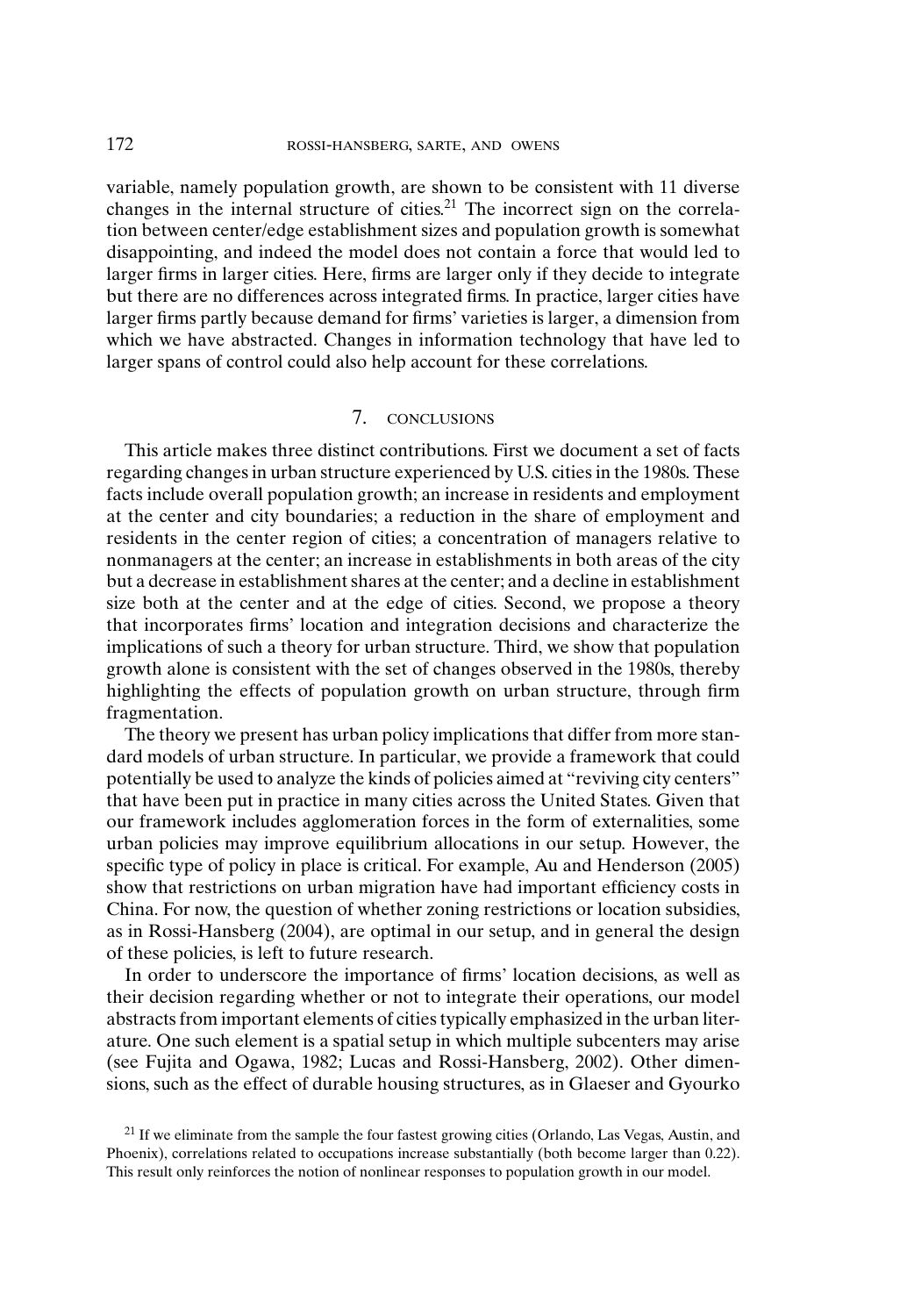(2005), and urbanization patterns in a system of cities, as in Henderson (2005), and Henderson and Wang (2004), are undoubtedly important. In addition, our theory focuses on one particular type of agglomeration force. However, as argued by Rosenthal and Strange (2003), different agglomeration forces interact in metropolitan areas. One could, in principle, study any of these forces along with the firm's location and integration decisions we emphasize. The explanatory power gained by incorporating these firms' decisions with respect to the facts we document in this article will, we hope, push the urban literature to add these margins to the rich set of frameworks available.

### APPENDIX

PROOF OF PROPOSITION 1. The proof proceeds by contradiction. Suppose that both integrated and nonintegrated firms exist in both areas of the city. Then by (2), it must be the case that

(A.1) 
$$
F_{bb} = F_{cc} = F_{cb} = F_{bc}.
$$

The fact that  $F_{cc} = F_{bb}$  implies that

(A.2) 
$$
(AE_c - w - R_c)\alpha \overline{\delta} = (AE_b - w - \overline{R})\alpha \overline{\delta} \text{ or } AE_c - AE_b = R_c - \overline{R}.
$$

Similarly, the fact that  $F_{cb} = F_{bc}$  implies that

(A.3) 
$$
(AE_c - w - \bar{R})\alpha \underline{\delta} = (AE_b - w - R_c)\alpha \underline{\delta} \text{ or } AE_c - AE_b = \bar{R} - R_c.
$$

Equations (A.2) and (A.3) can only hold if  $R_c = \overline{R} = R$ , in which case  $E_c =$  $E_b = E$ . It follows that profits for an integrated firm are  $(AE - w - R)\alpha\overline{\delta}$  whereas those of a nonintegrated firm are  $(AE - w - R)\alpha \delta$ . That is,  $F_{cc} = F_{bb} > F_{cb} = F_c$ , which contradicts  $(A, 1)$  $F_{bc}$  which contradicts  $(A.1)$ .

PROOF OF PROPOSITION 2. Simple partial derivatives imply that

$$
\frac{\partial w}{\partial P} = \frac{A}{D} > 0, \quad \frac{\partial w}{\partial A} = \frac{P - L_c \left(1 - \frac{\delta}{\overline{\delta}}\right)}{D} > 0,
$$

$$
\frac{\partial w}{\partial L_c} = -\frac{A}{D} \left(1 - \frac{\delta}{\overline{\delta}}\right) < 0, \quad \frac{\partial w}{\partial \overline{R}} = \frac{-(2 + \alpha \delta + \alpha \overline{\delta})}{D} < 0,
$$

and

$$
\frac{\partial w}{\partial \alpha} = -\frac{(\underline{\delta} + \overline{\delta})}{D^2} - w \frac{\underline{\delta} + \overline{\delta} - \frac{1}{\alpha^2 \underline{\delta}} - \frac{1}{\alpha^2 \overline{\delta}}}{D^2} < 0.
$$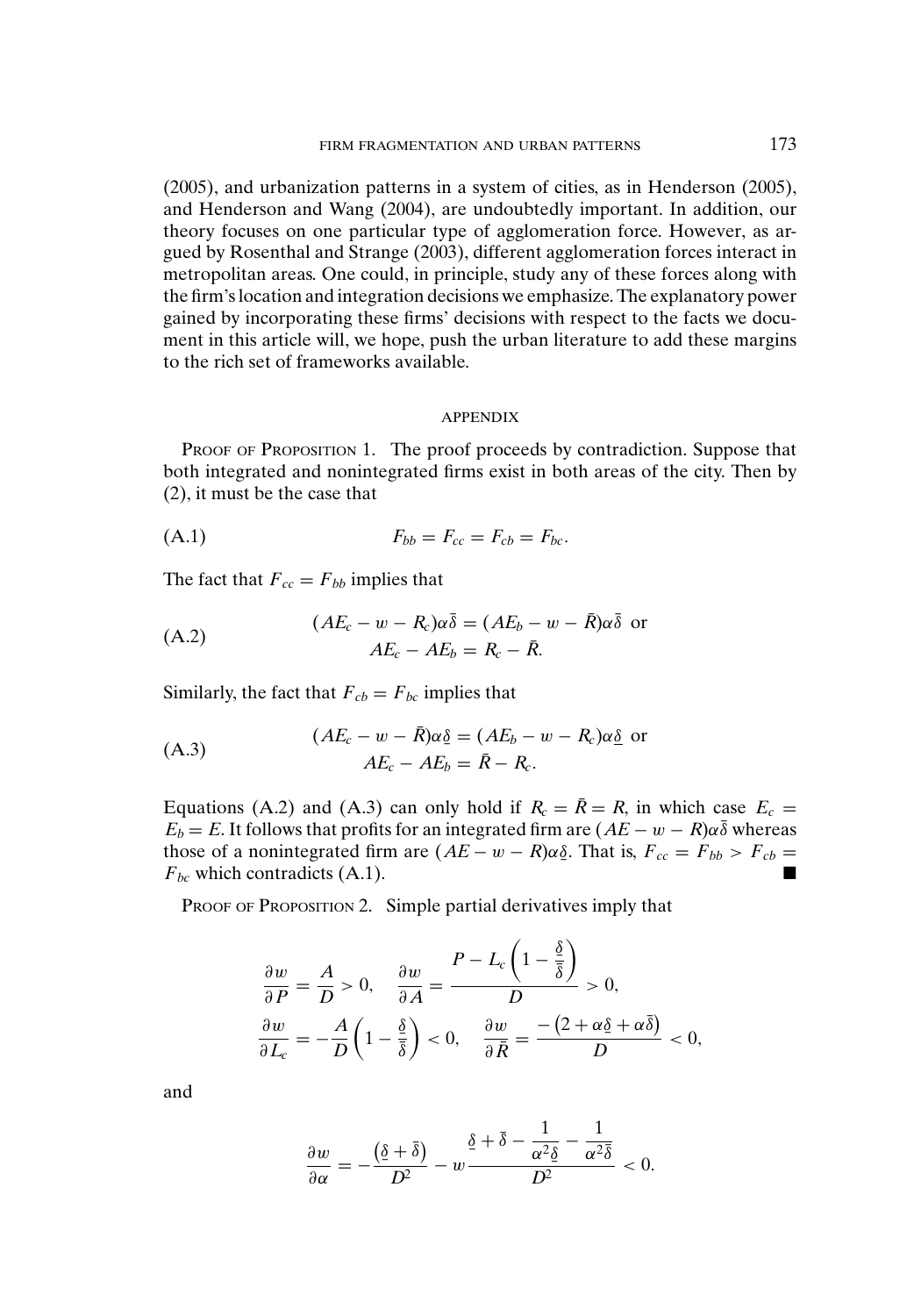The sign of the last term is guaranteed since the span of control of integrated and nonintegrated firms is greater than  $\alpha \bar{\delta} > \alpha \underline{\delta} > 1$ .

PROOF OF PROPOSITION 3. Employment in the center of the city is given by

$$
E_c + L_c = \frac{1 + \frac{1}{\alpha \underline{\delta}}}{A} w + \frac{\bar{R}}{A} + L_c.
$$

Differentiating with respect to *P*, we obtain

$$
\frac{\partial (E_c + L_c)}{\partial P} = \frac{1 + \frac{1}{\alpha \delta}}{D} \frac{\partial w}{\partial P} > 0,
$$

which captures the increase in population at the center.

Total employment at the edge is given by

$$
E_b + L_b = \left(E_c - \frac{L_c}{\alpha \bar{\delta}}\right) \alpha \underline{\delta} + E_b \left(1 + \alpha \bar{\delta}\right)
$$
  
=  $\frac{\bar{R}}{A} \left(1 + \alpha \underline{\delta} + \alpha \bar{\delta}\right) - L_c \frac{\underline{\delta}}{\bar{\delta}} + \frac{3 + \alpha \underline{\delta} + \alpha \bar{\delta} + \frac{1}{\alpha \bar{\delta}}}{A} w$ 

so that

$$
\frac{\partial (E_b + L_b)}{\partial P} = \frac{3 + \alpha \underline{\delta} + \alpha \overline{\delta} + \frac{1}{\alpha \overline{\delta}}}{D} > 0,
$$

which yields the increase in population at the boundary.

PROOF OF PROPOSITION 4. The employment share at the center is given by

$$
\frac{E_c + L_c}{P} = \left(\frac{1 + \frac{1}{\alpha \underline{\delta}}}{A} w + \frac{\overline{R}}{A} + L_c\right) \frac{1}{P}.
$$

Hence, the derivative with respect to population is

$$
\frac{\partial \frac{E_c + L_c}{P}}{\partial P} = \frac{P \frac{\partial E_c}{\partial P} - (E_c + L_c)}{P^2},
$$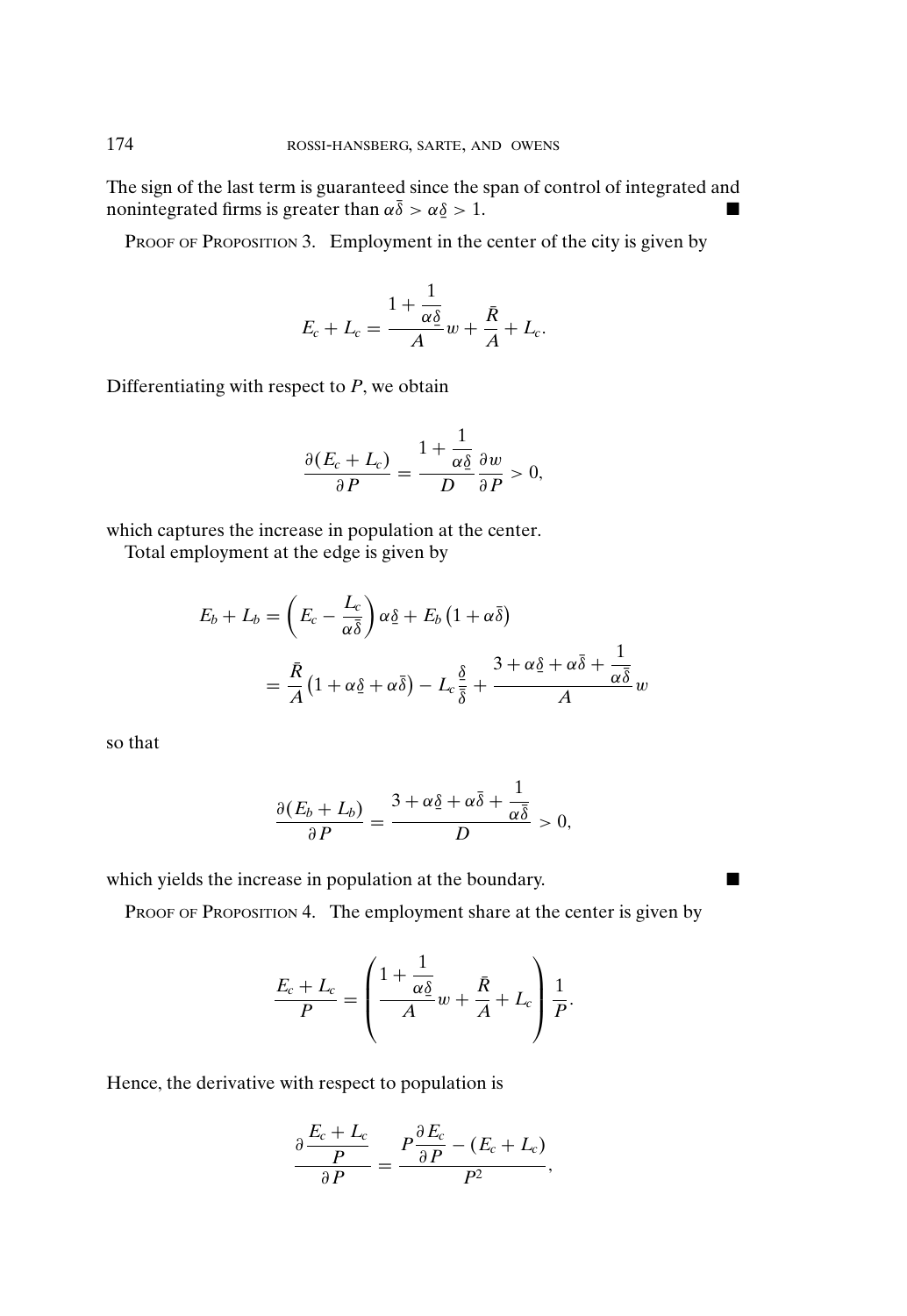where

$$
\frac{\partial E_c}{\partial P} = \frac{1 + \frac{1}{\alpha \underline{\delta}}}{D}.
$$

It follows that  $\frac{\partial \frac{E_c + L_c}{\partial P}}{\partial P} < 0$  if and only if

$$
\frac{\partial E_c}{\partial P} < \frac{E_c + L_c}{P},
$$

or, alternatively,

$$
\frac{E_c + L_c}{P} > \frac{1 + \frac{1}{\alpha \delta}}{\left(1 + \frac{1}{\alpha \delta}\right) + 3 + \alpha \bar{\delta} + \alpha \delta + \frac{1}{\alpha \bar{\delta}}}.
$$

This last condition can be rewritten in terms of exogenous parameters only,

$$
\left(3+\alpha \underline{\delta}+\alpha \overline{\delta}+\frac{2}{\alpha \overline{\delta}}+\frac{\underline{\delta}}{\overline{\delta}}\right)L_c > \bar{R}\left(\frac{\overline{\delta}}{\underline{\delta}}-1+\frac{1}{\alpha \underline{\delta}}-\frac{1}{\alpha \overline{\delta}}\right),
$$

in which case the share of employment at the center decreases with population growth.

PROOF OF PROPOSITION 5.

(i)  $\frac{E_c}{L_c} - \frac{E_b}{L_b}$  increases with *P*. We analyze each term in turn. Since  $L_c$  is fixed and  $E_c$  increases with *P*,  $\frac{E_c}{L_c}$  clearly increases with *P*,

$$
\frac{\partial \frac{E_c}{L_c}}{\partial P} = \frac{1 + \frac{1}{\alpha \underline{\delta}}}{L_c D} > 0.
$$

To analyze the second term, note that  $E_b/L_b$  is given by

$$
\frac{E_b}{L_b} = \frac{E_b}{\left(E_c - \frac{L_c}{\alpha \overline{\delta}}\right) \alpha \delta + E_b \alpha \overline{\delta}}
$$
\n
$$
> \frac{\left(1 + \frac{1}{\alpha \overline{\delta}}\right) w + \overline{R}}{\left(2 + \alpha \overline{\delta} + \alpha \delta\right) w + \alpha \left(\delta + \overline{\delta}\right) \overline{R}}.
$$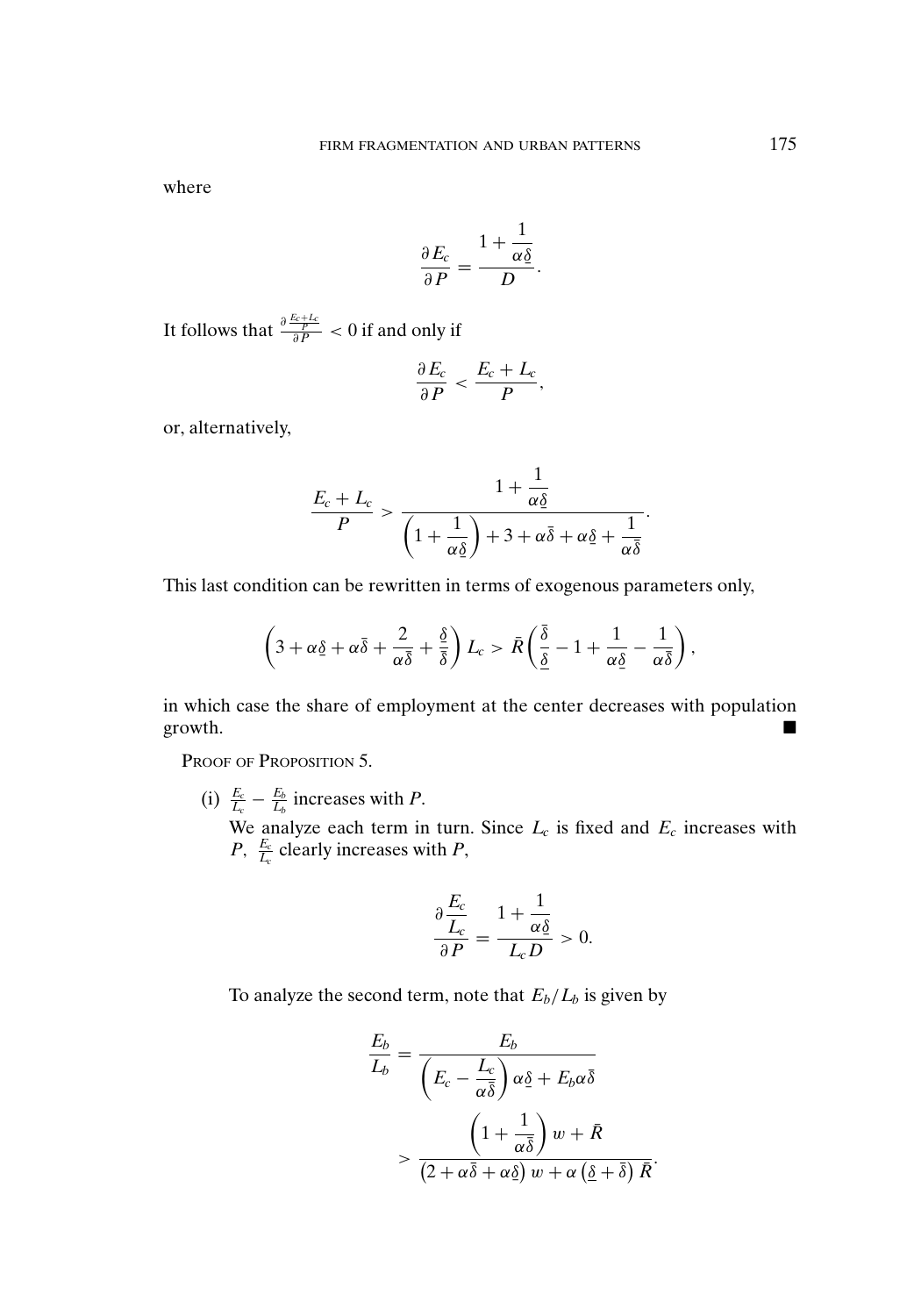Hence,

$$
\frac{\partial \frac{E_b}{L_b}}{\partial P} = \frac{1}{DL_b} \left( 1 + \frac{1}{\alpha \bar{\delta}} - \frac{E_b}{L_b} \left( 2 + \alpha \underline{\delta} + \alpha \bar{\delta} \right) \right) \n< \frac{1}{DL_b} \left( 1 - \frac{\bar{\delta} (2 + \alpha \underline{\delta} + \alpha \bar{\delta}) w + \bar{R} (\bar{\delta} - \underline{\delta} + \alpha \bar{\delta} \underline{\delta} + \alpha \bar{\delta}^2)}{\bar{\delta} [(2 + \alpha \bar{\delta} + \alpha \underline{\delta}) w + \alpha (\bar{\delta} + \underline{\delta}) \bar{R}]} \right) < 0,
$$

from which it immediately follows that that  $\frac{\partial (\frac{F_c}{E_c} - \frac{E_b}{L_b})}{\partial P} > 0$ . (ii)  $\frac{(E_c + E_b)}{P}$  increases with *P*.

To see this, observe that

$$
\frac{E_c}{P} = \left(\frac{1 + \frac{1}{\alpha \underline{\delta}}}{A} w + \frac{\overline{R}}{A}\right) \frac{1}{P}.
$$

Hence, the derivative with respect to population is

$$
\frac{E_c}{P} = \frac{1 + \frac{1}{\alpha \underline{\delta}}}{D} \left( 1 - \frac{L_c}{P} \left( 1 - \frac{\underline{\delta}}{\overline{\delta}} \right) \right) + \left( 1 - \frac{1 + \frac{1}{\alpha \underline{\delta}}}{D} \left( 2 + \alpha \underline{\delta} + \alpha \overline{\delta} \right) \right) \frac{\overline{R}}{AP}
$$
\n
$$
\frac{\partial \frac{E_c}{P}}{\partial P} = \frac{1}{P^2} \left( \frac{1 + \frac{1}{\alpha \underline{\delta}}}{D} L_c \left( 1 - \frac{\underline{\delta}}{\overline{\delta}} \right) - \left( 1 - \frac{1 + \frac{1}{\alpha \underline{\delta}}}{D} \left( 2 + \alpha \underline{\delta} + \alpha \overline{\delta} \right) \right) \frac{\overline{R}}{A} \right)
$$
\n
$$
= \frac{1}{P^2} \left( \frac{1 + \frac{1}{\alpha \underline{\delta}}}{D} L_c \left( 1 - \frac{\underline{\delta}}{\overline{\delta}} \right)
$$
\n
$$
+ \left( \frac{3 + \alpha \underline{\delta} + \alpha \overline{\delta} + \frac{2}{\alpha \underline{\delta}} + \frac{\overline{\delta}}{\alpha \underline{\delta}}}{4 + \alpha \underline{\delta} + \alpha \overline{\delta} + \frac{1}{\alpha \underline{\delta}} + \frac{1}{\alpha \overline{\delta}} + \frac{1}{\alpha \overline{\delta}} + \frac{1}{\alpha \overline{\delta}} \right) > 0,
$$

where the inequality follows from  $\bar{\delta} > \underline{\delta}$ . Moreover, note that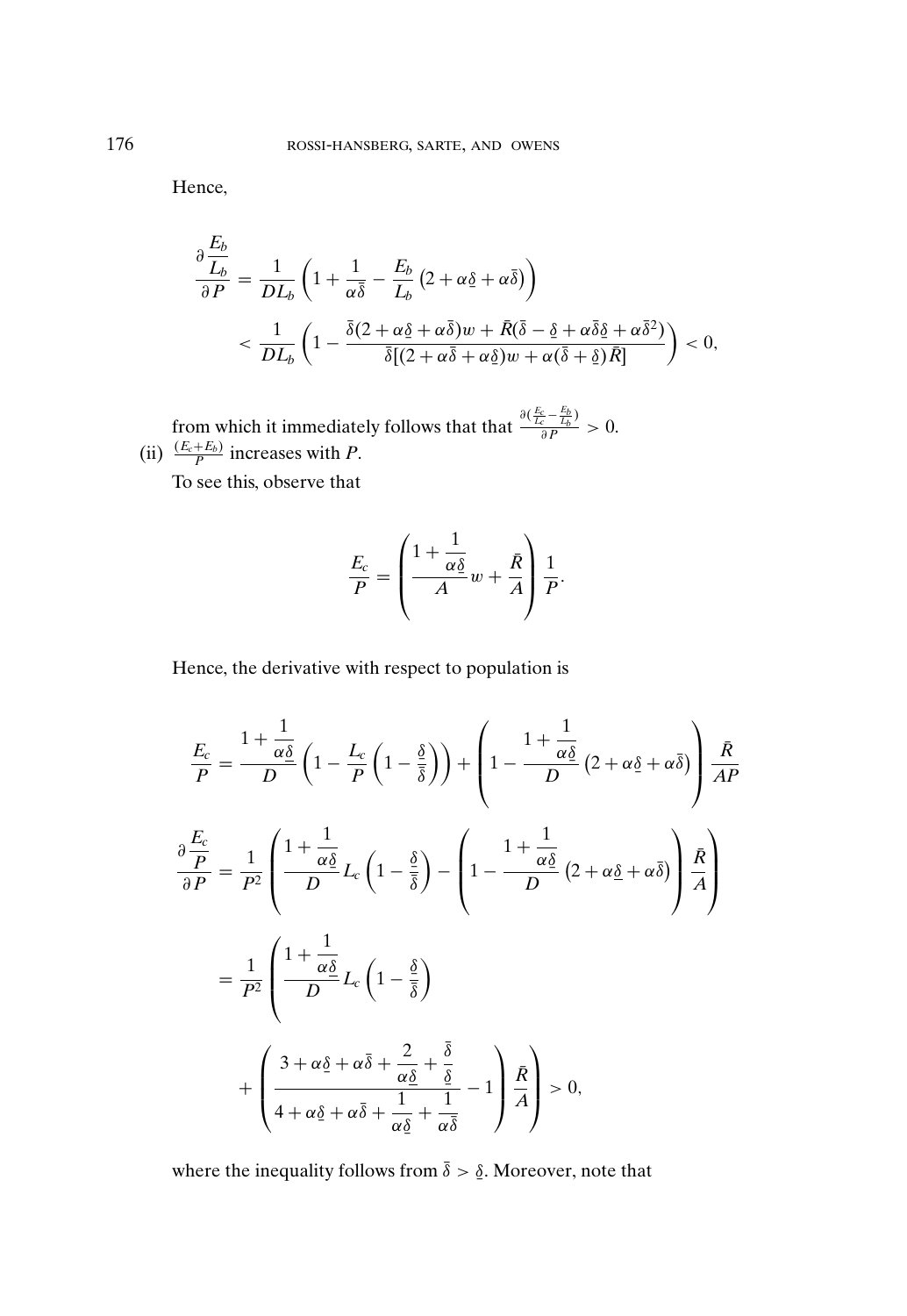$$
\frac{E_b}{P} = \frac{1 + \frac{1}{\alpha \bar{\delta}}}{PA} w + \frac{\bar{R}}{PA}
$$
  
= 
$$
\frac{1 + \frac{1}{\alpha \bar{\delta}}}{D} \left( 1 - \frac{L_c}{P} \left( 1 - \frac{\delta}{\bar{\delta}} \right) - \left( 2 + \alpha \delta + \alpha \bar{\delta} \right) \frac{\bar{R}}{PA} \right) + \frac{\bar{R}}{PA}.
$$

Hence,

$$
\frac{\partial \frac{E_b}{P}}{\partial P} = \frac{1}{P^2} \left( \frac{\left(1 + \frac{1}{\alpha \overline{\delta}}\right)\left(1 - \frac{\delta}{\overline{\delta}}\right)}{D} L_c + \left( \frac{3 + \alpha \delta + \alpha \overline{\delta} + \frac{2}{\alpha \overline{\delta}} + \frac{\delta}{\overline{\delta}}}{4 + \alpha \delta + \alpha \overline{\delta} + \frac{1}{\alpha \overline{\delta}} + \frac{1}{\alpha \overline{\delta}} - 1 \right) \frac{\overline{R}}{A} \right),
$$

so that

$$
\frac{\partial \frac{E_c + E_b}{P}}{\partial P} = \frac{\left(2 + \frac{1}{\alpha \delta} + \frac{1}{\alpha \overline{\delta}}\right)\left(1 - \frac{\delta}{\overline{\delta}}\right)}{P^2 D} L_c + \left(\frac{6 + 2\alpha \delta + 2\alpha \overline{\delta} + \frac{2}{\alpha \overline{\delta}} + \frac{2}{\alpha \overline{\delta}} + \left(\frac{\overline{\delta}}{\underline{\delta}} + \frac{\delta}{\overline{\delta}}\right)}{4 + \alpha \delta + \alpha \overline{\delta} + \frac{1}{\alpha \overline{\delta}} + \frac{1}{\alpha \overline{\delta}}} - 2\right) \frac{\overline{R}}{P^2 A},
$$

which is positive if

$$
\frac{\bar{\delta}}{\underline{\delta}} + \frac{\underline{\delta}}{\bar{\delta}} > 2
$$

or if

$$
\bar{\delta}^2 - 2\bar{\delta}\underline{\delta} + \underline{\delta}^2 = (\bar{\delta} - \underline{\delta})^2 > 0,
$$

which holds trivially.

PROOF OF PROPOSITION 6. The total number of establishments at the center is given by

$$
S_c = E_c + E_{bc} = E_c = \frac{1 + \frac{1}{\alpha \delta}}{A} w + \frac{\bar{R}}{A}.
$$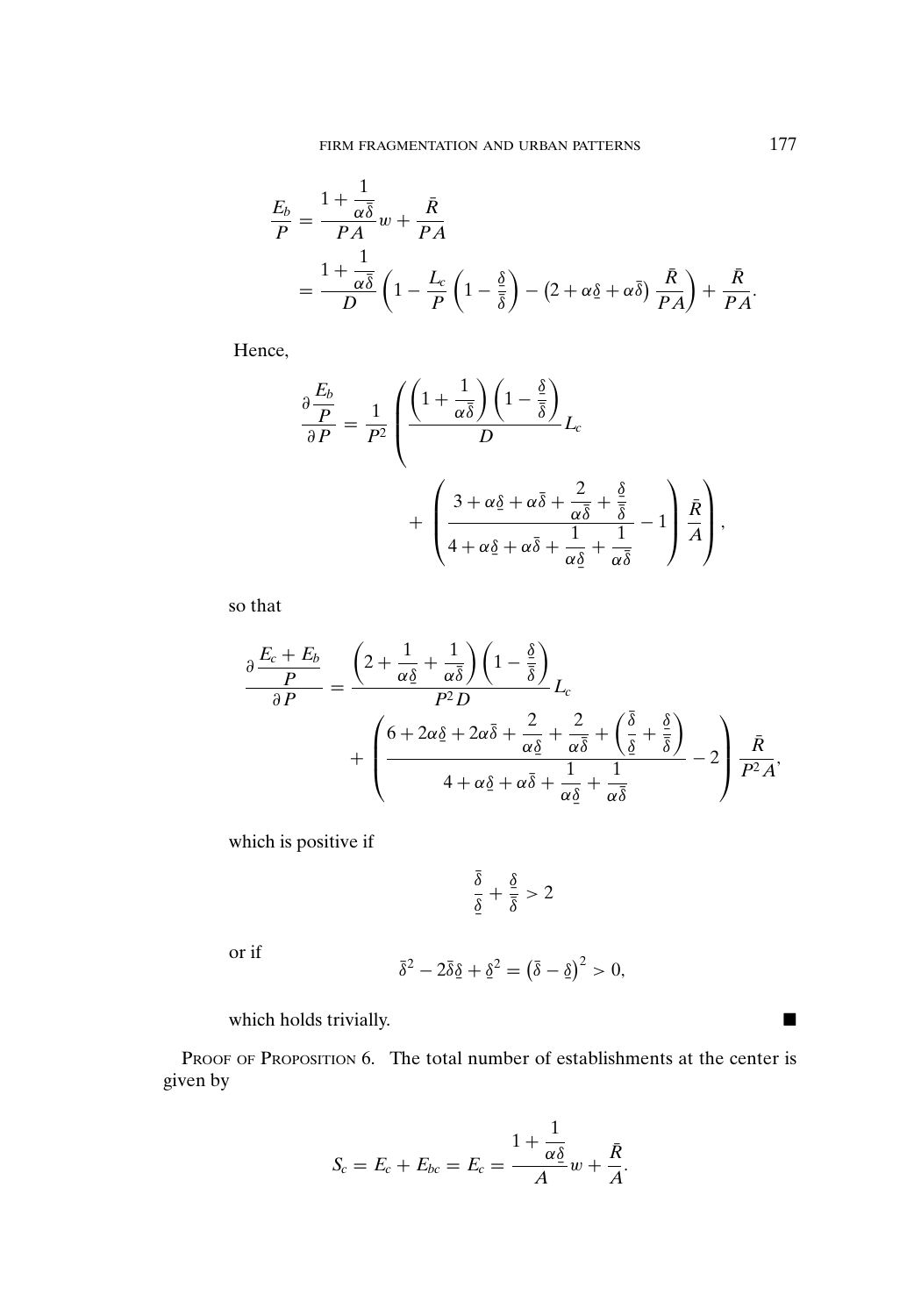It follows that

$$
\frac{\partial S_c}{\partial P} = \frac{1 + \frac{1}{\alpha \underline{\delta}}}{D} > 0,
$$

which depicts the rise in establishments at the center. The number of establishments at the edge is given by

$$
S_b = E_b + E_{cb} = E_b + E_c - E_{cc}
$$

$$
= \frac{2 + \frac{1}{\alpha \delta} + \frac{1}{\alpha \delta}}{A} w + 2\frac{\bar{R}}{A} - \frac{L_c}{\alpha \bar{\delta}}.
$$

Therefore

$$
\frac{\partial S_b}{\partial P} = \frac{2 + \frac{1}{\alpha \underline{\delta}} + \frac{1}{\alpha \overline{\delta}}}{A} \frac{\partial w}{\partial P}
$$

$$
= \frac{2 + \frac{1}{\alpha \underline{\delta}} + \frac{1}{\alpha \overline{\delta}}}{D} > 0,
$$

which establishes the increase in establishments at the edge. It is also the case that

$$
\frac{\partial S_c}{\partial P} = \frac{1 + \frac{1}{\alpha \delta}}{D} < \frac{2 + \frac{1}{\alpha \delta} + \frac{1}{\alpha \delta}}{D} = \frac{\partial S_b}{\partial P},
$$

so that the increase in the number of establishments is greater at the edge than at the center.

Finally, the change in the share of establishments with respect to population is given by

$$
\frac{\partial \frac{S_c}{S_c + S_b}}{\partial P} = \frac{(S_c + S_b) \left( \frac{1 + \frac{1}{\alpha \delta}}{A} \right) \frac{\partial w}{\partial P} - S_c \frac{1}{A} \left[ 3 + \frac{1}{\alpha \delta} + \frac{2}{\alpha \delta} \right] \frac{\partial w}{\partial P}}{(S_c + S_b)^2}
$$

$$
= \frac{\frac{1}{A} \frac{\partial w}{\partial P} \left[ -S_c \left( 2 + \frac{1}{\alpha \delta} + \frac{1}{\alpha \delta} \right) + S_b \left( 1 + \frac{1}{\alpha \delta} \right) \right]}{(S_c + S_b)^2}.
$$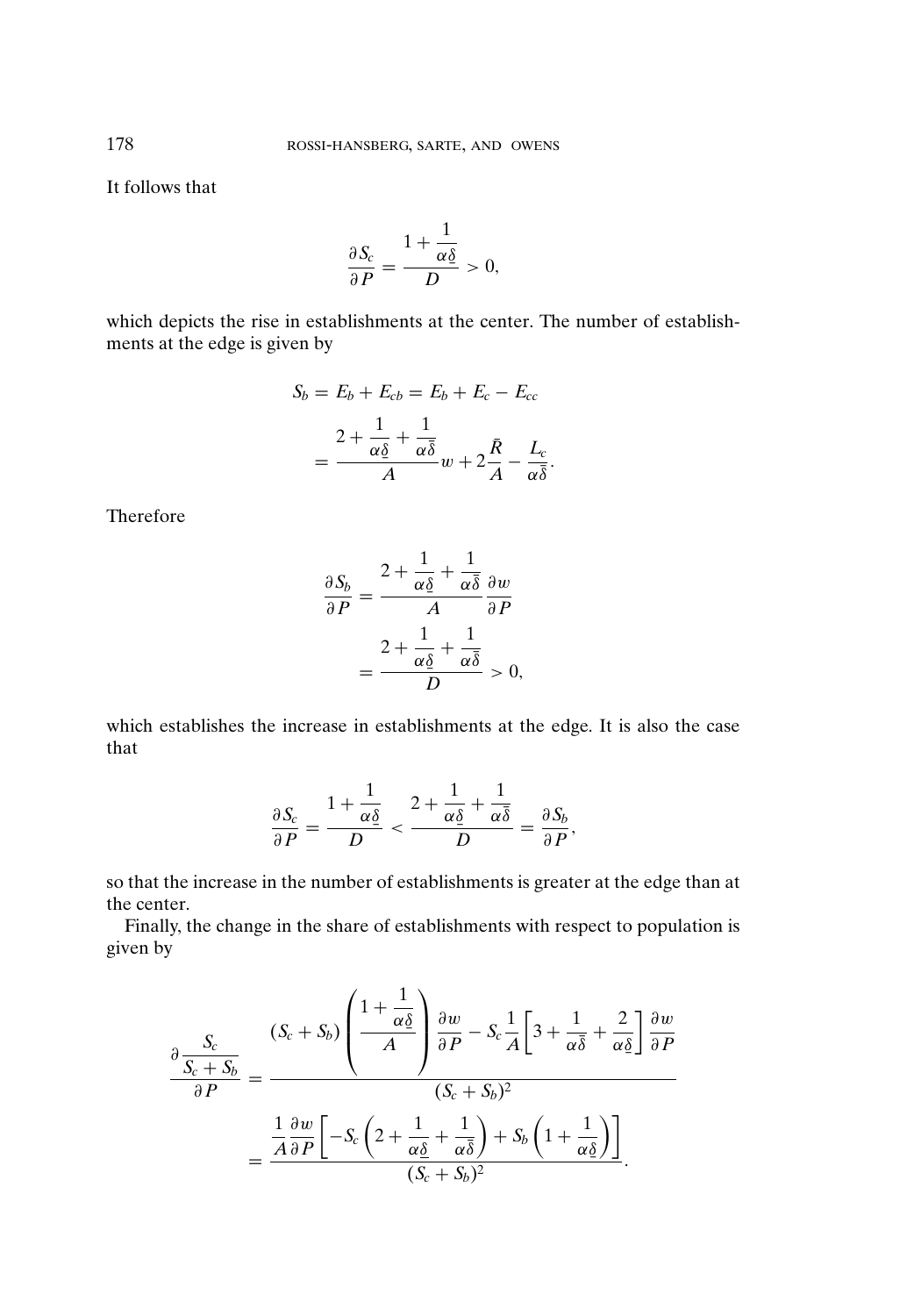The above expression is negative whenever

$$
S_b < S_c \frac{\left(1 + \frac{1}{\alpha \underline{\delta}} + 1 + \frac{1}{\alpha \overline{\delta}}\right)}{\left(1 + \frac{1}{\alpha \underline{\delta}}\right)}
$$
\n
$$
= S_c \left(1 + \frac{1 + \frac{1}{\alpha \underline{\delta}}}{1 + \frac{1}{\alpha \underline{\delta}}}\right) < 2S_c.
$$

Thus,  $S_c > \frac{1}{2} S_b$  whenever

$$
\frac{S_c}{S_c+S_b}>\frac{1}{3}.
$$

This restriction, however, is always satisfied since

$$
\frac{S_c}{S_c+S_b} = \frac{\left(\frac{1+\frac{1}{\alpha\delta}}{A}\right)w + \frac{\bar{R}}{A}}{\frac{1}{A}\left[3+\frac{1}{\alpha\bar{\delta}}+\frac{2}{\alpha\bar{\delta}}\right]w + 3\frac{\bar{R}}{A} - \frac{L_c}{\alpha\bar{\delta}}} > \frac{1}{3}
$$

holds when

$$
\frac{L_c}{\alpha \bar{\delta}} > \frac{w}{A} \left( \frac{1}{\alpha \bar{\delta}} - \frac{1}{\alpha \underline{\delta}} \right),
$$

which is always the case since  $\frac{1}{\alpha \overline{\delta}} - \frac{1}{\alpha \overline{\delta}} < 0$ . ¯

PROOF OF PROPOSITION 7. Average establishment size at the center is given by

$$
\frac{L_c + E_c}{S_c} = \frac{L_c + E_c}{E_c} = \frac{L_c + \frac{1 + \frac{1}{\alpha \delta}}{A} w + \frac{\bar{R}}{A}}{\frac{1 + \frac{1}{\alpha \delta}}{A} w + \frac{\bar{R}}{A}},
$$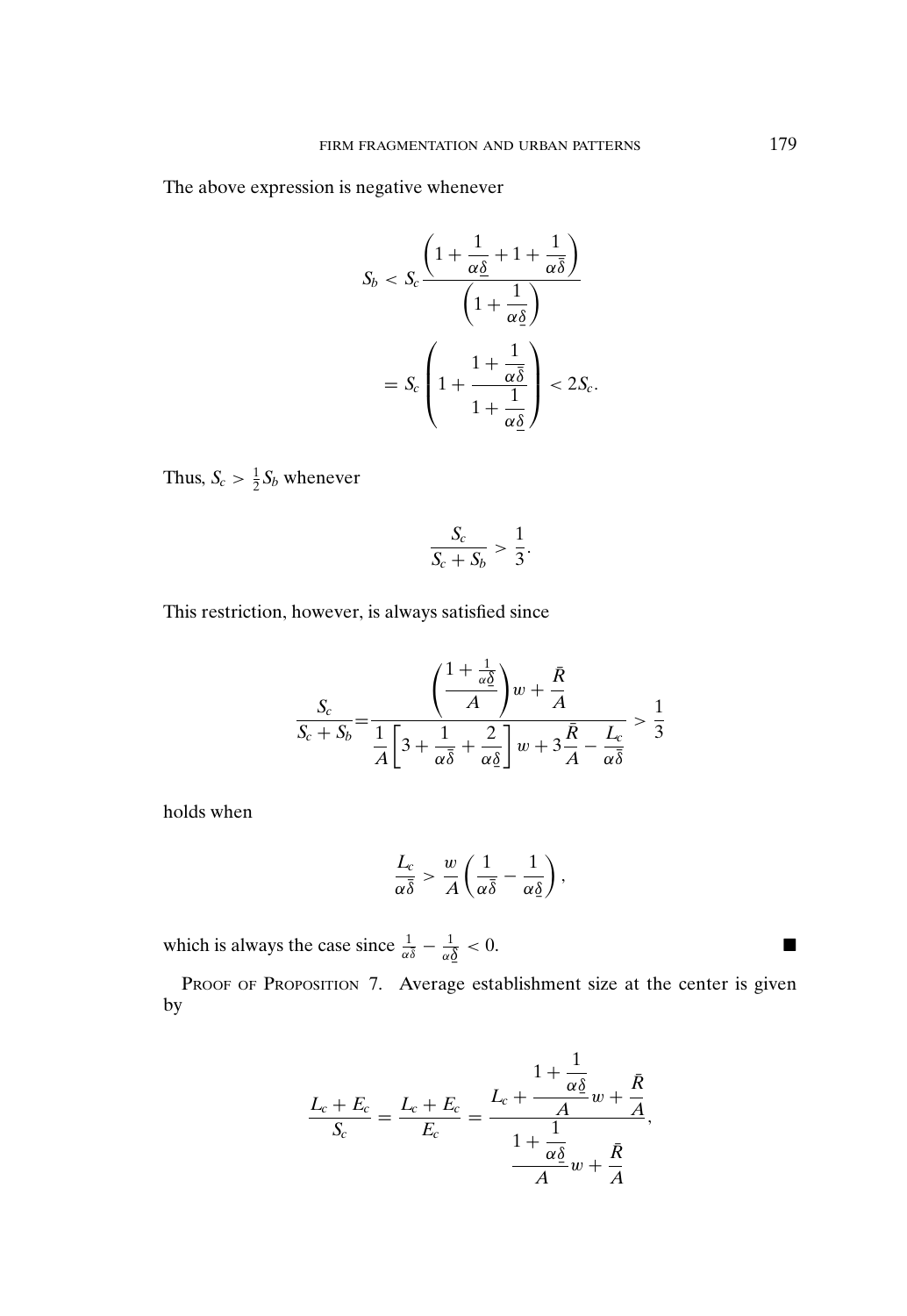so that

$$
\frac{\partial \frac{L_c + E_c}{E_c}}{\partial P} = -\frac{\partial E_c}{\partial P} \frac{L_c}{(E_c)^2} = -\frac{1 + \frac{1}{\alpha \underline{\delta}}}{D} \frac{L_c}{(E_c)^2} < 0.
$$

Hence, average firm size at the center decreases with population growth. Average establishment size at the edge is analogously given by

$$
\frac{E_b + L_b}{S_b} = \frac{\bar{R} (1 + \alpha \underline{\delta} + \alpha \overline{\delta}) - A L_c \frac{\underline{\delta}}{\overline{\delta}} + \left(3 + \alpha \underline{\delta} + \alpha \overline{\delta} + \frac{1}{\alpha \overline{\delta}}\right) w}{\left(2 + \frac{1}{\alpha \underline{\delta}} + \frac{1}{\alpha \overline{\delta}}\right) w + 2\bar{R} - A \frac{L_c}{\alpha \overline{\delta}}}.
$$

It follows that

$$
\frac{\partial \frac{E_b + L_b}{S_b}}{\partial P} = \frac{1}{S_b} \frac{A}{D} \left( \left( 3 + \alpha \delta + \alpha \bar{\delta} + \frac{1}{\alpha \bar{\delta}} \right) - \frac{E_b + L_b}{S_b} \left( 2 + \frac{1}{\alpha \bar{\delta}} + \frac{1}{\alpha \bar{\delta}} \right) \right) < 0
$$

when

$$
\frac{3+\alpha\underline{\delta}+\alpha\overline{\delta}+\frac{1}{\alpha\overline{\delta}}}{2+\frac{1}{\alpha\underline{\delta}}+\frac{1}{\alpha\overline{\delta}}} < \frac{E_b+L_b}{S_b},
$$

or

$$
\frac{AL_c}{\overline{\delta}\alpha} > -\left(\frac{\overline{\delta}-\underline{\delta}+\alpha\left(\overline{\delta}-\underline{\delta}\right)^2}{1+\overline{\delta}^2\alpha^2-\underline{\delta}\overline{\delta}\alpha^2+2\overline{\delta}\alpha-\underline{\delta}\alpha}\right)\frac{\overline{R}}{\underline{\delta}},
$$

which always holds since  $1 + \bar{\delta}^2 \alpha^2 - \underline{\delta} \bar{\delta} \alpha^2 + 2 \bar{\delta} \alpha - \underline{\delta} \alpha > 0$ . Consequently, average firm size at the edge also falls firm size at the edge also falls.

PROOF OF PROPOSITION 8.

(i) At the center, we have

$$
\frac{\partial (E_c + L_c)}{\partial P} = \frac{1}{A} \frac{\partial \bar{R}}{\partial P} = \frac{1}{D'} > 0,
$$

where  $D' = 2 + \alpha \delta + \alpha \overline{\delta}$ . With respect to the edge, we have

$$
E_b + L_b = (1 + \alpha \bar{\delta}) E_b + \alpha \underline{\delta} E_c - \alpha \underline{\delta} E_{cc}.
$$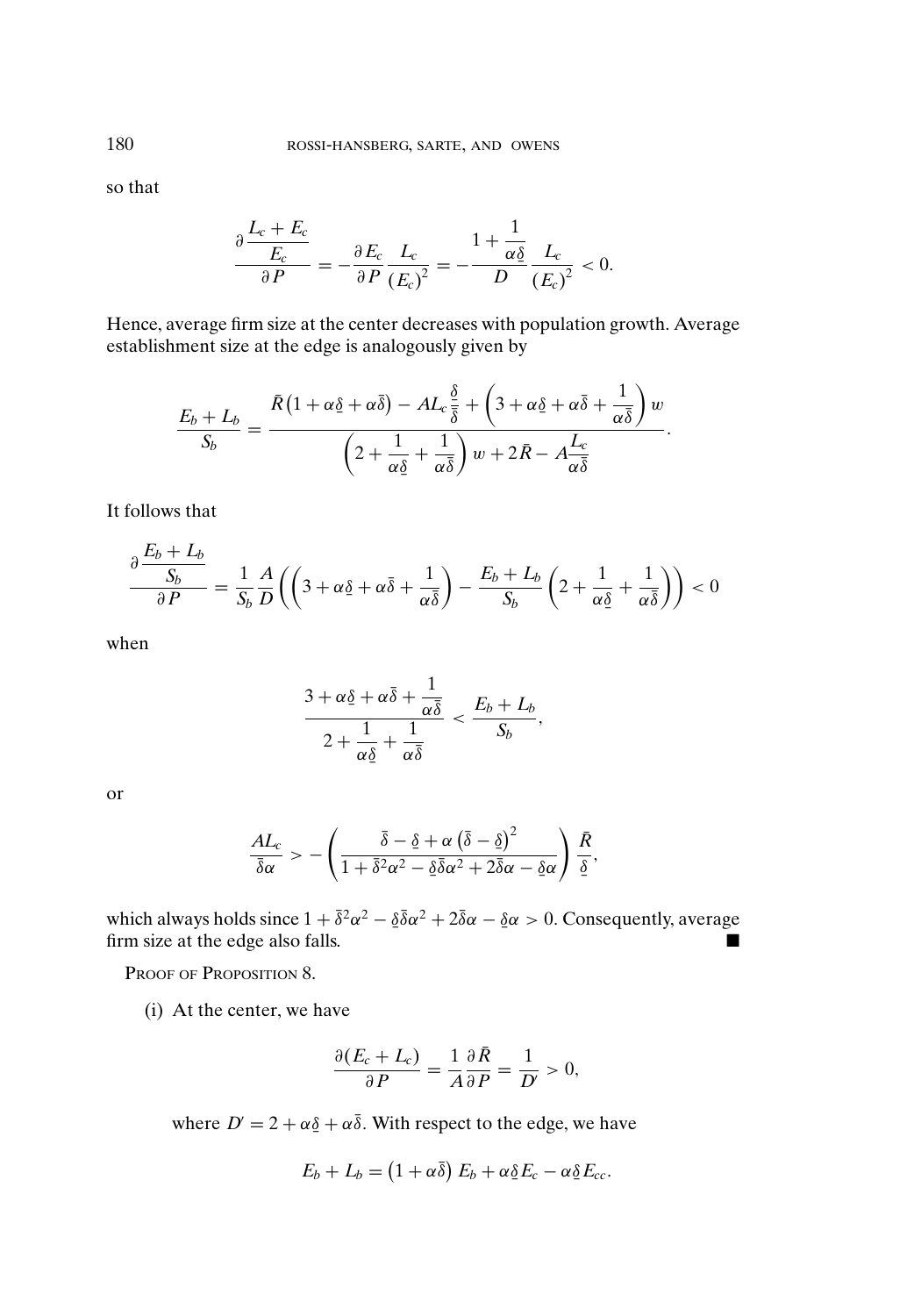Therefore,

$$
\frac{\partial (E_b + L_b)}{\partial P} = (1 + \alpha \bar{\delta}) \frac{\partial E_b}{\partial P} + \alpha \underline{\delta} \frac{\partial E_c}{\partial P} = \frac{1}{D'} (1 + \alpha \bar{\delta} + \alpha \underline{\delta}) > 0
$$

(ii) Taking the derivative of  $\frac{E_c + L_c}{P}$  with respect to *P* yields

$$
\frac{\partial \frac{E_c + L_c}{P}}{\partial P} = -\frac{1}{AP^2} \left( \left( 1 + \frac{1}{\alpha \delta} \right) w + \bar{R} + AL_c \right) + \frac{1}{PD'}
$$

$$
= -\frac{1}{P} \left[ \frac{\left( \left( 1 + \frac{1}{\alpha \delta} \right) w + \bar{R} + AL_c \right) D' - AP}{APD} \right],
$$

which is strictly negative when

$$
\left(\left(1+\frac{1}{\alpha\delta}\right)w+\bar{R}+AL_c\right)D'-AP>0.
$$

The latter condition holds if and only if

$$
w \left[ \left( 1 + \frac{1}{\alpha \underline{\delta}} \right) D' - \left( 4 + \alpha \underline{\delta} + \alpha \overline{\delta} + \frac{1}{\alpha \underline{\delta}} + \frac{1}{\alpha \overline{\delta}} \right) \right] + AL_c \left[ D' - \left( 1 - \frac{\underline{\delta}}{\overline{\delta}} \right) \right] > 0,
$$

or, alternatively, if

$$
\left(1+\frac{1}{\alpha \underline{\delta}}\right)D' > 4 + \alpha \underline{\delta} + \alpha \overline{\delta} + \frac{1}{\alpha \underline{\delta}} + \frac{1}{\alpha \overline{\delta}}
$$

and

$$
D' > \left(1 - \frac{\underline{\delta}}{\overline{\delta}}\right),
$$

which both hold since  $\bar{\delta} > \underline{\delta}$ .<br>(a)  $F / I = F / I$  increases

(iii) (a)  $E_c/L_c - E_b/L_b$  increases in *P*. We have that

$$
\frac{\partial \left(\frac{E_c}{L_c} - \frac{E_b}{L_b}\right)}{\partial P} = \frac{1}{L_c} \frac{\partial E_c}{\partial P} - \frac{1}{L_b^2} \left(\frac{\partial E_b}{\partial P} L_b - \frac{\partial L_b}{\partial P} E_b\right).
$$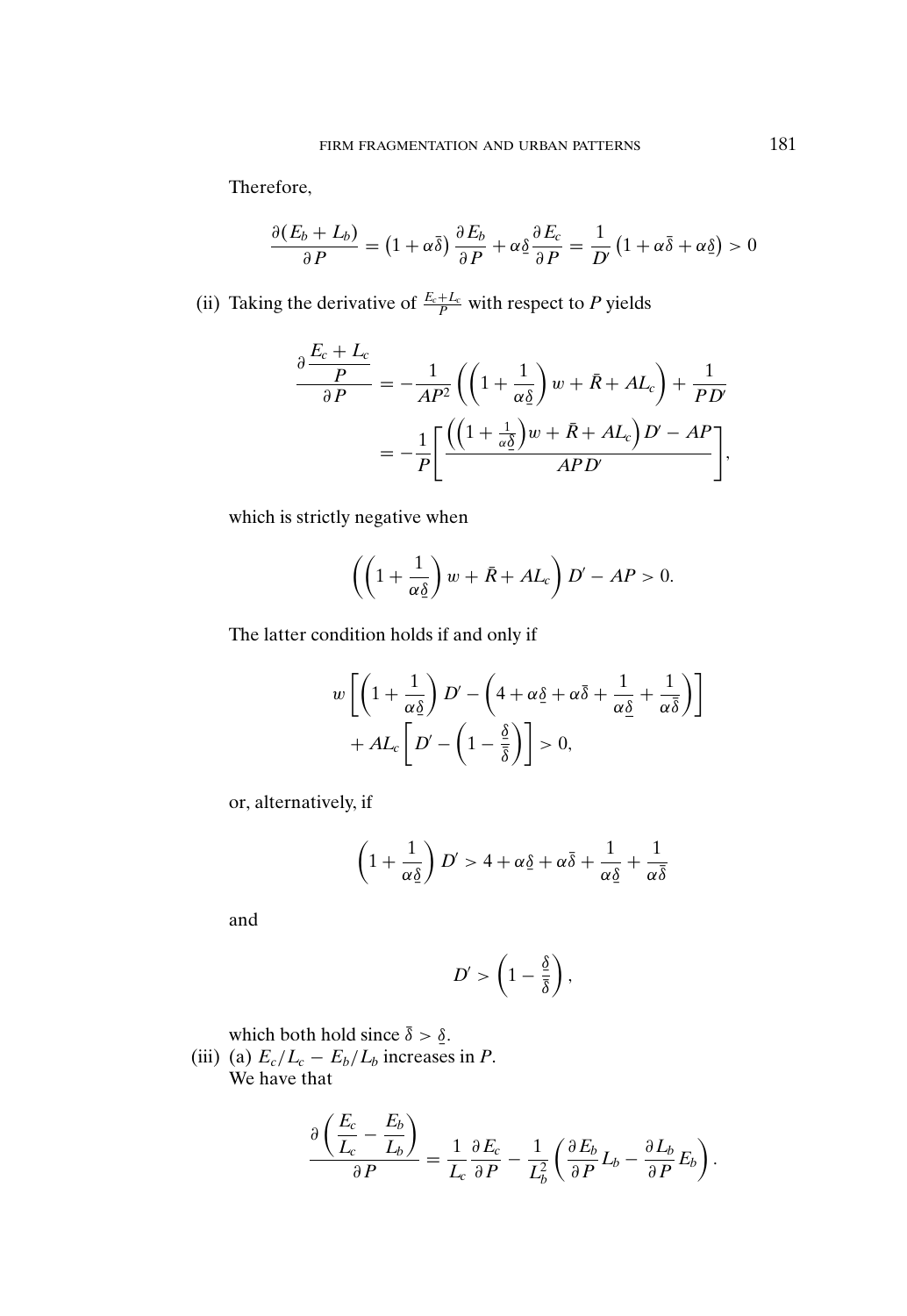But since  $\partial E_c / \partial P > 0$ , it is sufficient to show that

(A.4) 
$$
\frac{\partial E_b}{\partial P} L_b - \frac{\partial L_b}{\partial P} E_b < 0.
$$

Note that  $L_b = (E_c - E_{cc})\alpha \delta + E_b \alpha \bar{\delta}$  so that  $\partial L_b / \partial P = \alpha \delta \bar{\partial} E_c / \partial P + \alpha \bar{\delta} \bar{\partial} E_c / \partial P$ .  $\alpha \bar{\delta} \partial E_b / \partial P$ . Then the LHS of (A.4) becomes

$$
\frac{\partial E_b}{\partial P} \left( \alpha \underline{\delta} E_c - \alpha \underline{\delta} E_{cc} + \alpha \overline{\delta} E_b \right) - E_b \left( \alpha \underline{\delta} \frac{\partial E_c}{\partial P} + \alpha \overline{\delta} \frac{\partial E_b}{\partial P} \right) \n= \alpha \underline{\delta} \left( \frac{\partial E_b}{\partial P} E_c - \frac{\partial E_b}{\partial P} E_{cc} - \frac{\partial E_c}{\partial P} E_b \right) \n= \frac{\alpha \underline{\delta}}{D} \left( E_c - E_{cc} - E_b \right)
$$

since  $\partial E_c / \partial P = \partial E_b / \partial P = 1/D' > 0$ . It then follows that (A.4) holds if  $E_c - E_{cc} - E_b < 0$ , or, equivalently,  $E_{cb} < E_b$ , which holds whenever

$$
\frac{E_b}{S_b} > \frac{1}{2},
$$

since  $S_b - E_b = E_{cb}$ . (b)  $\frac{E_c + E_b}{P}$  increases with *P*.

$$
\frac{E_c + E_b}{P} = \frac{1}{AP} \left( \left( 2 + \frac{1}{\alpha \underline{\delta}} + \frac{1}{\alpha \overline{\delta}} \right) w + 2\overline{R} \right).
$$

Thus,

$$
\frac{\partial \frac{E_c + E_b}{P}}{\partial P} = \frac{2}{PD'} - \frac{1}{AP^2} \left( \left( 2 + \frac{1}{\alpha \underline{\delta}} + \frac{1}{\alpha \overline{\delta}} \right) w + 2\overline{R} \right)
$$

$$
= \frac{1}{P} \left( \frac{2}{2 + \alpha \underline{\delta} + \alpha \overline{\delta}} - \frac{E_c + E_b}{P} \right).
$$

If more than half of the firms in the economy are integrated,  $(E_c +$  $(E_b)/P < 1/(1 + \alpha \delta/2 + \alpha \bar{\delta}/2)$ . Hence the above expression is positive if

$$
\frac{2}{2+\alpha\delta+\alpha\bar{\delta}}\geq \frac{1}{1+\alpha\delta/2+\alpha\bar{\delta}/2},
$$

which is trivially satisfied with equality. Observe also that when  $E_b/S_b$  > 1/2, and since  $E_c = S_c$ , then

$$
E_b > \frac{1}{2}S_b \Leftrightarrow E_b + E_c > \frac{1}{2}(S_b + S_c) + \frac{1}{2}S_c
$$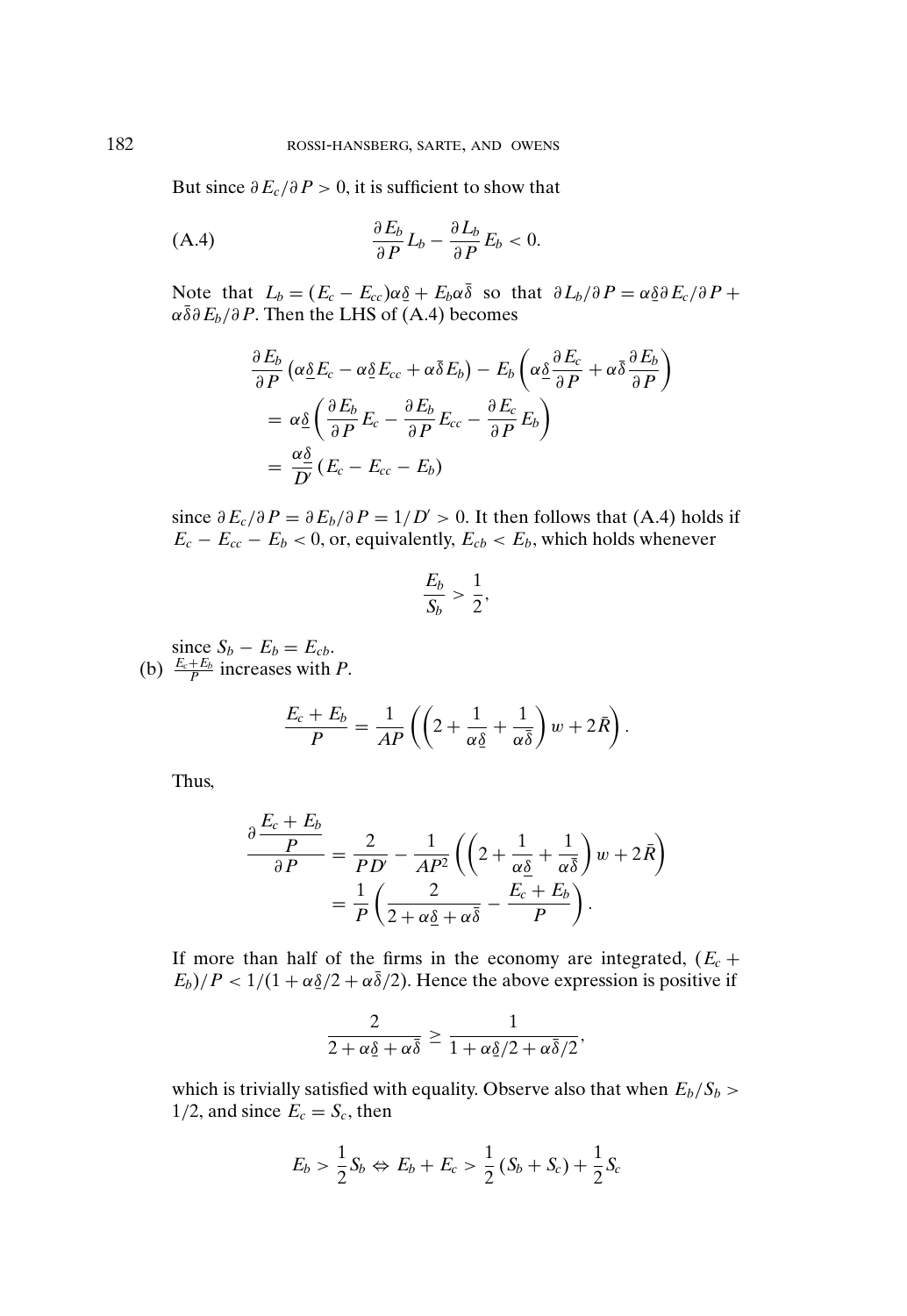so that

$$
\frac{E_b + E_c}{S_b + S_c} > \frac{1}{2} + \frac{1}{2} \frac{S_c}{S_b + S_c} > \frac{1}{2}.
$$

(iv) The total number of establishments at the center is given by  $S_c = E_c +$  $E_{bc} = E_c$ . Thus, we have

(A.5) 
$$
S_c = \frac{1 + \frac{1}{\alpha \delta}}{A} w + \frac{\bar{R}}{A}.
$$

Similarly, the total number of establishments at the edge is

(A.6) 
$$
S_b = E_b + E_{cb} = \frac{1}{A} \left[ 2 + \frac{1}{\alpha \overline{\delta}} + \frac{1}{\alpha \overline{\delta}} \right] w + \frac{2}{A} \overline{R} - \frac{L_c}{\alpha \overline{\delta}}.
$$

It follows that

$$
\frac{\partial S_c}{\partial P} = \frac{\partial}{\partial P} \left( \frac{\bar{R}}{A} \right) = \frac{1}{D'} > 0
$$

and

$$
\frac{\partial S_b}{\partial P} = \frac{\partial}{\partial P} \left( \frac{2}{A} \bar{R} \right) = \frac{2}{D'} > 0,
$$

which also implies that  $\partial S_b/\partial P > \partial S_c/\partial P$ . To show that the share of establishments in the center declines with population, observe that

$$
\frac{\partial \frac{S_c}{S_c + S_b}}{\partial P} = \frac{\frac{\partial \bar{R}}{\partial P} (S_c + S_b) - 3 \frac{\partial \bar{R}}{\partial P} S_c}{A (S_c + S_b)^2} = \frac{S_c + S_b - 3 S_c}{D' (S_c + S_b)^2} < 0
$$

when

$$
\frac{S_c}{S_c+S_b}>\frac{1}{3},
$$

which is always the case as shown in Proposition 6. (v) The average size of establishment at the center is given by

$$
\frac{E_c + L_c}{S_c} = 1 + \frac{L_c}{E_c}.
$$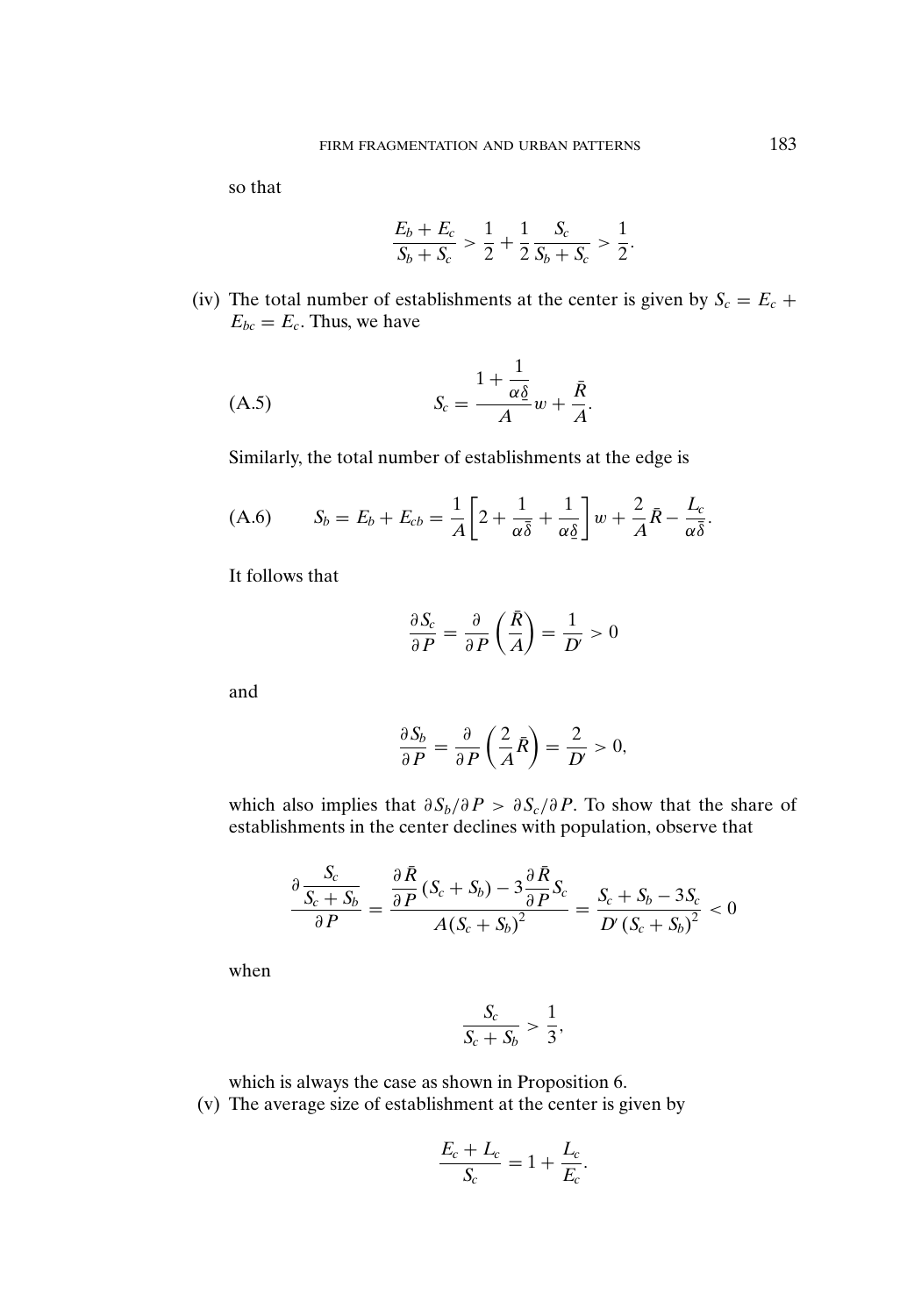Therefore,

$$
\frac{\partial \left(1+\frac{L_c}{E_c}\right)}{\partial P} = -\left(\frac{L_c/D'}{E_c^2}\right) < 0.
$$

The average size of establishment at the edge is given by

$$
\frac{E_b + L_b}{S_b} = \frac{(1 + \alpha \bar{\delta})E_b + \alpha \underline{\delta}E_{cb}}{E_b + E_{cb}}.
$$

Differentiating with respect to *P* yields

$$
\frac{\partial \frac{E_b + L_b}{S_b}}{\partial P} = \frac{\left((1 + \alpha \bar{\delta}) \frac{\partial E_b}{\partial P} + \alpha \underline{\delta} \frac{\partial E_{cb}}{\partial P}\right) (E_b + E_{cb})}{S_b^2}
$$

$$
- \frac{\left(\frac{\partial E_b}{\partial P} + \frac{\partial E_{cb}}{\partial P}\right) ((1 + \alpha \bar{\delta}) E_b + \alpha \underline{\delta} E_{cb})}{S_b^2}
$$

$$
= \frac{\frac{\partial E_b}{\partial P} \left[ (1 + \alpha \bar{\delta}) E_{cb} - \alpha \underline{\delta} E_{cb} \right] - \frac{\partial E_{cb}}{\partial P} \left[ (1 + \alpha \bar{\delta}) E_b - \alpha \underline{\delta} E_b \right]}{S_b^2},
$$

which is negative when

(A.7) 
$$
\frac{\partial E_b}{\partial P} E_{cb} < \frac{\partial E_{cb}}{\partial P} E_b,
$$

where

$$
\frac{\partial E_b}{\partial P} = \frac{\partial E_{cb}}{\partial P} = \frac{1}{D'}.
$$

Therefore (A.7) reduces to  $E_{cb} < E_b$ , which holds when  $E_b/S_b > 1/2$ .

PROOF OF PROPOSITION 9.

- (i) See Proposition 2.
- (ii) We have that

$$
E_c = \frac{1 + \frac{1}{\alpha \delta}}{A} w + \frac{\bar{R}}{A}.
$$

Hence,

$$
\frac{\partial E_c}{\partial \alpha} = -\frac{1}{A\alpha^2 \underline{\delta}} w + \frac{1 + \frac{1}{\alpha \underline{\delta}}}{A} \frac{\partial w}{\partial \alpha} < 0
$$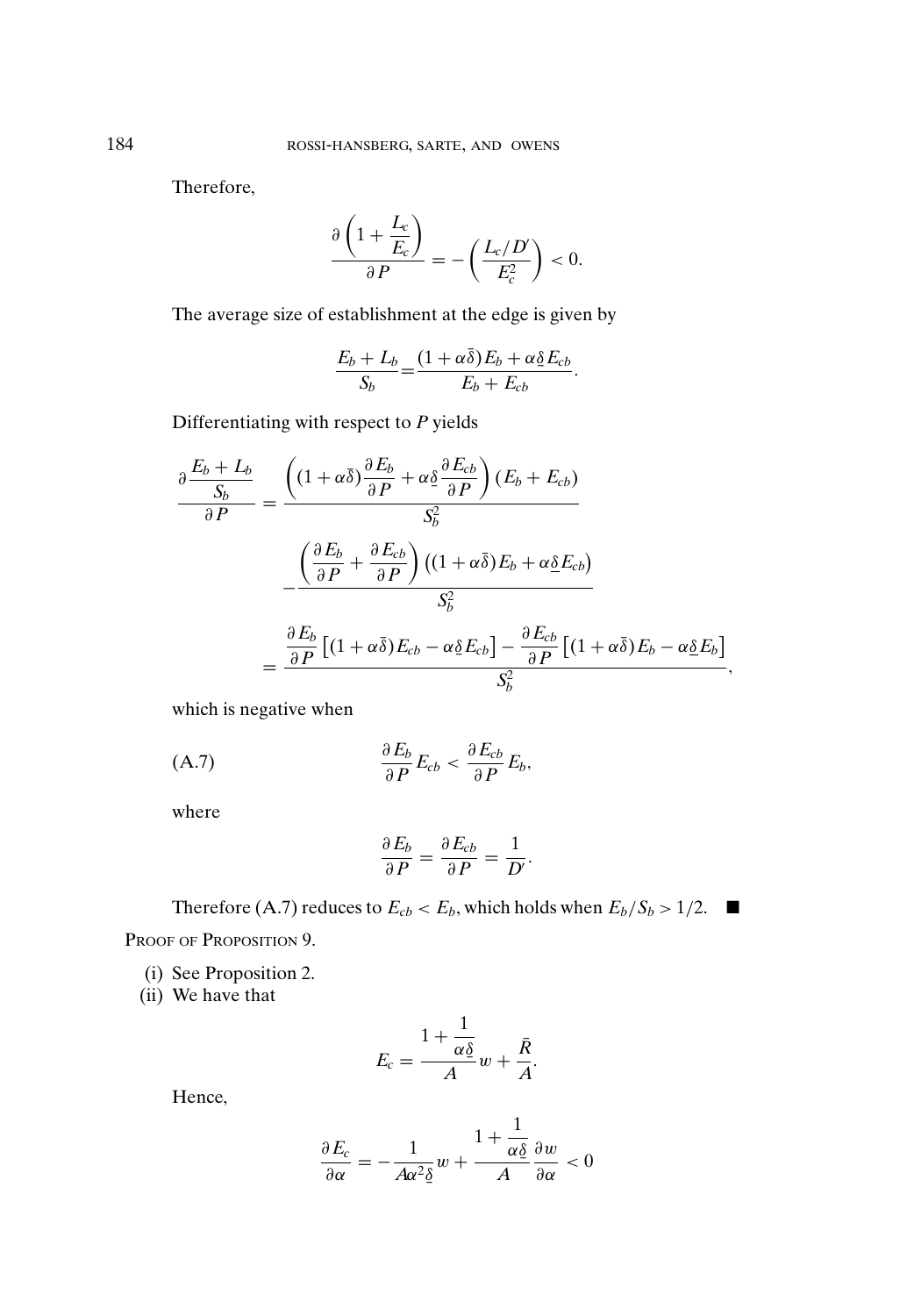by (i). Since *Lc* is fixed, it follows that

$$
\frac{\partial (E_c+L_c)}{\partial \alpha}<0.
$$

(iii) We have that

$$
E_b = \frac{1 + \frac{1}{\alpha \overline{\delta}}}{A} w + \frac{\overline{R}}{A}.
$$

Hence,

$$
\frac{\partial E_b}{\partial \alpha} = -\frac{1}{A\alpha^2 \overline{\delta}} w + \frac{1 + \frac{1}{\alpha \overline{\delta}}}{A} \frac{\partial w}{\partial \alpha} < 0.
$$

We have that

$$
E_c + E_b + L_c + L_b = P.
$$

Since  $L_c$  is fixed, it follows that

$$
\frac{\partial L_b}{\partial \alpha} = -\frac{\partial E_c}{\partial \alpha} - \frac{\partial E_b}{\partial \alpha} > 0.
$$

Furthermore,

$$
\frac{\partial (E_b + L_b)}{\partial \alpha} = -\frac{\partial E_c}{\partial \alpha} > 0.
$$

(iv) Given that *L*<sub>c</sub> and *P* are fixed whereas  $\frac{\partial E_c}{\partial \alpha}$  < 0, an increase in  $\alpha$  reduces the share of population at the center,  $\frac{\partial (E_f + L_c)}{\partial \alpha} < 0$ .

(v) It follows from (ii) and (iii) that

$$
\frac{\partial \left(\frac{E_c+E_b}{P}\right)}{\partial \alpha}<0.
$$

- (vi) Since  $S_c = E_c$ , it follows that  $\frac{\partial S_c}{\partial \alpha} < 0$ .
- (vii) Since  $S_c = E_c$  and  $L_c$  is fixed, it immediately follows that

$$
\frac{\partial \left(\frac{L_c + E_c}{S_c}\right)}{\partial \alpha} = \frac{\partial \left(\frac{L_c}{E_c}\right)}{\partial \alpha} > 0.
$$